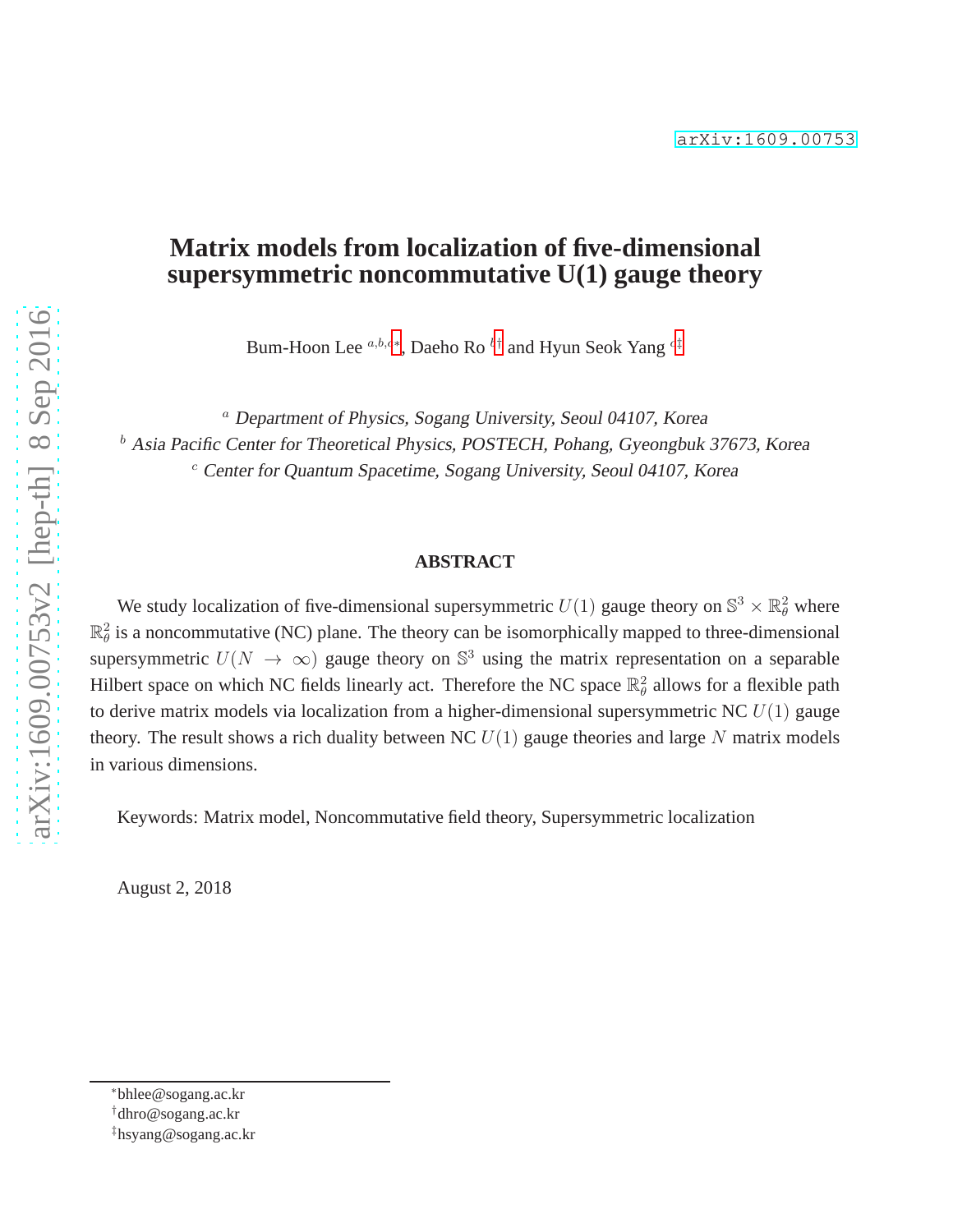# **1 Introduction**

The existence of gravity introduces the gravitational constant  $G_N$  into a physical theory. It is wellknown that the gravitational constant  $G_N$  leads to a certain scale known as the Planck length  $L_P =$  $\sqrt{G_N \hbar}$  $c_{c3}^{Nh} = 1.6 \times 10^{-33}$ cm in which spacetime coordinates become noncommutative (NC) operators obeying the commutation relation

<span id="page-1-0"></span>
$$
[y^a, y^b] = i\theta^{ab}, \qquad (a, b = 1, \cdots, 2n). \tag{1.1}
$$

We are interested in the NC space with a constant symplectic matrix  $(\theta^{ab}) = \alpha'(\mathbb{I}_n \otimes i\sigma^2)$  which is isomorphic to the Heisenberg algebra of an *n*-dimensional harmonic oscillator. The NC space  $(1.1)$ will be denoted by  $\mathbb{R}_{\theta}^{2n}$  and  $l_s \equiv \sqrt{\alpha'}$  is a typical length scale for the noncommutativity. Thus the NC space [\(1.1\)](#page-1-0) is similar to the NC phase space in quantum mechanics obeying the commutation relation given by

<span id="page-1-1"></span>
$$
[x^{i}, p_{j}] = i\hbar \delta_{j}^{i}, \qquad (i, j = 1, \cdots, n). \tag{1.2}
$$

We will get an important insight from this similarity to understand the NC spacetime correctly. As we have learned from quantum mechanics, the NC phase space [\(1.2\)](#page-1-1) introduces a complex vector space called the Hilbert space. This is also true for the NC space [\(1.1\)](#page-1-0) since its mathematical structure is essentially the same as quantum mechanics. Therefore the NC space [\(1.1\)](#page-1-0) admits a separable Hilbert space H on which any object  $\mathcal O$  defined on  $\mathbb{R}^{2n}_{\theta}$  linearly acts. In particular, NC fields become linear operators acting on the Hilbert space  $H$ . Since the NC space  $\mathbb{R}_{\theta}^{2n}$  is isomorphic to the Heisenberg algebra of an *n*-dimensional harmonic oscillator, its Hilbert space is given by the Fock space and so has a countable basis, the representation of NC fields on the Hilbert space  $\mathcal H$  is given by  $N \times N$ matrices where  $N = \dim(\mathcal{H}) \to \infty$ . Consequently, the NC space [\(1.1\)](#page-1-0) brings about an interesting equivalence between a lower-dimensional large  $N$  gauge theory and a higher-dimensional NC  $U(1)$ gauge theory [\[1,](#page-47-0) [2,](#page-47-1) [3\]](#page-47-2).

To illuminate the remarkable equivalence, let us consider a five-dimensional field theory defined on the NC space  $\mathbb{R}^3 \times \mathbb{R}^2_{\theta}$  with coordinates  $X^M = (x^m, y^a)$  where  $M = 1, 2, \dots, 5, m = 1, 2, 3$  and  $a = 4, 5$ . Here  $\mathbb{R}^3$  is a usual commutative space while  $\mathbb{R}^2_\theta$  is a NC plane whose coordinates obey the commutation relation

<span id="page-1-2"></span>
$$
[y^4, y^5] = i\alpha' \tag{1.3}
$$

where  $\alpha' = l_s^2$  is a constant parameter measuring the noncommutativity of the space  $\mathbb{R}_{\theta}^2$ . If we define annihilation and creation operators as

$$
a = \frac{y^4 + iy^5}{\sqrt{2\alpha'}}, \qquad a^\dagger = \frac{y^4 - iy^5}{\sqrt{2\alpha'}}, \tag{1.4}
$$

the NC algebra [\(1.3\)](#page-1-2) reduces to the Heisenberg algebra of harmonic oscillator, i.e.,

<span id="page-1-3"></span>
$$
[a, a^{\dagger}] = 1. \tag{1.5}
$$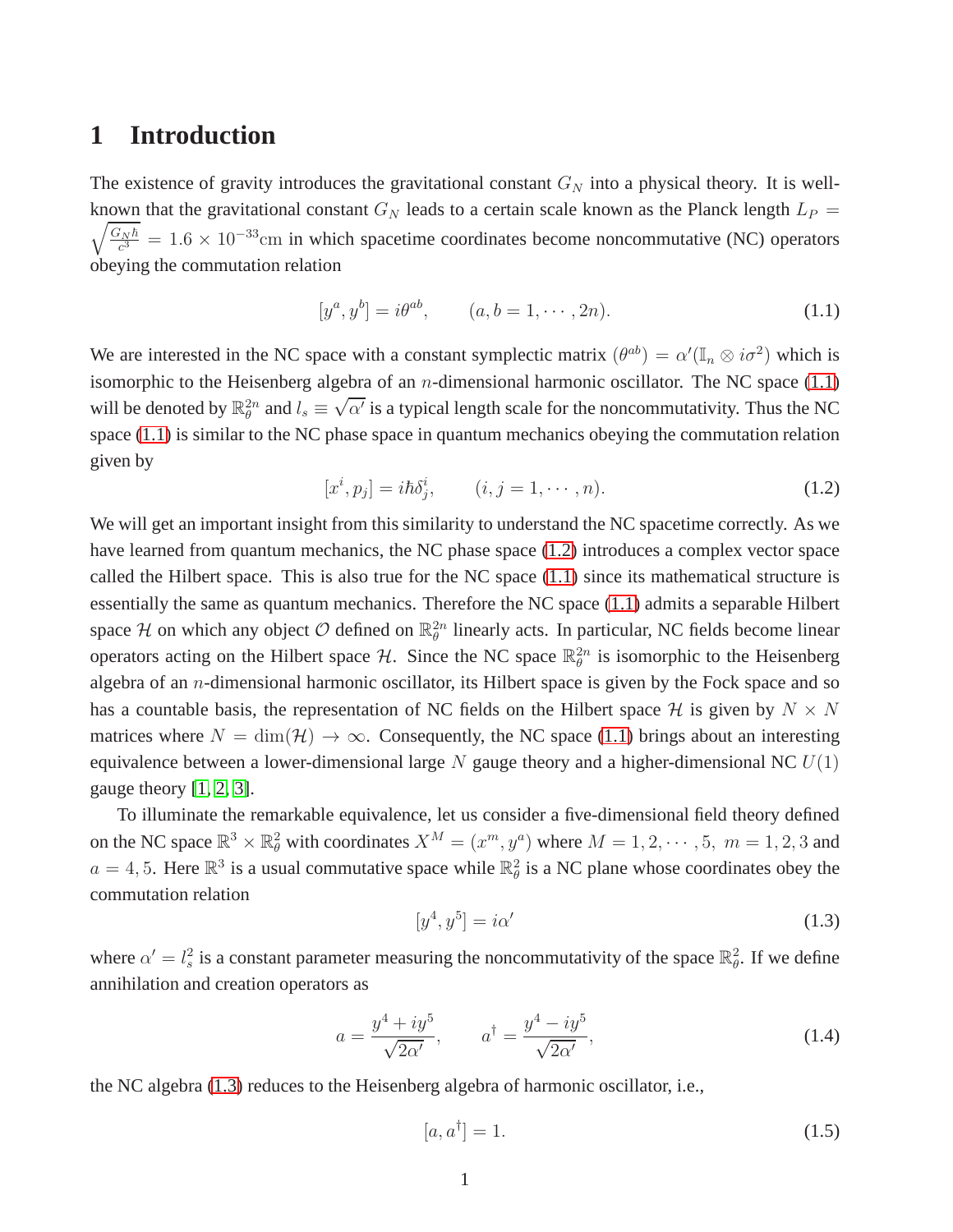The representation space of the Heisenberg algebra [\(1.5\)](#page-1-3) is thus given by the Fock space

<span id="page-2-0"></span>
$$
\mathcal{H} = \{|n\rangle| \ n \in \mathbb{Z}_{\geq 0}\},\tag{1.6}
$$

which is orthonormal, i.e.,  $\langle n|m \rangle = \delta_{nm}$  and complete, i.e.,  $\sum_{n=0}^{\infty} |n\rangle\langle n| = \mathbb{I}_{\mathcal{H}}$ , as is well-known from quantum mechanics.

The field theory we will consider is defined by dynamical fields on  $\mathbb{R}^3 \times \mathbb{R}^2_{\theta}$  which are elements of  $\mathcal{A}_{\theta}(\mathbb{R}^3) \equiv C^{\infty}(\mathbb{R}^3) \otimes \mathcal{A}_{\theta}$  where  $\mathcal{A}_{\theta}$  is a NC  $\star$ -algebra generated by the NC space [\(1.3\)](#page-1-2). Consider two arbitrary fields  $\widehat{\Phi}_1(X)$  and  $\widehat{\Phi}_2(X)$  on  $\R^3\times\R^2_\theta$  whose multiplication is defined by the star product

<span id="page-2-3"></span>
$$
(\widehat{\Phi}_1 \star \widehat{\Phi}_2)(X) = e^{\frac{i}{2}\theta^{ab}\frac{\partial}{\partial y^a}\otimes \frac{\partial}{\partial z^b}}\widehat{\Phi}_1(x,y)\widehat{\Phi}_2(x,z)|_{y=z}.\tag{1.7}
$$

See [\[4,](#page-47-3) [5\]](#page-47-4) for a review of NC field theories and matrix models. In quantum mechanics, physical observables are considered as operators acting on a Hilbert space. Similarly the dynamical variables  $\widehat{\Phi}_1(X)$  and  $\widehat{\Phi}_2(X)$  can be regarded as operators acting on the Hilbert space H. Thus one can represent the operators acting on the Fock space [\(1.6\)](#page-2-0) as  $N \times N$  matrices in  $\text{End}(\mathcal{H}) \equiv \mathcal{A}_N(\mathbb{R}^3)$  where  $N =$  $\dim(\mathcal{H}) \to \infty$ :

<span id="page-2-2"></span>
$$
\widehat{\Phi}_1(X) = \sum_{n,m=0}^{\infty} |n\rangle\langle n|\widehat{\Phi}_1(x,y)|m\rangle\langle m| := \sum_{n,m=0}^{\infty} (\Phi_1)_{nm}(x)|n\rangle\langle m|,
$$
  

$$
\widehat{\Phi}_2(X) = \sum_{n,m=0}^{\infty} |n\rangle\langle n|\widehat{\Phi}_2(x,y)|m\rangle\langle m| := \sum_{n,m=0}^{\infty} (\Phi_2)_{nm}(x)|n\rangle\langle m|,
$$
 (1.8)

where  $\Phi_1(x)$  $\Phi_1(x)$  $\Phi_1(x)$  and  $\Phi_2(x)$  are  $N \times N$  matrices on  $\mathbb{R}^3$ .<sup>1</sup> Then one gets a natural composition rule for the products

$$
(\widehat{\Phi}_1 \star \widehat{\Phi}_2)(X) = \sum_{n,l,m=0}^{\infty} |n\rangle\langle n|\widehat{\Phi}_1(x,y)|l\rangle\langle l|\widehat{\Phi}_2(x,y)|m\rangle\langle m|
$$
  

$$
= \sum_{n,l,m=0}^{\infty} (\Phi_1)_{nl}(x)(\Phi_2)_{lm}(x)|n\rangle\langle m|.
$$
 (1.9)

The above composition rule implies that the ordering in the NC algebra  $\mathcal{A}_{\theta}(\mathbb{R}^3)$  is compatible with the ordering in the matrix algebra  $\mathcal{A}_N(\mathbb{R}^3)$  and so it is straightforward to translate multiplications of NC fields in  $A_{\theta}(\mathbb{R}^3)$  into those of matrices in  $A_N(\mathbb{R}^3)$  using the matrix representation [\(1.8\)](#page-2-2) without any ordering ambiguity.

<span id="page-2-1"></span><sup>&</sup>lt;sup>1</sup>Note that the eigenvalue *n* corresponds to the radius  $r^2 = y_4^2 + y_5^2$  of the plane since the radial operator is given by  $\hat{r}^2 = 2\alpha'(a^\dagger a + \frac{1}{2})$  and  $\hat{r}^2 |n\rangle = 2\alpha'(n + \frac{1}{2})|n\rangle$ . Therefore, for a well-localized NC field which rapidly decays at asymptotic regions, one may truncate the matrix representation of the NC field to a finite-dimensional space, i.e.,  $N = \dim(\mathcal{H}) < \infty$ .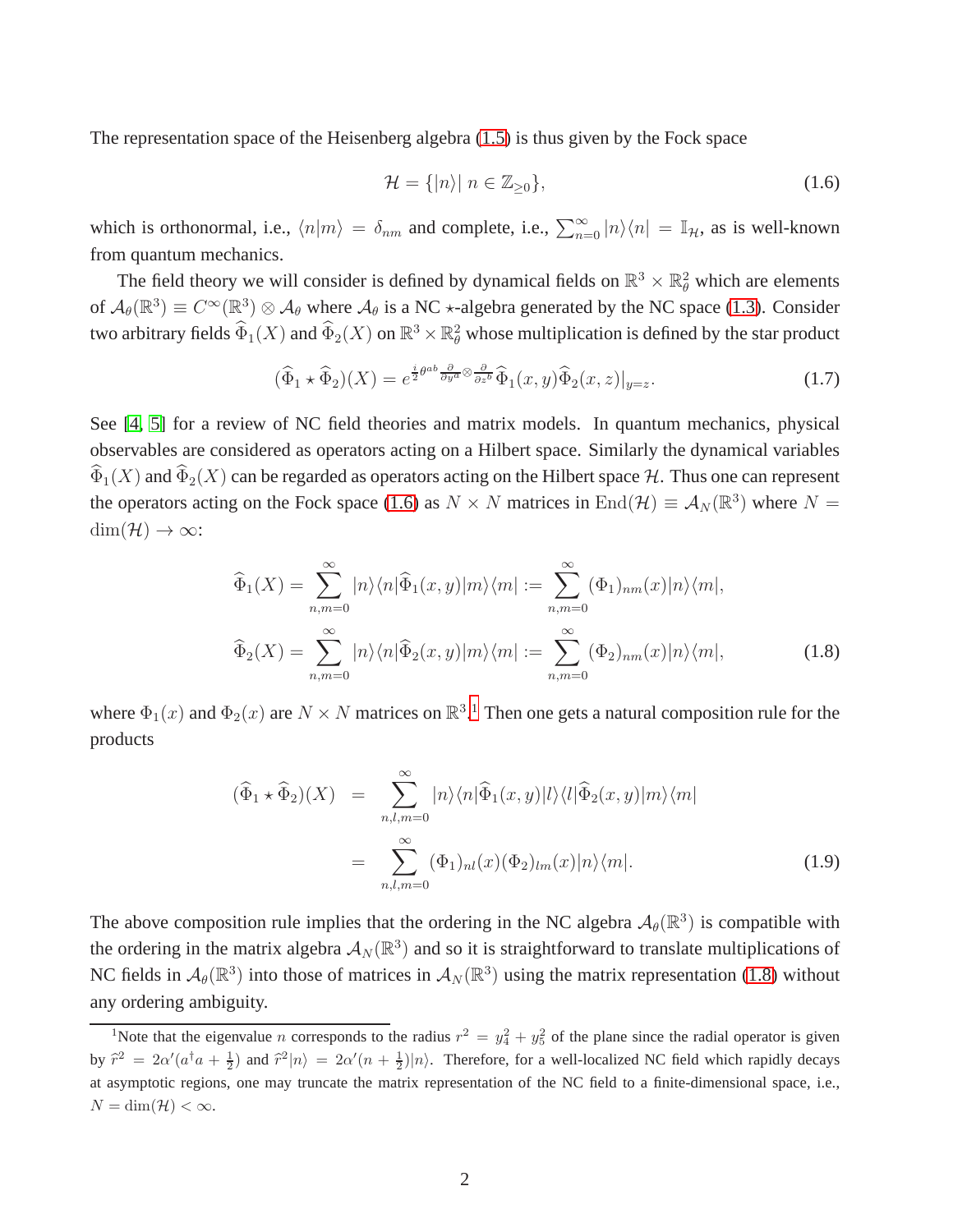To formulate a gauge theory on  $\mathbb{R}^3 \times \mathbb{R}^2_{\theta}$ , it is necessary to dictate the gauge covariance under the NC star product [\(1.7\)](#page-2-3). The covariant field strength of NC  $U(1)$  gauge fields  $\hat{A}_M(X) = (\hat{A}_m, \hat{A}_a)(x, y)$ is then given by

$$
\widehat{F}_{MN}(X) = i[\widehat{D}_M, \widehat{D}_N]_\star = \partial_M \widehat{A}_N(X) - \partial_N \widehat{A}_M(X) - i[\widehat{A}_M, \widehat{A}_N]_\star(X) \tag{1.10}
$$

where the covariant derivative is defined by  $\widehat{D}_M(X) = \partial_M - i \widehat{A}_M(X)$ . Note that the covariant derivative along  $\mathbb{R}^2_{\theta}$  can be written as an inner derivation, i.e.,  $\widehat{D}_a(X) = -i[\widehat{\phi}_a(x, y), \cdot]_{\star}$  where  $\phi_a(x, y) \equiv p_a + \hat{A}_a(x, y)$  with  $B_{ab} = (\theta^{-1})_{ab}$  and  $p_a = B_{ab}y^b$ . Now we will apply the matrix representation [\(1.8\)](#page-2-2) to a five-dimensional NC  $U(1)$  gauge theory whose action is given by<sup>[2](#page-3-0)</sup>

<span id="page-3-2"></span>
$$
S = \frac{1}{g_5^2} \int d^5 X \left( \frac{1}{4} \widehat{\mathcal{F}}_{MN} \widehat{\mathcal{F}}^{MN} - \frac{1}{2} \widehat{D}_M \widehat{\sigma} \widehat{D}^M \widehat{\sigma} \right), \tag{1.11}
$$

where  $\widehat{\mathcal{F}}_{MN} = \widehat{F}_{MN} - B_{MN}$  and

$$
B_{MN} = \left(\begin{array}{cc} 0 & 0 \\ 0 & B_{ab} \end{array}\right). \tag{1.12}
$$

Using the relations,

$$
\widehat{\mathcal{F}}_{ab} = -i[\phi_a, \phi_b]_\star \n\widehat{\mathcal{F}}_{ma} = \partial_m \widehat{\phi}_a - i[\widehat{A}_m, \widehat{\phi}_a]_\star = \widehat{D}_m \widehat{\phi}_a, \n\widehat{D}_a \widehat{\sigma} = -i[\widehat{\phi}_a, \widehat{\sigma}]_\star,
$$
\n(1.13)

and the matrix representation [\(1.8\)](#page-2-2), the above five-dimensional NC  $U(1)$  gauge theory is exactly mapped to the three-dimensional  $U(N \to \infty)$  gauge theory on  $\mathbb{R}^3$  with a scalar triplet  $\Phi_A$  =  $(\sigma, \phi_4, \phi_5), A = 0, 4, 5:$ 

<span id="page-3-1"></span>
$$
S = \frac{1}{g_5^2} \int d^5 X \Big( \frac{1}{4} \widehat{\mathcal{F}}_{MN} \widehat{\mathcal{F}}^{MN} - \frac{1}{2} \widehat{D}_M \widehat{\sigma} \widehat{D}^M \widehat{\sigma} \Big), \tag{1.14}
$$

$$
= \frac{1}{g_3^2} \int d^3x \text{Tr} \left( \frac{1}{4} F_{mn} F^{mn} + \frac{1}{2} \eta^{AB} D_m \Phi_A D^m \Phi_B - \frac{1}{4} \eta^{AC} \eta^{BD} [\Phi_A, \Phi_B] [\Phi_C, \Phi_D] \right) (1.15)
$$

where  $g_5^2 = (2\pi\alpha')g_3^2$  and  $\eta^{AB} = \text{diag}(-1, 1, 1)$ . Now all the dynamical fields in the action [\(1.15\)](#page-3-1) are  $N \times N$  matrices in the adjoint representation of  $U(N \to \infty)$ . The action [\(1.15\)](#page-3-1) respects the  $SO(3) \times SO(2, 1)$  global symmetry where  $SO(3)$  is the Lorentz symmetry group acting on  $\mathbb{R}^3$  and  $SO(2, 1)$  is the R-symmetry group acting on  $(x^0, y^4, y^5)$  (see footnote [2\)](#page-3-0).

Let us summarize the isomorphic map from a five-dimensional NC  $U(1)$  gauge theory taking values in  $\mathcal{A}_{\theta}(\mathbb{R}^3) = C^{\infty}(\mathbb{R}^3) \otimes \mathcal{A}_{\theta}$  to a three-dimensional large N gauge theory taking values in

<span id="page-3-0"></span><sup>&</sup>lt;sup>2</sup>Note that the kinetic term for the  $\hat{\sigma}$  field has the unusual sign. It is to follow the convention in [\[6\]](#page-47-5). (See also the footnote 3 in [\[7\]](#page-47-6).) A motivation for the wrong sign is to consider Euclidean Yang-Mills theory and yet work with physical fermions. This can be accomplished by making  $\hat{\sigma}$  time-like. As a result, the  $\mathcal{N} = 2$  gauge theory on  $\mathbb{R}^3 \times \mathbb{R}^2_{\theta}$ , that we will consider later, can be reduced from a six-dimensional super Yang-Mills theory on  $\mathbb{R}^{3,1} \times \mathbb{R}^2_{\theta}$ . The scalar field  $\hat{\sigma}$  in the five-dimensional theory corresponds to the gauge field component compactified along the time-like direction.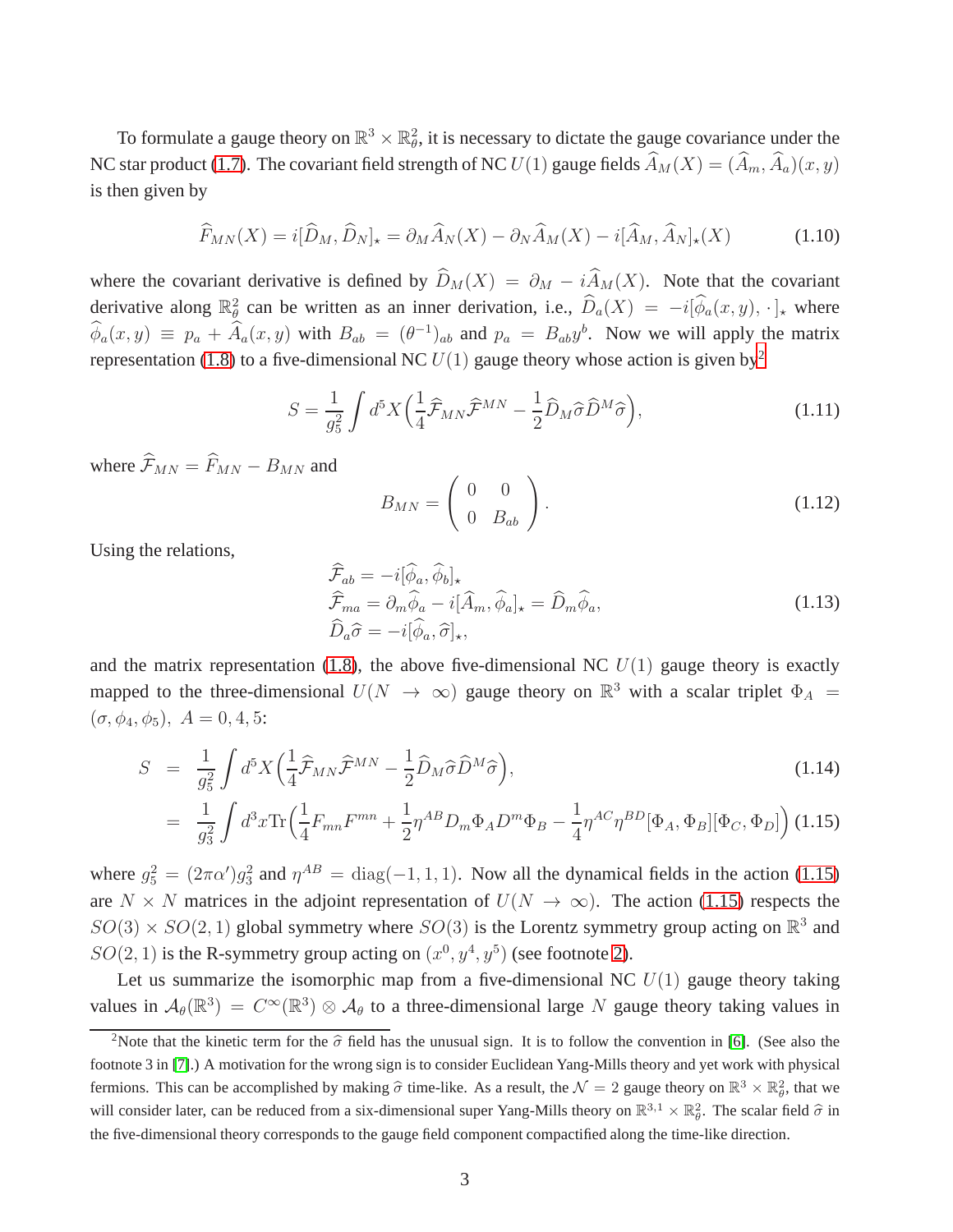$\mathcal{A}_N(\mathbb{R}^3)=C^\infty(\mathbb{R}^3)\otimes \mathcal{A}_N$  [\[1,](#page-47-0) [2,](#page-47-1) [3\]](#page-47-2):

<span id="page-4-3"></span>
$$
\mathcal{A}_{\theta}(\mathbb{R}^{3}) \to \mathcal{A}_{N}(\mathbb{R}^{3}) : \widehat{\Phi}(x, y) \mapsto \Phi(x),
$$
  

$$
\int \frac{d^{2}y}{2\pi\alpha'} \to \text{Tr}_{\mathcal{H}} = \text{Tr}, \qquad g_{5} \to g_{3} = \frac{g_{5}}{\sqrt{2\pi\alpha'}}.
$$
(1.16)

The conventional Coulomb branch of the large  $N$  gauge theory [\(1.15\)](#page-3-1) is defined by

<span id="page-4-0"></span>
$$
[\Phi_a, \Phi_b]|_{\text{vac}} = 0 \quad \Rightarrow \quad \langle \Phi_a \rangle_{\text{vac}} = \text{diag}\big((\alpha_a)_1, (\alpha_a)_2, \cdots, (\alpha_a)_N\big) \tag{1.17}
$$

for  $a = 4, 5$ . In this case the  $U(N)$  gauge symmetry is broken to  $U(1)^N$ . It is important to perceive that, in the limit  $N \to \infty$ , we have a new phase of the Coulomb branch in addition to the conventional Coulomb branch [\(1.17\)](#page-4-0) [\[3,](#page-47-2) [8\]](#page-47-7). The new vacuum is called the NC Coulomb branch and it is defined by

<span id="page-4-1"></span>
$$
\langle \Phi_a \rangle_{\text{vac}} = p_a, \qquad [p_a, p_b] = -i B_{ab}.
$$
\n(1.18)

Note that the NC Coulomb branch [\(1.18\)](#page-4-1) saves the NC nature of matrices while the conventional vacuum [\(1.17\)](#page-4-0) dismisses the property. We emphasize that the NC space  $\mathbb{R}^2_\theta$  in Eq. [\(1.18\)](#page-4-1) arises as a vacuum solution of the large N gauge theory [\(1.15\)](#page-3-1) when we take the limit  $N \to \infty$ . Consequently, the three-dimensional large  $N$  gauge theory [\(1.15\)](#page-3-1) in the NC Coulomb branch is exactly mapped to the five-dimensional NC  $U(1)$  gauge theory [\(1.14\)](#page-3-1) and thus we verify their equivalence in a reverse way. If the conventional vacuum [\(1.17\)](#page-4-0) were chosen, we would have failed to realize the equivalence. Indeed it turns out [\[3,](#page-47-2) [8\]](#page-47-7) that the NC Coulomb branch  $(1.18)$  is crucial to realize the large N duality which implies the emergent gravity from matrix models or large  $N$  gauge theories.

Recently a localization technique using fixed point theorems provides us a very powerful tool for the exact computation of the path integral both for topologically twisted supersymmetric theories and for more general rigid supersymmetric theories defined on curved spaces. See Refs. [\[9\]](#page-47-8)-[\[26\]](#page-48-0) for the collection of reviews of this subject. The power of localization is to reduce the dimensionality of the path integral using supersymmetries such that the path integral receives contribution from the locus of fixed points of supersymmetry. We will put a supersymmetric quantum field theory on  $\mathbb{S}^3\times\mathbb{R}^2_\theta$  so that the path integral on  $\mathbb{S}^3$  is free of infrared divergences. Our aim is to exactly compute the expectation value  $\langle \mathcal{O} \rangle$  of a BPS observable in the quantum theory, which is defined by

<span id="page-4-2"></span>
$$
\langle \mathcal{O} \rangle = \int \mathcal{D}\Phi \, \mathcal{O} \exp(-S[\Phi]), \tag{1.19}
$$

where  $\Phi$  is the set of fields in the action. The usual partition function Z corresponds to the expectation value of the identity operator, i.e.,  $Z = \langle I \rangle$ . We are interested in supersymmetric field theories with a supercharge Q which obeys  $Q^2 = B$  with B a linear combination of bosonic charges conserved by the theory. We will assume that the BPS observable  $\mathcal O$  as well as the action  $S[\Phi]$  is preserved by the supercharge  $Q$ , i.e.,

$$
Q\mathcal{O} = QS[\Phi] = 0,\t(1.20)
$$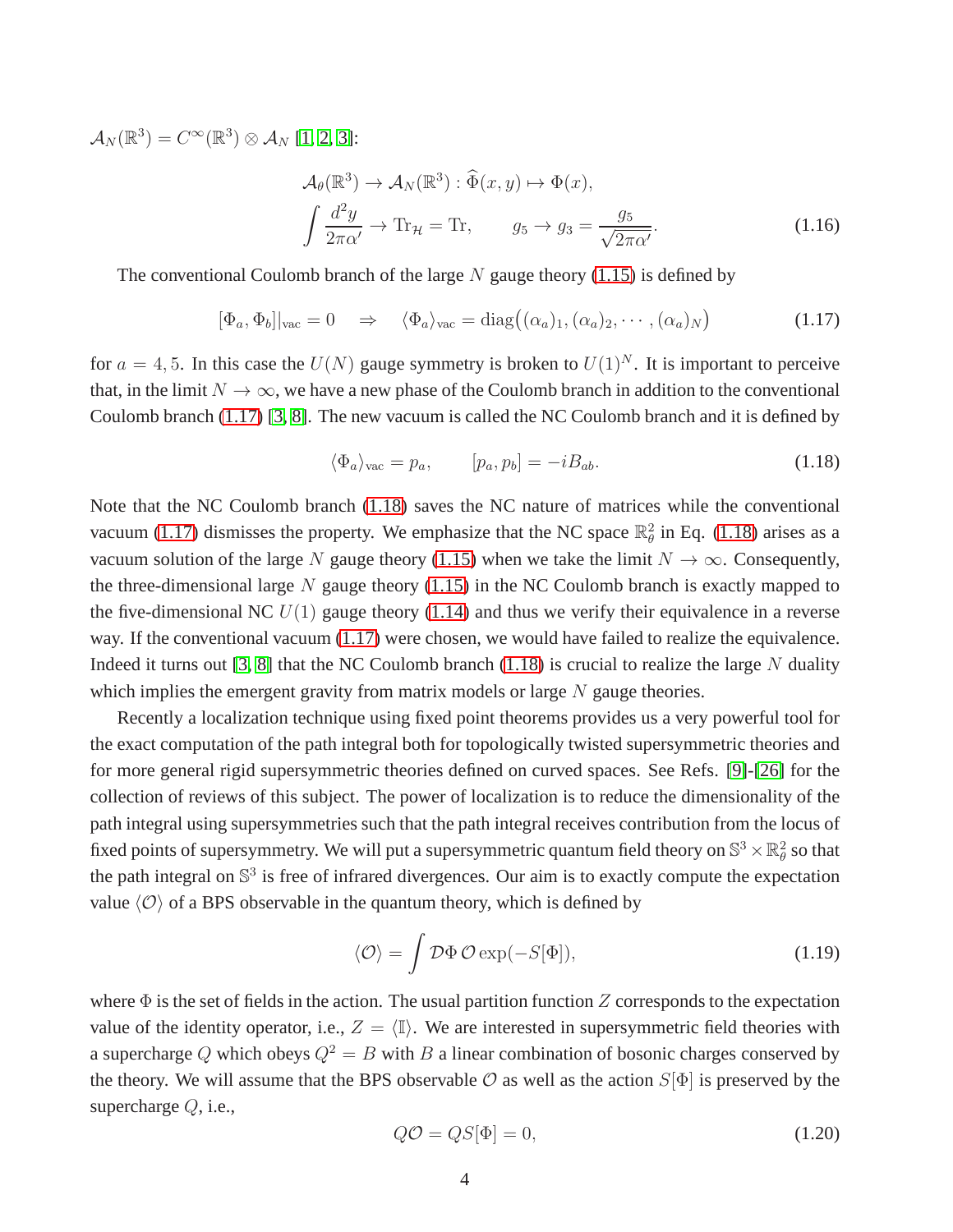and the fermionic symmetry generated by  $Q$  is free of anomaly. Then we can use the freedom to deform the path integral of a supersymmetric quantum field theory by adding a Q-exact term to the classical action because

<span id="page-5-2"></span>
$$
\frac{d}{dt} \int \mathcal{D}\Phi \, \mathcal{O} \exp \left( -S[\Phi] - tQP[\Phi] \right) = - \int \mathcal{D}\Phi \, \mathcal{O}QP[\Phi] \exp \left( -S[\Phi] - tQP[\Phi] \right)
$$
\n
$$
= \mp \int \mathcal{D}\Phi \, Q \Big\{ \mathcal{O}P[\Phi] \exp \left( -S[\Phi] - tQP[\Phi] \right) \Big\}
$$
\n
$$
= 0,
$$
\n(1.21)

where t is a non-negative real parameter and  $P[\Phi]$  is a fermionic functional invariant under B. This means that

<span id="page-5-0"></span>
$$
\langle \mathcal{O} \rangle = \int \mathcal{D}\Phi \, \mathcal{O} \exp(-S[\Phi]) = \int \mathcal{D}\Phi \, \mathcal{O} \exp(-S[\Phi] - tQP[\Phi]). \tag{1.22}
$$

Since the equality [\(1.22\)](#page-5-0) is valid for any  $t \in \mathbb{R}_{>0}$ , we can then calculate the right-hand side of (1.22) by taking  $t \to +\infty$ . In practice, we can choose the functional  $P[\Phi]$  properly such that the bosonic part of the deformation term  $QP[\Phi]$  is positive-definite. In this case, the integrand is dominated by the saddle point of the localizing action

<span id="page-5-1"></span>
$$
S_{\rm loc}[\Phi] := QP[\Phi].\tag{1.23}
$$

In the end, the path integral [\(1.19\)](#page-4-2) is localized to the locus  $\mathfrak{F}_Q = {\Phi|S_{loc}[\Phi] = 0}$  which is BPS field configurations annihilated by the supercharge Q. Depending on the spacetime dependence of the field configuration in the localization locus  $\mathfrak{F}_Q$ , we may be left with the path integral of lowerdimensional field theory or, in favorable cases,  $\mathfrak{F}_Q$  consists of constant field configurations with a finite-dimensional integral of a zero-dimensional quantum field theory such as matrix models [\[9\]](#page-47-8)-[\[26\]](#page-48-0). Since we will consider a supersymmetric field theory on  $\mathbb{S}^3 \times \mathbb{R}^2$ , we will have the supersymmetric version of the equality in Eqs. [\(1.14\)](#page-3-1) and [\(1.15\)](#page-3-1). Although two theories are defined in different dimensions with different gauge groups, they are mathematically equivalent to each other. Therefore, we can apply the localization to either a five-dimensional supersymmetric NC  $U(1)$  gauge theory or a three-dimensional supersymmetric  $U(N \to \infty)$  gauge theory. On the one hand, we can first apply the localization to the five-dimensional theory to obtain a two-dimensional NC gauge theory and then consider the matrix representation of the resulting NC gauge theory to yield a zero-dimensional matrix model, as depicted in Fig. [1.](#page-5-1) On the other hand, we can first implement the matrix representation to the five-dimensional theory to get a three-dimensional large  $N$  gauge theory and then apply the localization to the large N gauge theory on  $\mathbb{S}^3$  to derive a zero-dimensional matrix model. Both routes should end in an identical zero-dimensional matrix model. The aim of this paper is to verify the flowchart outlined in Fig. [1](#page-5-1) using the localization technique and the matrix representation of NC field theories.

This paper is organized as follows. In section 2, we construct a five-dimensional  $\mathcal{N} = 2$  supersymmetric NC  $U(1)$  gauge theory on  $\mathbb{S}^3 \times \mathbb{R}^2_{\theta}$ . Using the matrix representation [\(1.8\)](#page-2-2), the five-dimensional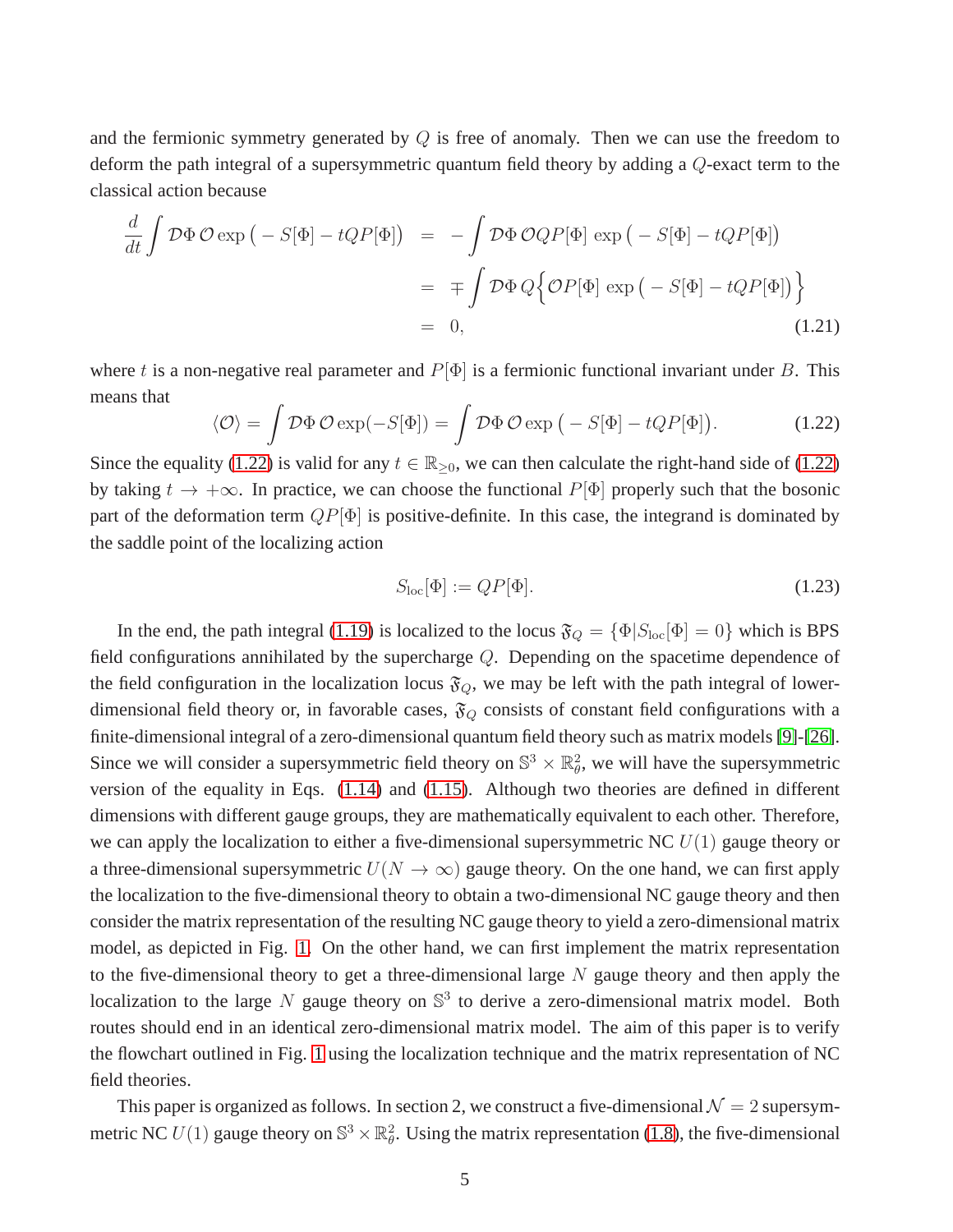

Figure 1: Flowchart for zero-dimensional matrix model

supersymmetric NC  $U(1)$  gauge theory is isomorphically mapped to a three-dimensional supersymmetric  $U(N \to \infty)$  gauge theory on  $\mathbb{S}^3$ .

In section 3 we perform the localization of the five-dimensional supersymmetric NC  $U(1)$  gauge theory on  $\mathbb{S}^3 \times \mathbb{R}^2$ , which results in a two-dimensional NC  $U(1)$  gauge theory. The matrix representation of the two-dimensional NC  $U(1)$  gauge theory leads to a zero-dimensional matrix model at the localization locus. We thus explore the red arrows in Fig. [1](#page-5-1) to derive a zero-dimensional matrix model via the localization of a five-dimensional NC  $U(1)$  gauge theory.

In section 4 we follow the blue arrows in Fig. [1](#page-5-1) to get the zero-dimensional matrix model via the localization of a three-dimensional  $U(N \to \infty)$  gauge theory. Using the fact that a large N gauge theory admits a NC Coulomb branch in the limit  $N \to \infty$  and any  $N \times N$  (Hermitian) matrix can be regarded as the matrix representation of a higher-dimensional NC field, the localization of the three-dimensional large  $N$  gauge theory can be easily done by mapping the problem to the one of a five-dimensional NC  $U(1)$  gauge theory.

In section 5 we appeal to the mathematical identity depicted in Fig. [1,](#page-5-1) in particular, the equivalence between a higher-dimensional NC  $U(1)$  gauge theory and a lower-dimensional large N gauge theory. This implies [\[3,](#page-47-2) [8\]](#page-47-7) that the five-dimensional NC  $U(1)$  gauge theory describes a five-dimensional gravity according to the large  $N$  duality or gauge/gravity duality. We discuss a physical implication of the localization in Fig. [1](#page-5-1) from the point of view of the emergent gravity.

We include five appendices, containing our notation and conventions, some details on the supersymmetric transformations, the harmonic analysis on  $\mathbb{S}^3$ , and the Clebsch-Gordan coefficients for the irreducible representation of the tensor products  $j \otimes 1$  and  $j \otimes \frac{1}{2}$  $\frac{1}{2}$ .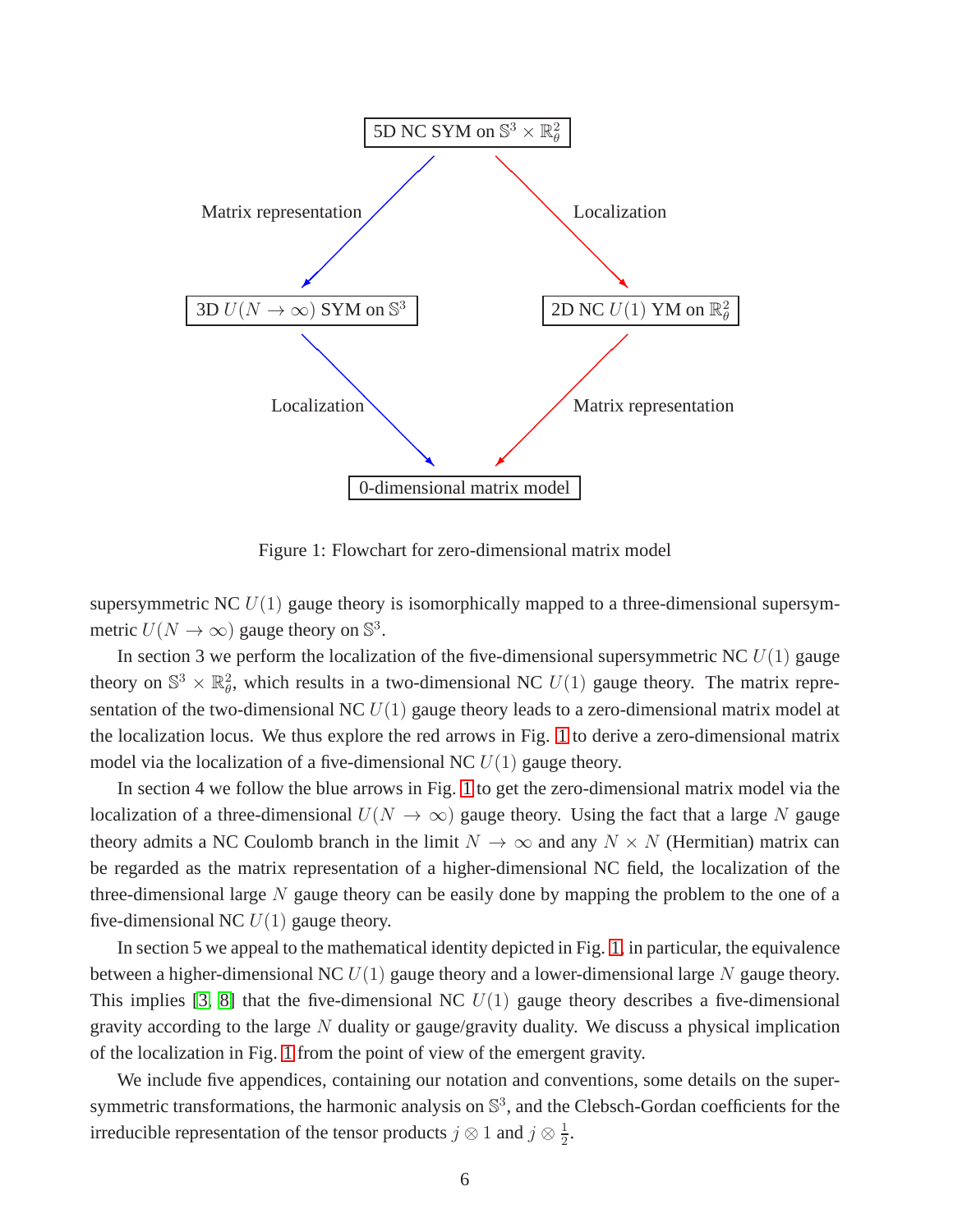# **2 Three-dimensional large** N **gauge theory from five-dimensional NC** U(1) **gauge theory**

The vector multiplet in the five-dimensional  $\mathcal{N} = 2$  supersymmetric Yang-Mills (SYM) theory consists of an  $\mathcal{N} = 1$  vector multiplet and an  $\mathcal{N} = 1$  hypermultiplet in the adjoint representation of gauge group  $\mathfrak g$ . We start with the  $\mathcal N=2$  SYM theory on the NC space  $\mathbb R^3\times\mathbb R^2_\theta$  with the gauge group  $\mathfrak{g} = U(1)_\star$ . We will follow Refs. [\[27,](#page-48-1) [28,](#page-48-2) [29\]](#page-48-3) for the supersymmetric actions with minor modifications. Later we will put the theory on  $\mathbb{S}^3 \times \mathbb{R}^2_\theta$  to carry out the localization, which will require some additional terms in the action and a modification of supersymmetry transformations. For a notational simplicity, we will omit the hat symbol to indicate five-dimensional NC fields and implicitly assume the star product [\(1.7\)](#page-2-3) for the multiplication between NC fields. We hope it does not cause much confusion with three-dimensional large N matrices. The vector multiplet in the five-dimensional  $\mathcal{N} = 1$ SYM theory consists of a gauge field  $A_M$ , a real scalar field  $\sigma$  and a doublet of spinor fields  $\Psi^{\dot{\alpha}}$  where the doublet of  $SU(2)$  R-symmetry is labeled by the indices  $\dot{\alpha}, \dot{\beta} = 1, 2$ . The spinor field obeys the symplectic Majorana condition

$$
(\Psi^{\dot{\alpha}})^{\dagger} = (\Psi^{\dot{\beta}})^{T} C_{5} \varepsilon_{\dot{\beta}\dot{\alpha}} \equiv \overline{\Psi}_{\dot{\alpha}}.
$$
\n(2.1)

To realize an off-shell supersymmetry, we also introduce an auxiliary field  $D^{\dot{\alpha}}_{\ \dot{\beta}}$  in the adjoint representation of  $SU(2)_R$  R-symmetry:

$$
D^{\dot{\alpha}}_{\ \dot{\beta}} = (D^{\dot{\beta}}_{\ \dot{\alpha}})^{\dagger}, \qquad D^{\dot{\alpha}}_{\ \dot{\alpha}} = 0. \tag{2.2}
$$

Thus the auxiliary field may be represented by  $D^{\dot{\alpha}}_{\dot{\beta}} = D_m(\sigma^m)^{\dot{\alpha}}_{\dot{\beta}}$  where  $D_m(m = 1, 2, 3)$  is the triplet of real scalar fields. The  $\mathcal{N} = 1$  vector multiplet describes the supersymmetric version of the five-dimensional NC  $U(1)$  gauge theory [\(1.11\)](#page-3-2). The  $\mathcal{N} = 1$  hypermultiplet consists of complex scalar fields  $H_{\alpha}$ , a spinor field  $\Theta = \Theta_1 + i\Theta_2$  and two auxiliary fields  $F_{\alpha}$  ( $\alpha = 1, 2$ ). They are also in the adjoint representation of the gauge group g so that the hypermultiplet is combined with the  $\mathcal{N} = 1$ vector multiplet to form a vector multiplet in the  $\mathcal{N} = 2$  theory.

The action for the  $\mathcal{N} = 1$  vector multiplet is given by

<span id="page-7-0"></span>
$$
S_{5V} = \int d^5 X \left[ \frac{1}{4g_5^2} \mathcal{F}_{MN} \mathcal{F}^{MN} - \frac{1}{2g_5^2} D_M \sigma D^M \sigma - i \overline{\Psi}_{\dot{\alpha}} \Gamma^M D_M \Psi^{\dot{\alpha}} - \overline{\Psi}_{\dot{\alpha}} [\sigma, \Psi^{\dot{\alpha}}] - \frac{1}{4} D^{\dot{\alpha}}_{\ \dot{\beta}} D^{\dot{\beta}}_{\ \dot{\alpha}} \right], \tag{2.3}
$$

where  $\mathcal{F}_{MN} = F_{MN} - B_{MN}$ . The above action is invariant under the following supersymmetric transformations

<span id="page-7-1"></span>
$$
\delta A_M = ig_5 \overline{\Sigma}_{\dot{\alpha}} \Gamma_M \Psi^{\dot{\alpha}}, \qquad \delta \sigma = -ig_5 \overline{\Sigma}_{\dot{\alpha}} \Psi^{\dot{\alpha}},
$$
  
\n
$$
\delta \Psi^{\dot{\alpha}} = \frac{1}{2} \left( \frac{1}{2g_5} \mathcal{F}_{MN} \Gamma^{MN} \Sigma^{\dot{\alpha}} + \frac{1}{g_5} D_M \sigma \Gamma^M \Sigma^{\dot{\alpha}} - i D^{\dot{\alpha}}_{\dot{\beta}} \Sigma^{\dot{\beta}} \right),
$$
  
\n
$$
\delta D^{\dot{\alpha}}_{\dot{\beta}} = D_M \overline{\Psi}_{\dot{\beta}} \Gamma^M \Sigma^{\dot{\alpha}} + \overline{\Sigma}_{\dot{\beta}} \Gamma^M D_M \Psi^{\dot{\alpha}} - i \left( [\sigma, \overline{\Psi}_{\dot{\beta}}] \Sigma^{\dot{\alpha}} + \overline{\Sigma}_{\dot{\beta}} [\sigma, \Psi^{\dot{\alpha}}] \right),
$$
\n(2.4)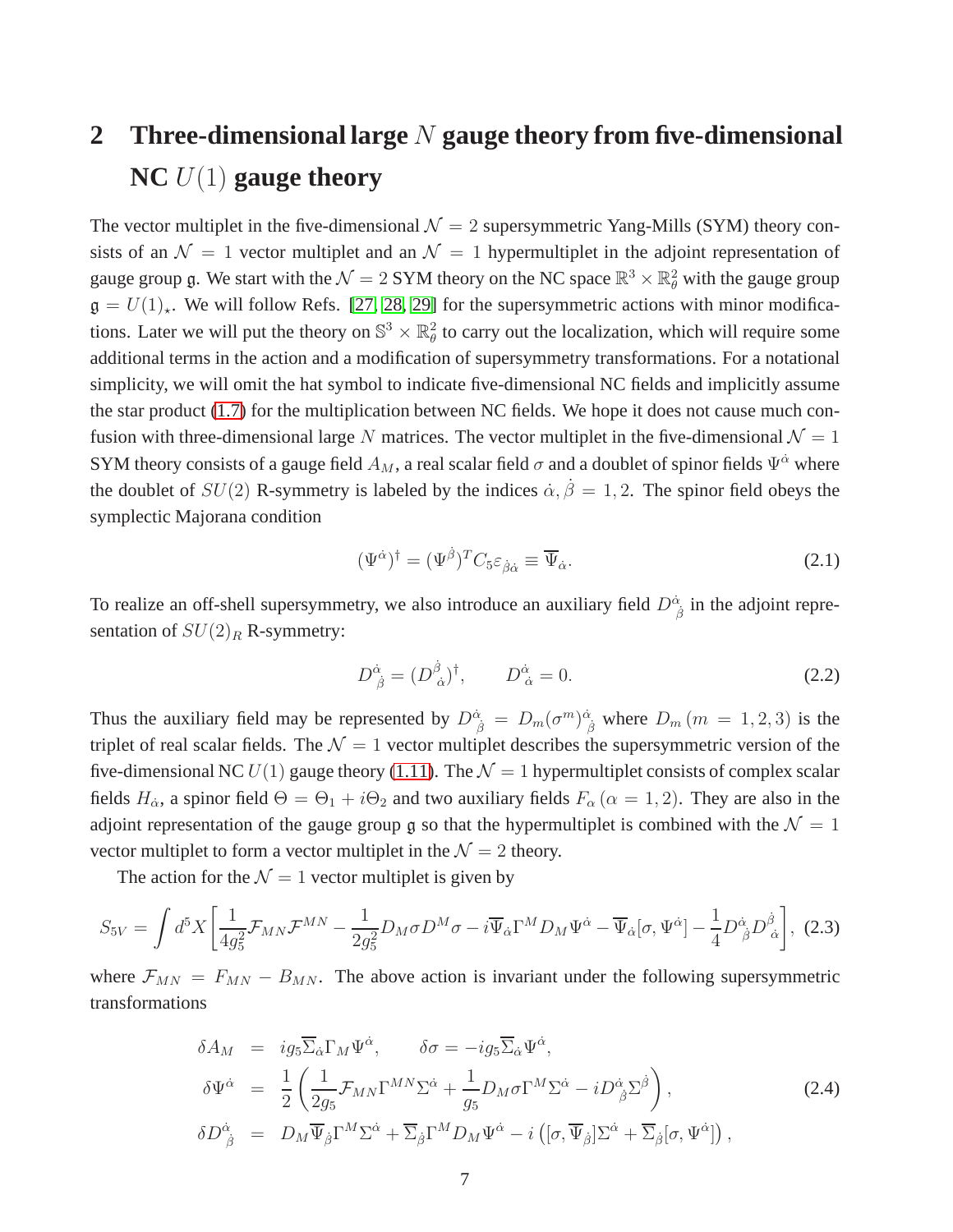where the transformation parameters  $\Sigma^{\dot{\alpha}}$  are the  $SU(2)_R$  doublet of symplectic Majorana spinors. Using the definition of symplectic Majorana spinor, one can deduce the supersymmetric transformation for  $\Psi_{\dot{\alpha}}$ :

$$
\delta \overline{\Psi}_{\dot{\alpha}} = \frac{1}{2} \left( -\frac{1}{2g_5} \overline{\Sigma}_{\dot{\alpha}} \Gamma^{MN} \mathcal{F}_{MN} + \frac{1}{g_5} \overline{\Sigma}_{\dot{\alpha}} \Gamma^M D_M \sigma + i \overline{\Sigma}_{\dot{\beta}} D^{\dot{\beta}}_{\dot{\alpha}} \right). \tag{2.5}
$$

It is straightforward to check the supersymmetric invariance of the action [\(2.3\)](#page-7-0) if the cyclic permutation under the integral such as Eqs. [\(A.18\)](#page-39-0) and [\(A.19\)](#page-39-1) is carefully used. As in the commutative case, after cancellation of all the quadratic fermion terms, we are left with the cubic terms coming from the supersymmetric transformations

$$
-\overline{\Psi}_{\dot{\alpha}}\Gamma^M[\delta A_M, \Psi^{\dot{\alpha}}] - \overline{\Psi}_{\dot{\alpha}}[\delta \sigma, \Psi^{\dot{\alpha}}]. \tag{2.6}
$$

One can show by applying the Fierz identity [\(B.3\)](#page-40-0) that these terms cancel each other. The details show up in appendix B.

We can apply the matrix representation  $(1.8)$  to the supersymmetric action  $(2.3)$ . The bosonic part was already done in [\(1.15\)](#page-3-1) except the auxiliary term. The matrix representation for the fivedimensional spinors  $\Psi^{\dot{\alpha}}(x, y)$  is basically the same as the bosonic fields and it is denoted by the same symbol  $\Psi^{\dot{\alpha}}(x)$  that are now  $N \times N$  matrices over  $\mathbb{R}^3$ . But, in order to get a three-dimensional picture after the matrix representation, it is convenient to represent the symplectic Majorana spinors  $\Psi^{\dot{\alpha}}(x)$ in terms of three-dimensional spinors:<sup>[3](#page-8-0)</sup>

<span id="page-8-2"></span>
$$
\sqrt{2\pi\theta}\Psi^{1}(x) = \lambda(x)\otimes\zeta_{+} + \psi(x)\otimes\zeta_{-},
$$
  

$$
\sqrt{2\pi\theta}\Psi^{2}(x) = C_{3}^{-1}\psi^{*}(x)\otimes\zeta_{+} + C_{3}^{-1}\lambda^{*}(x)\otimes\zeta_{-}
$$
 (2.7)

where two-dimensional Weyl spinors

$$
\zeta_{\pm} = \frac{1}{\sqrt{2}} \begin{pmatrix} 1 \\ \pm i \end{pmatrix} \tag{2.8}
$$

are the eigenvectors of  $i\Gamma^4\Gamma^5$ , i.e.,  $i\Gamma^4\Gamma^5\zeta_{\pm} = \pm \zeta_{\pm}$ . Then the conjugate spinors are given by

$$
\sqrt{2\pi\theta}\overline{\Psi}_1(x) = \overline{\lambda}(x) \otimes \overline{\zeta}_+ + \overline{\psi}(x) \otimes \overline{\zeta}_-,
$$
  

$$
\sqrt{2\pi\theta}\overline{\Psi}_2(x) = \psi^T(x)C_3 \otimes \overline{\zeta}_+ + \lambda^T(x)C_3 \otimes \overline{\zeta}_- \tag{2.9}
$$

where the barred spinors are defined by  $\overline{\lambda} \equiv \lambda^{\dagger} = (\lambda^*)^T$ , etc. Using this result, we can get the three-dimensional supersymmetric large  $N$  gauge theory whose action takes the form

<span id="page-8-1"></span>
$$
S_{3V} = \frac{1}{g_3^2} \int d^3x \text{Tr} \Big( \frac{1}{4} F_{mn} F^{mn} + \frac{1}{2} \eta^{AB} D_m \Phi_A D^m \Phi_B - \frac{1}{4} \eta^{AC} \eta^{BD} [\Phi_A, \Phi_B] [\Phi_C, \Phi_D] \Big) + 2 \int d^3x \text{Tr} \Big( i \overline{\psi} \gamma^m D_m \psi - i \overline{\lambda} \gamma^m D_m \lambda - 2i (\overline{\psi} [\phi_z, \lambda] - \overline{\lambda} [\phi_{\overline{z}}, \psi]) - \overline{\psi} [\sigma, \psi] - \overline{\lambda} [\sigma, \lambda] - \frac{1}{8} d^{\dot{\alpha}}_{\ \dot{\beta}} d^{\dot{\beta}}_{\ \dot{\alpha}} \Big),
$$
(2.10)

<span id="page-8-0"></span><sup>3</sup>The multiplication factor  $\sqrt{2\pi\theta}$  is to match the physical mass dimension of five- and three-dimensional spinors since  $[\Psi] = M^2$  and  $[\lambda] = [\psi] = M$ . Then this factor will compensate the one in the measure [\(A.20\)](#page-39-2).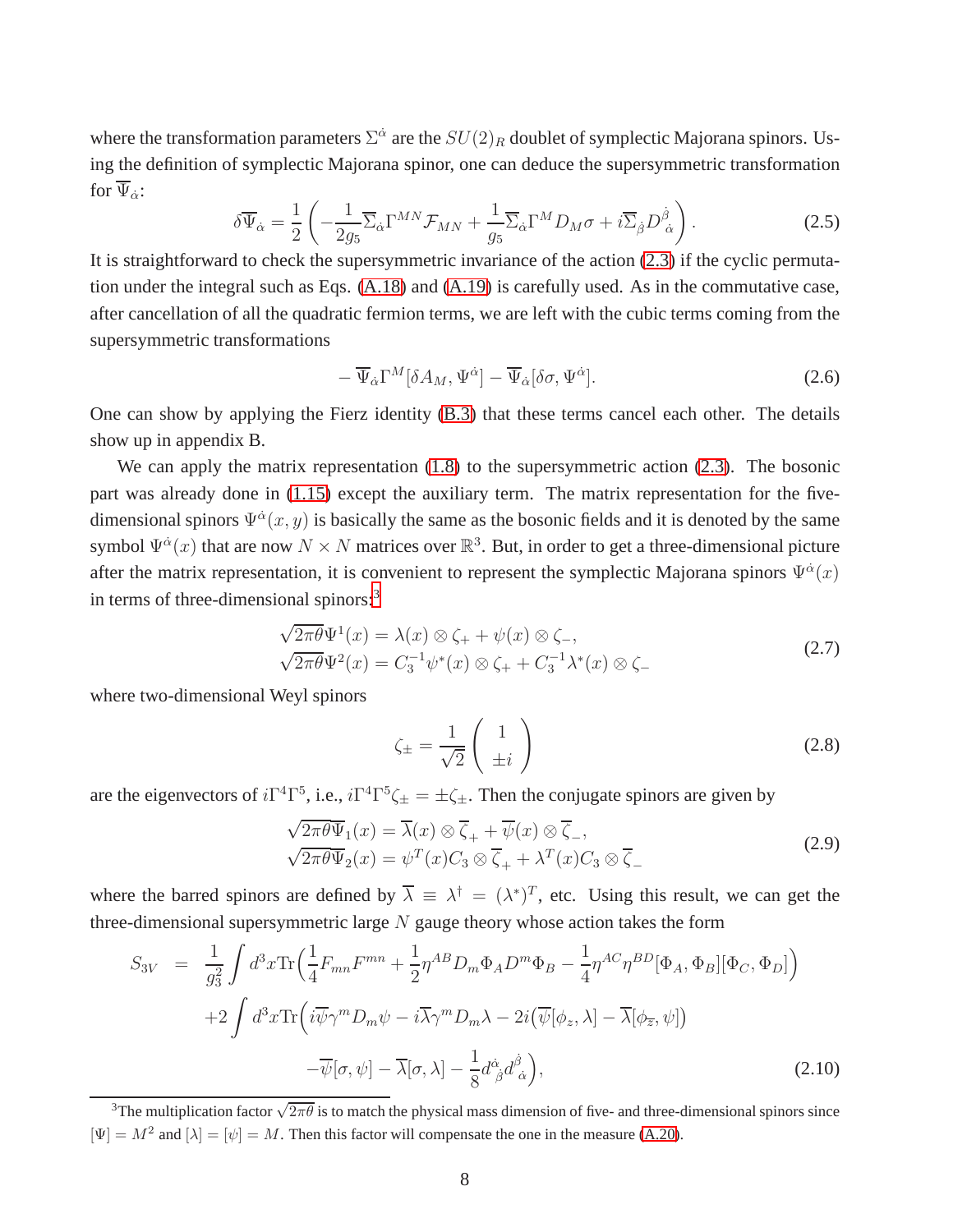where we have introduced the complex coordinates for  $\mathbb{R}^2 \cong \mathbb{C}$  given by<sup>[4](#page-9-0)</sup>

$$
z = y^4 + iy^5, \qquad \overline{z} = y^4 - iy^5 \tag{2.11}
$$

and the complex scalar field defined by

$$
\phi_z = \frac{1}{2}(\phi_4 - i\phi_5), \qquad \phi_{\overline{z}} = \frac{1}{2}(\phi_4 + i\phi_5). \tag{2.12}
$$

The auxiliary fields  $D^{\dot{\alpha}}_{\dot{\beta}}(x, y)$  are also represented by matrices  $d^{\dot{\alpha}}_{\dot{\beta}}(x) \equiv \sqrt{2\pi\theta}D^{\dot{\alpha}}_{\dot{\beta}}(x)$ . Since the chirality condition,  $i\Gamma^4\Gamma^5\zeta_{\pm} = \pm \zeta_{\pm}$ , has been imposed on the spinor  $\zeta_{\pm}$ , the  $SO(2, 1)$  global symmetry now reduces to  $U(1)$ .

Since the three-dimensional large  $N$  gauge theory [\(2.10\)](#page-8-1) has been obtained from the matrix representation of the five-dimensional  $\mathcal{N} = 1$  vector multiplet without any loss of supersymmetry, the theory [\(2.10\)](#page-8-1) must preserve  $\mathcal{N} = 2$  supersymmetries in three dimensions. Using the matrix representation [\(1.8\)](#page-2-2) again, it should be straightforward to derive the supersymmetry transformations for the three-dimensional large N gauge theory  $(2.10)$  from the five-dimensional ones in Eq.  $(2.4)$  by taking the supersymmetry transformation parameters

$$
\Sigma^{1} = \epsilon_{1} \otimes \zeta_{+} + \epsilon_{2} \otimes \zeta_{-}, \qquad \Sigma^{2} = C_{3}^{-1} \epsilon_{2}^{*} \otimes \zeta_{+} + C_{3}^{-1} \epsilon_{1}^{*} \otimes \zeta_{-}.
$$
 (2.13)

For localization, we will eventually put the  $\mathcal{N}=2$  theory on  $\mathbb{S}^3$ , which is a maximally supersymmetric background, i.e., preserves four supercharges [\[30\]](#page-48-4). However we must select the supercharges that will be used to localize. Therefore we want to focus on the  $\mathcal{N} = 1$  sector in the  $\mathcal{N} = 2$  supersymmetries which will be identified with a localizing supercharge on  $\mathbb{S}^3$ . For that reason, we consider the supersymmetry transformation parameters given by

<span id="page-9-1"></span>
$$
\Sigma^1 = \epsilon \otimes \zeta_+, \qquad \Sigma^2 = C_3^{-1} \epsilon^* \otimes \zeta_-. \tag{2.14}
$$

Then the supersymmetry transformations generated by the above parameter are given by [\[28\]](#page-48-2)

<span id="page-9-2"></span>
$$
\delta A_m = ig_3(\overline{\epsilon}\gamma_m\lambda - \overline{\lambda}\gamma_m\epsilon),
$$
  
\n
$$
\delta \phi_z = g_3 \overline{\epsilon} \psi,
$$
  
\n
$$
\delta \sigma = -ig_3(\overline{\epsilon}\lambda - \overline{\lambda}\epsilon),
$$
  
\n
$$
\delta \lambda = \frac{1}{2} \Big( \frac{1}{2g_3} F_{mn} \gamma^{mn} + \frac{1}{g_3} D_m \sigma \gamma^m - iD \Big) \epsilon,
$$
  
\n
$$
\delta \psi = -\frac{i}{g_3} D_m \phi_z \gamma^m \epsilon + \frac{1}{g_3} [\phi_z, \sigma] \epsilon - iF C_3^{-1} \epsilon^*,
$$
  
\n
$$
\delta F = -\epsilon^T C_3 (\gamma^m D_m \psi + i[\sigma, \psi] - 2[\phi_z, \lambda]),
$$
  
\n
$$
\delta D = D_m \overline{\lambda} \gamma^m \epsilon + \overline{\epsilon} \gamma^m D_m \lambda - i([\sigma, \overline{\lambda}] \epsilon + \overline{\epsilon} [\sigma, \lambda]),
$$
\n(2.15)

<span id="page-9-0"></span><sup>&</sup>lt;sup>4</sup>In terms of complex coordinates, the commutator for the star product [\(1.7\)](#page-2-3) is then given by  $[f, g] = f \star g - g \star f =$  $2\alpha' \left(\frac{\partial f}{\partial z}\frac{\partial g}{\partial \overline{z}} - \frac{\partial g}{\partial z}\frac{\partial f}{\partial \overline{z}}\right) + \mathcal{O}(\alpha'^3)$  for any two NC fields  $f, g \in C^\infty(\mathbb{R}^3) \otimes \mathcal{A}_\theta$ .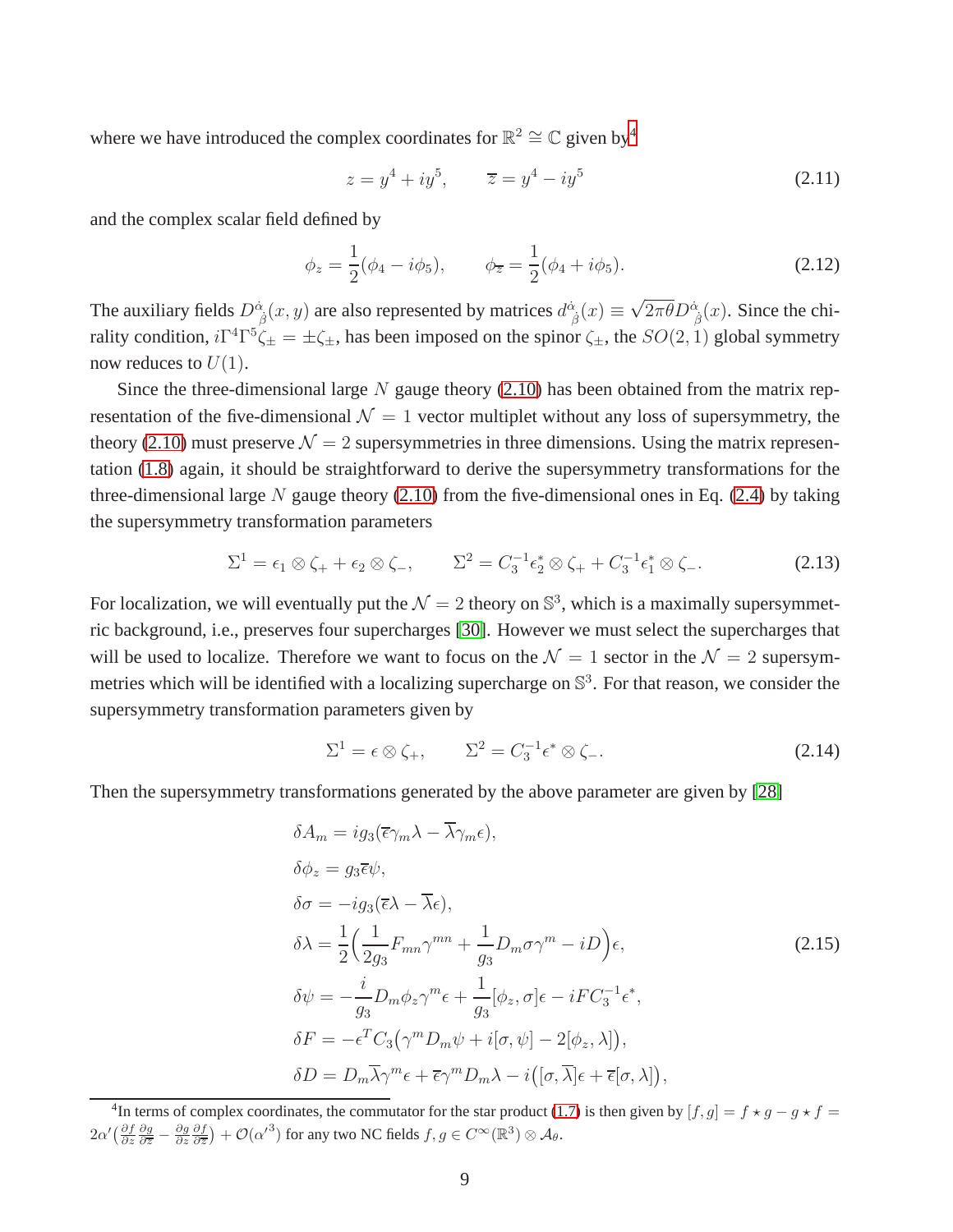where

$$
F \equiv \frac{1}{2}d^1{}_2, \qquad D \equiv d^1{}_1 + \frac{2}{g_3}[\phi_{\overline{z}}, \phi_z]. \tag{2.16}
$$

The  $\mathcal{N} = 1$  hypermultiplet is described by the action given by

<span id="page-10-0"></span>
$$
S_{5H} = \int d^{5}X \left[ \frac{1}{g_{5}^{2}} D^{M} \overline{H}^{\dot{\alpha}} D_{M} H_{\dot{\alpha}} + i \overline{\Theta} \Gamma^{M} D_{M} \Theta - \overline{F}^{\alpha} F_{\alpha} + \frac{1}{g_{5}^{2}} [\sigma, \overline{H}^{\dot{\alpha}}] [\sigma, H_{\dot{\alpha}}] + \frac{1}{g_{5}} D^{\dot{\alpha}}_{\dot{\beta}} [\overline{H}^{\dot{\beta}}, H_{\dot{\alpha}}] - \overline{\Theta} [\sigma, \Theta] - 2 \overline{\Theta} [H_{\dot{\alpha}}, \Psi^{\dot{\alpha}}] + 2 [\overline{H}^{\dot{\alpha}}, \overline{\Psi}_{\dot{\alpha}}] \Theta \right]
$$
(2.17)

where  $\overline{H}^{\dot{\alpha}}$  is the complex conjugate of  $H_{\dot{\alpha}}$  and  $\overline{\Theta} = \Theta^{\dagger}$ . It is invariant under the following supersymmetry transformations

<span id="page-10-3"></span>
$$
\delta H_{\dot{\alpha}} = ig_5 \overline{\Sigma}_{\dot{\alpha}} \Theta,
$$
  
\n
$$
\delta \Theta = -\frac{1}{g_5} \Big( \Gamma^M D_M H_{\dot{\alpha}} - i[\sigma, H_{\dot{\alpha}}] \Big) \Sigma^{\dot{\alpha}} + F_{\alpha} \Lambda^{\alpha},
$$
  
\n
$$
\delta F_{\alpha} = \overline{\Lambda}_{\alpha} \Big( i \Gamma^M D_M \Theta - [\sigma, \Theta] - 2[H_{\dot{\beta}}, \Psi^{\dot{\beta}}] \Big),
$$
\n(2.18)

where  $\Lambda^{\alpha}$  are symplectic Majorana spinors and  $\overline{\Lambda}_{\alpha} = (\Lambda^{\beta})^T C_5 \varepsilon_{\beta\alpha}$ . Like the vector multiplet, the action [\(2.17\)](#page-10-0) is invariant under the above supersymmetric transformations but it is not necessary to use the Fierz identity for fermionic cubic terms.

We can similarly apply the matrix representation  $(1.8)$  to the hypermultiplet. For this purpose, let us represent the complex scalar fields  $H_{\alpha}(x, y)$  and spinor  $\Theta(x, y)$  in terms of three-dimensional fields in the adjoint representation of  $U(N \to \infty)$ :<sup>[5](#page-10-1)</sup>

<span id="page-10-2"></span>
$$
H_{\dot{\alpha}}(x, y) \mapsto h_{\dot{\alpha}}(x), \tag{2.19}
$$

$$
\sqrt{2\pi\theta}\Theta(x,y)\mapsto\eta(x)\otimes\zeta_{+}+\chi(x)\otimes\zeta_{-}.\tag{2.20}
$$

We also denote the spinors in Eq.  $(2.7)$  with a compact notation:

$$
\sqrt{2\pi\theta}\Psi^{\dot{\alpha}}(x) \equiv \xi^{\dot{\alpha}}_{+}(x) \otimes \zeta_{+} + \xi^{\dot{\alpha}}_{-}(x) \otimes \zeta_{-}.
$$
 (2.21)

Using this matrix representation, it is straightforward to get the three-dimensional action for the hypermultiplet given by

<span id="page-10-4"></span>
$$
S_{3H} = \int d^3x \text{Tr} \left[ \frac{1}{g_3^2} D^m \overline{h}^{\dot{\alpha}} D_m h_{\dot{\alpha}} - \frac{1}{g_3^2} \eta^{AB} [\Phi_A, \overline{h}^{\dot{\alpha}}] [\Phi_B, h_{\dot{\alpha}}] + \frac{1}{g_3} d^{\dot{\alpha}}_{\dot{\beta}} [\overline{h}^{\dot{\beta}}, h_{\dot{\alpha}}] - \overline{f}^{\alpha} f_{\alpha} + i \overline{\eta} \gamma^m D_m \eta - i \overline{\chi} \gamma^m D_m \chi + 2i (\overline{\chi} [\phi_z, \eta] - \overline{\eta} [\phi_{\overline{z}}, \chi]) - \overline{\eta} [\sigma, \eta] - \overline{\chi} [\sigma, \chi] - 2 (\overline{\eta} [h_{\dot{\alpha}}, \xi_+^{\dot{\alpha}}] + \overline{\chi} [h_{\dot{\alpha}}, \xi_-^{\dot{\alpha}}] - [\overline{h}^{\dot{\alpha}}, \overline{\xi}_{+{\dot{\alpha}}} \eta - [\overline{h}^{\dot{\alpha}}, \overline{\xi}_{-{\dot{\alpha}}} \chi]) \right],
$$
(2.22)

<span id="page-10-1"></span><sup>&</sup>lt;sup>5</sup>Our representation [\(2.20\)](#page-10-2) for the spinor  $\Theta(x, y)$  is different from that in Ref. [\[28\]](#page-48-2) taking the form  $\sqrt{2\pi\theta}\Theta(x, y) \mapsto$  $\eta(x) \otimes \zeta_+ + C_3^{-1} \chi(x)^* \otimes \zeta_-.$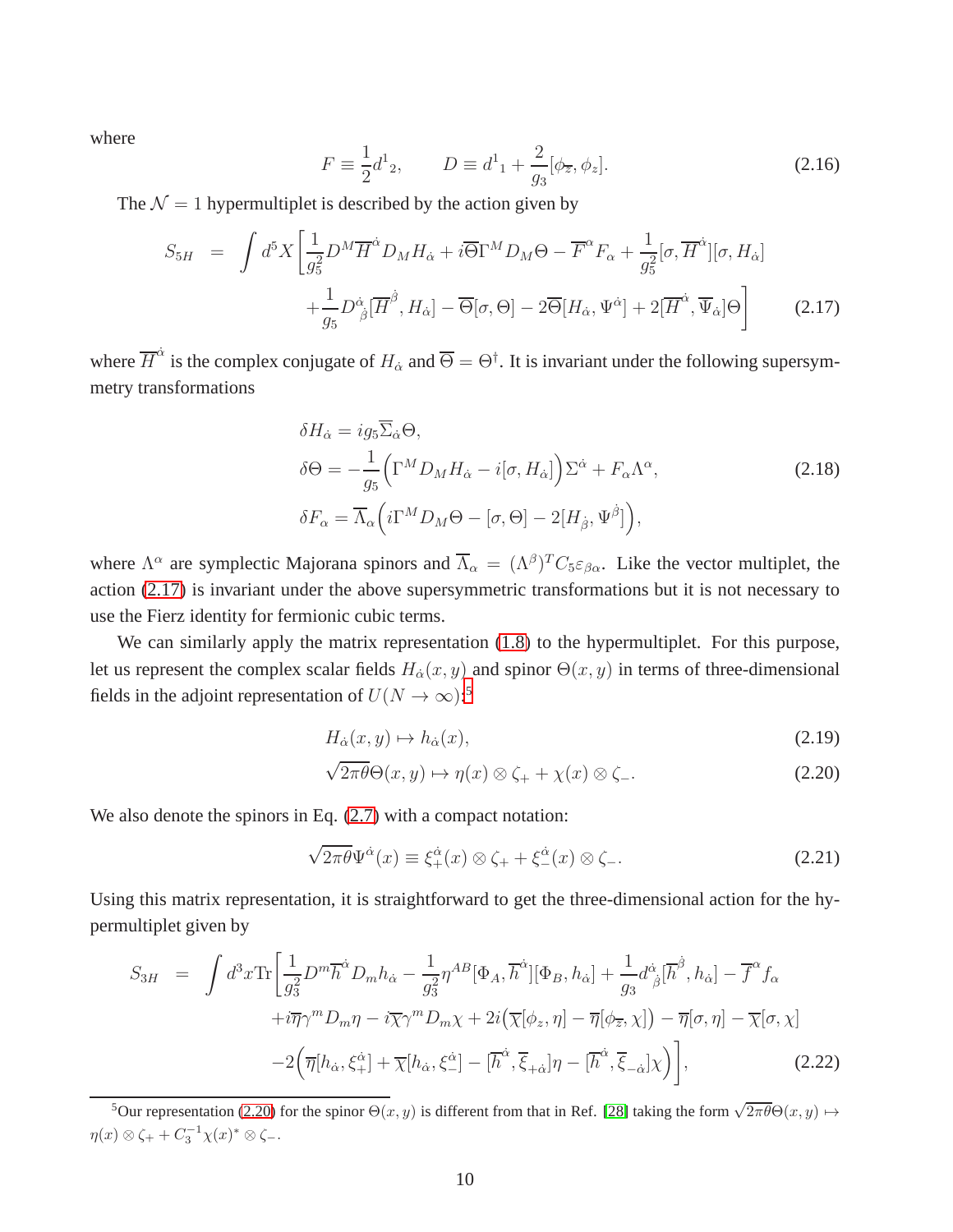where  $f_{\alpha}(x) \equiv \sqrt{2\pi\theta} F_{\alpha}(x)$  is the matrix representation of the auxiliary fields  $F_{\alpha}(x, y)$ .

The supersymmetry transformations for the three-dimensional hypermultiplet will be obtained by the matrix representation of the five-dimensional ones in Eq. [\(2.18\)](#page-10-3). Having in mind a localizing supersymmetry on  $\mathbb{S}^3$ , let us consider the supersymmetry transformation parameters given by

<span id="page-11-0"></span>
$$
\Lambda^1 = \epsilon \otimes \zeta_-, \qquad \Lambda^2 = C_3^{-1} \epsilon^* \otimes \zeta_+ \tag{2.23}
$$

which are related to the spinors  $\Sigma^{\dot{\alpha}}$  in Eq. [\(2.14\)](#page-9-1) by  $\Lambda^{\dot{\alpha}} = \Gamma^5 \Sigma^{\dot{\alpha}}$ . For this reason, we will use the spinor index  $\dot{\alpha}$  for the spinors in Eq. [\(2.23\)](#page-11-0). The supersymmetry transformations generated by the spinors  $\Sigma^{\dot{\alpha}}$  and  $\Lambda^{\dot{\alpha}}$  are easily deduced from Eq. [\(2.18\)](#page-10-3), which are given by

$$
\delta h_1 = ig_3 \overline{\epsilon} \eta, \qquad \delta h_2 = ig_3 \epsilon^T C_3 \chi,
$$
  
\n
$$
\delta \eta = -\frac{1}{g_3} \Big( \gamma^m \epsilon D_m h_1 - 2C_3^{-1} \epsilon^* [\phi_{\overline{z}}, h_2] - i \epsilon [\sigma, h_1] \Big) + f_2 C_3^{-1} \epsilon^*,
$$
  
\n
$$
\delta \chi = \frac{1}{g_3} \Big( \gamma^m C_3^{-1} \epsilon^* D_m h_2 - 2 \epsilon [\phi_z, h_1] + i C_3^{-1} \epsilon^* [\sigma, h_2] \Big) + f_1 \epsilon,
$$
  
\n
$$
\delta f_1 = -\overline{\epsilon} \Big( i \gamma^m D_m \chi - 2i [\phi_z, \eta] + [\sigma, \chi] + 2[h_{\dot{\alpha}}, \xi_{-}^{\dot{\alpha}}] \Big),
$$
  
\n
$$
\delta f_2 = -\epsilon^T C_3 \Big( -i \gamma^m D_m \eta + 2i [\phi_{\overline{z}}, \chi] + [\sigma, \eta] + 2[h_{\dot{\alpha}}, \xi_{+}^{\dot{\alpha}}] \Big).
$$
  
\n(2.24)

Using the matrix representation [\(1.8\)](#page-2-2), we have obtained two mathematically equivalent theories, that are defined in different dimensions with different gauge groups. Although the two theories superficially look quite different, they should be physically equivalent to each other. To explore the physical implications of the equivalence, one may apply localization techniques to each of them to compute, for example, partition functions and some correlators exactly. On the one hand, one can first apply the localization to the five-dimensional theory to obtain a two-dimensional NC gauge theory and then take the matrix representation to the two-dimensional NC gauge theory to yield a zero-dimensional matrix model, as depicted in Fig. [1.](#page-5-1) On the other hand, one can first apply the matrix representation to the five-dimensional theory to have a three-dimensional large  $N$  gauge theory and then consider the localization of the large  $N$  gauge theory to get a zero-dimensional matrix model. Both routes should end up with an identical zero-dimensional matrix model. In the end, the localization will verify a rich duality between NC  $U(1)$  gauge theories and large N matrix models in various dimensions as outlined in Fig. [1.](#page-5-1)

To carry out the localization, we put the theory on  $\mathbb{S}^3 \times \mathbb{R}_{\theta}^2$ . Let r be the radius of  $\mathbb{S}^3$ . For this purpose, it is convenient to represent five-dimensional fields as the form of three-dimensional fields in which extra coordinates  $y^a$  are regarded as parameters living in  $\mathbb{R}^2_\theta$ . For the vector multiplet on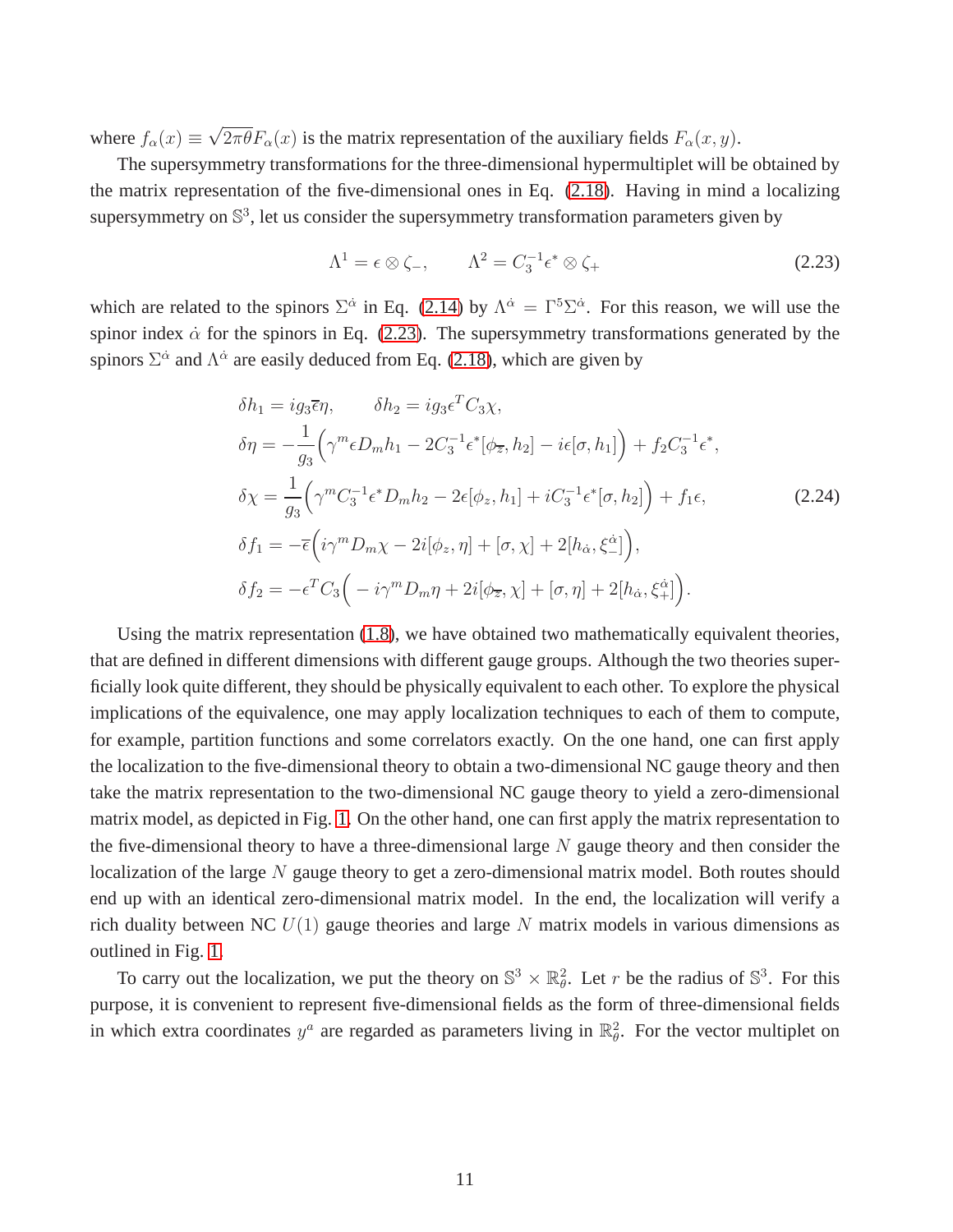$\mathbb{S}^3 \times \mathbb{R}^2_{\theta}$ , we take the following representation [\[27,](#page-48-1) [28\]](#page-48-2):<sup>[6](#page-12-0)</sup>

<span id="page-12-1"></span>
$$
A_{\mu}(x, y) \ (\mu = 1, 2, 3), \qquad A_{a}(x, y) = \phi_{a}(x, y) - B_{ab}y^{b} \ (a = 4, 5),
$$
  
\n
$$
F(x, y) = \frac{1}{2}D^{1}_{2}(x, y), \qquad D(x, y) = D^{1}_{1}(x, y) + \frac{2}{g_{5}}[\phi_{\overline{z}}, \phi_{z}](x, y),
$$
  
\n
$$
\Psi^{1}(x, y) = \lambda(x, y) \otimes \zeta_{+} + \psi(x, y) \otimes \zeta_{-},
$$
  
\n
$$
\Psi^{2}(x, y) = C_{3}^{-1}\psi^{*}(x, y) \otimes \zeta_{+} + C_{3}^{-1}\lambda^{*}(x, y) \otimes \zeta_{-}.
$$
\n(2.25)

One may notice that the pattern of the above decomposition is equal to the three-dimensional large  $N$  matrices in the action [\(2.10\)](#page-8-1). This replica is not accidental because the matrix representation of the NC fields in Eq. [\(2.25\)](#page-12-1) will give rise to the three-dimensional large N gauge theory on  $\mathbb{S}^3$ whose action is precisely equal to Eq. [\(2.10\)](#page-8-1). Indeed the corresponding five-dimensional action after the decomposition [\(2.25\)](#page-12-1) can be written as the same form as Eq. [\(2.10\)](#page-8-1) with simple replacements  $g_3 \to g_5$ ,  $d^{\dot{\alpha}}_{\dot{\beta}} \to D^{\dot{\alpha}}_{\dot{\beta}}$  and  $\int d^3x \text{Tr} \to \int dv \equiv \int \frac{d^2y}{2\pi\alpha'} d^3x \sqrt{g}$ .

Let us consider the supersymmetry transformation parameters as Eq.  $(2.14)$  and take  $\epsilon$  to be a Killing spinor on  $\mathbb{S}^3$  obeying the following equation

<span id="page-12-3"></span>
$$
\nabla_{\mu}\epsilon = \frac{i}{2r}\gamma_{\mu}\epsilon,\tag{2.26}
$$

where the covariant derivative acting on a spinor is given by

<span id="page-12-2"></span>
$$
\nabla_{\mu} = \partial_{\mu} + \omega_{\mu} = \partial_{\mu} + \frac{i}{2r} \gamma_{\mu}.
$$
 (2.27)

Then the covariant derivative acting on a spinor  $\Psi$  in the adjoint representation of  $\mathfrak{g} = U(1)_\star$  is defined by

$$
D_{\mu}\Psi = \nabla_{\mu}\Psi - i[A_{\mu}, \Psi].
$$
\n(2.28)

For a gauge singlet which does not depend on  $(y^4, y^5)$ , it reduces to Eq. [\(2.27\)](#page-12-2). The supersymmetry transformations generated by the Killing spinor  $\epsilon$  obeying Eq. [\(2.26\)](#page-12-3) are also given by Eq. [\(2.15\)](#page-9-2) with the replacement  $g_3 \rightarrow g_5$ . However, after imposing the condition [\(2.26\)](#page-12-3), the supersymmetry transformations will no longer be closed because the covariant derivative now acts on the spinor  $\epsilon$ nontrivially. Fortunately, to achieve a closed algebra, it is enough to modify the transformation law only for the auxiliary fields by adding

<span id="page-12-4"></span>
$$
\delta' D = \frac{i}{2r} (\bar{\epsilon}\lambda - \bar{\lambda}\epsilon), \qquad \delta' F = -\frac{i}{2r} \epsilon^T C_3 \psi.
$$
 (2.29)

We verify the closed algebra in appendix C. The result is essentially the same as the one in Refs. [\[27,](#page-48-1) [28\]](#page-48-2) although two-dimensional surface in our case is a NC space.

Using the matrix representation of the NC fields in Eq.  $(2.25)$ , the five-dimensional  $U(1)$  gauge theory on  $\mathbb{S}^3 \times \mathbb{R}^2_\theta$  can easily be transformed to a three-dimensional large N gauge theory on  $\mathbb{S}^3$ .

<span id="page-12-0"></span><sup>&</sup>lt;sup>6</sup>From now on, we distinguish the curved space indices,  $\mu$ ,  $\nu$ ,  $\dots = 1, 2, 3$  from the flat space ones  $m, n, \dots = 1, 2, 3$ . The dreibein on  $\mathbb{S}^3$  is denoted by  $e^m = e_\mu^m dx^\mu$  and obeys the structure equation  $de^m = \frac{1}{r} \varepsilon^{mnp} e^n \wedge e^p$ . The metric and spin connections are given by  $ds^2 = e^m \otimes e^m = e_\mu^m e_\nu^m dx^\mu \otimes dx^\nu$  and  $\omega_\mu = \frac{1}{4} \omega_\mu^{mn} \gamma_{mn} = \frac{i}{2r} \gamma_\mu$ , respectively.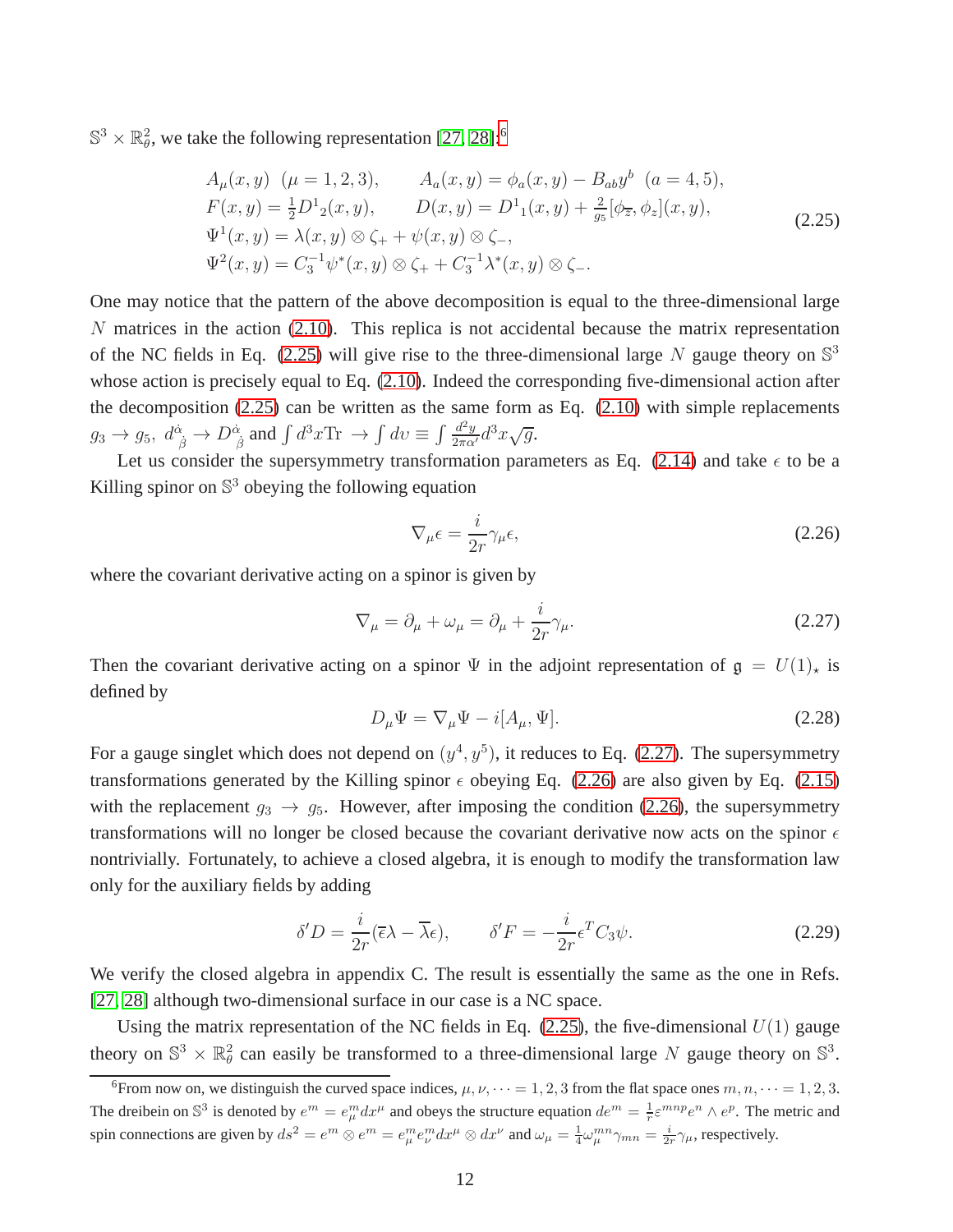The three-dimensional action on  $\mathbb{S}^3$  is obtained from the result in Eq. [\(2.10\)](#page-8-1) on  $\mathbb{R}^3$  with an obvious replacement,  $\int d^3x \to \int d^3x \sqrt{g}$ . The supersymmetry transformations of large N matrices on  $\mathbb{S}^3$  can easily be deduced from the five-dimensional ones using the matrix representation in a similar way. Moreover, the closedness of the three-dimensional supersymmetric algebra simply results from the five-dimensional one.

The modified supersymmetry transformations generated by the spinor  $\Sigma^{\dot{\alpha}}$  obeying Eq. [\(2.26\)](#page-12-3) will be denoted by  $\Delta_{\epsilon} = \delta + \delta'$  where  $\delta'$ -transformation is given by Eq. [\(2.29\)](#page-12-4). Since the supersymmetry transformation parameter  $\epsilon$  obeys the nontrivial Killing spinor equation [\(2.26\)](#page-12-3), the action [\(2.3\)](#page-7-0) is no longer invariant under the  $\Delta_{\epsilon}$ -transformations. Indeed its variation reduces to

<span id="page-13-0"></span>
$$
\Delta_{\epsilon} S_{5V} = \delta S_{5V} + \delta' S_{5V} \tag{2.30}
$$

where

$$
\delta S_{5V} = \frac{i}{g_5} \int dv \left( \nabla_N \overline{\Sigma}_{\dot{\alpha}} \Gamma^M \Gamma^N \Psi^{\dot{\alpha}} D_M \sigma - \frac{1}{2} \nabla_L \overline{\Sigma}_{\dot{\alpha}} \Gamma^{MN} \Gamma^L \Psi^{\dot{\alpha}} F_{MN} \right)
$$
(2.31)

and

$$
\delta' S_{5V} = -\frac{i}{r} \int dv \left( \frac{D}{2} (\overline{\epsilon} \lambda - \overline{\lambda} \epsilon) - \frac{1}{g_5} [\phi_{\overline{z}}, \phi_z] (\overline{\epsilon} \lambda - \overline{\lambda} \epsilon) + \overline{\psi} C_3^{-1} \epsilon^* F - \overline{F} \epsilon^T C_3 \psi \right). \tag{2.32}
$$

In order to preserve the  $\Delta_{\epsilon}$ -supersymmetry, it is necessary to add an extra action such that its supersymmetric transformation cancels the variation [\(2.30\)](#page-13-0). It turns out [\[27,](#page-48-1) [28\]](#page-48-2) that the extra action is given by

$$
S'_{5V} = S_{5M} + S_{CS}
$$
 (2.33)

where

$$
S_{5M} = -\frac{1}{r} \int dv \left( \overline{\psi} \psi + \overline{\lambda} \lambda + \frac{1}{g_5^2 r} \sigma^2 + \frac{1}{g_5} \sigma \left( D - \frac{4}{g_5} [\phi_{\overline{z}}, \phi_z] \right) \right)
$$
(2.34)

and

$$
S_{CS} = -\frac{1}{2g_5^2} \int \left( A \wedge F + \frac{i}{3} A \wedge A \wedge A \right) \wedge \varpi \tag{2.35}
$$

with  $\varpi = \frac{1}{r}$  $\frac{1}{r}dy^4 \wedge dy^5$ . Then the total action  $S_{5V} + S'_{5V}$  is invariant under the supersymmetry transformations  $\Delta_{\epsilon}$ .

We also put the hypermultiplet on  $\mathbb{S}^3 \times \mathbb{R}_{\theta}$  for the localization. The strategy is the same as the vector multiplet. In order to achieve a closed algebra of the supersymmetry on  $\mathbb{S}^3 \times \mathbb{R}_{\theta}$  generated by the Killing spinor obeying the condition [\(2.26\)](#page-12-3), it is necessary to modify the supersymmetry transformations in Eq. [\(2.18\)](#page-10-3) by simply adding additional transformations

<span id="page-13-1"></span>
$$
\delta'\Theta = \frac{1}{g_5 r} H_{\dot{\alpha}} \Gamma^{45} \Sigma^{\dot{\alpha}}, \qquad \delta' F_{\dot{\alpha}} = \frac{i}{2r} \overline{\Lambda}_{\dot{\alpha}} \Gamma^{45} \Theta,
$$
\n(2.36)

where the spinors  $\Sigma^{\dot{\alpha}}$  and  $\Lambda^{\dot{\alpha}}$  are given by Eqs. [\(2.14\)](#page-9-1) and [\(2.23\)](#page-11-0), respectively. It is straightforward (though a bit tedious) to verify that the modified supersymmetry transformation  $\Delta_{\Sigma} = \delta + \delta'$  leads to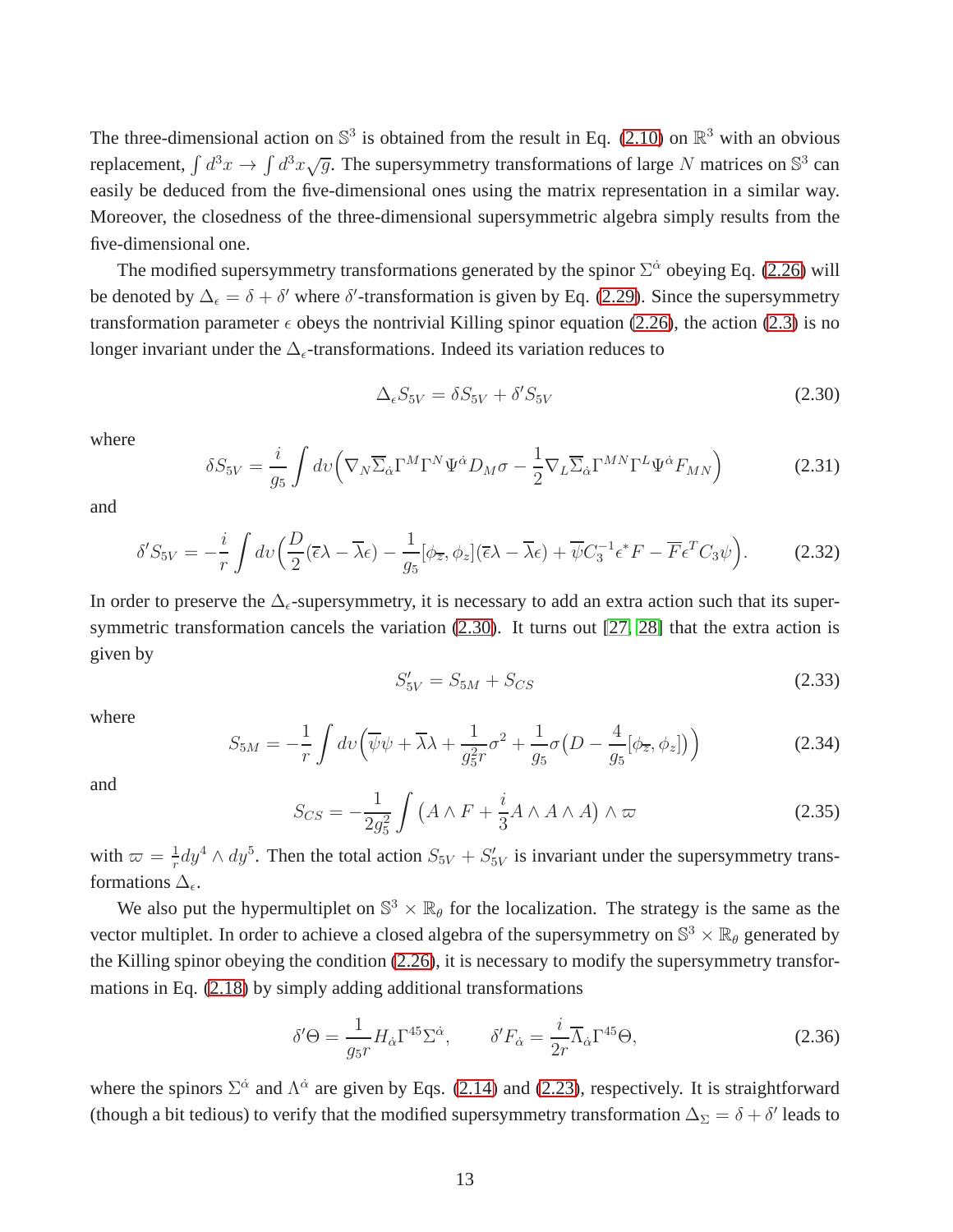a closed supersymmetry algebra on the fields in the hypermultiplet. For example, one can show that

<span id="page-14-0"></span>
$$
[\Delta_{\Sigma_1}, \Delta_{\Sigma_2}]F_{\dot{\alpha}} = i(\overline{\Sigma}_{2\dot{\alpha}}\Gamma^{\mu}\Sigma_1^{\dot{\beta}} - \overline{\Sigma}_{1\dot{\alpha}}\Gamma^{\mu}\Sigma_2^{\dot{\beta}})D_{\mu}F_{\dot{\beta}} - (\overline{\Sigma}_{2\dot{\alpha}}\Sigma_1^{\dot{\beta}} - \overline{\Sigma}_{1\dot{\alpha}}\Sigma_2^{\dot{\beta}})[\sigma, F_{\dot{\beta}}] -\frac{2i}{r}(\overline{\Sigma}_{2\dot{\alpha}}\Gamma^{45}\Sigma_1^{\dot{\beta}} - \overline{\Sigma}_{1\dot{\alpha}}\Gamma^{45}\Sigma_2^{\dot{\beta}})F_{\dot{\beta}}.
$$
\n(2.37)

Note that the adjoint scalar field  $\sigma$  in Eq. [\(2.37\)](#page-14-0) can be absorbed into a local gauge transformation parameter [\[31\]](#page-48-5). Since the supersymmetry transformations are now generated by the Killing spinor  $\epsilon$ obeying Eq. [\(2.26\)](#page-12-3), there are extra contributions from the derivative of the Killing spinor given by

$$
\delta S_{5H} = -\frac{1}{g_5} \int dv \Big( i \Big( \overline{\Theta} \Gamma^M \Gamma^N \nabla_M \Sigma^{\dot{\alpha}} D_N H_{\dot{\alpha}} - \nabla_N \overline{\Sigma}_{\dot{\alpha}} \Gamma^M \Gamma^N \Theta D_M \overline{H}^{\dot{\alpha}} \Big) - \nabla_M \overline{\Sigma}_{\dot{\alpha}} \Gamma^M \Theta [\sigma, \overline{H}^{\dot{\alpha}}] + \overline{\Theta} \Gamma^M \nabla_M \Sigma^{\dot{\alpha}} [\sigma, H_{\dot{\alpha}}] + \Big( \nabla_M \overline{\Sigma}_{\dot{\beta}} \Gamma^M \Psi^{\dot{\alpha}} + \overline{\Psi}_{\dot{\beta}} \Gamma^M \nabla_M \Sigma^{\dot{\alpha}} \Big) \Big[ \overline{H}^{\dot{\beta}}, H_{\dot{\alpha}} \Big] \Big),
$$
 (2.38)

and the modified transformations introduced in Eqs. [\(2.29\)](#page-12-4) and [\(2.36\)](#page-13-1). They are combined to get the total variation of the action [\(2.17\)](#page-10-0) generated by the supersymmetry transformation  $\Delta_{\epsilon} = \delta + \delta'$  and denoted by  $\Delta_{\epsilon}S_{5H} = \delta S_{5H} + \delta'S_{5H}$ , which turns out to be non-vanishing. Therefore, as in the vector multiplet, it is necessary to add a compensating action given by

<span id="page-14-1"></span>
$$
S_{5H}^M = \frac{1}{r} \int dv \left(\frac{i}{2} \overline{\Theta} \Gamma^{45} \Theta + \frac{1}{g_5^2 r} \overline{H}^{\dot{\alpha}} H_{\dot{\alpha}}\right).
$$
 (2.39)

Then the total action is invariant under the supersymmetry transformations, i.e.,  $\Delta_{\epsilon}(S_{5H} + S_{5H}^{M}) = 0$ .

# **3 Localization of five-dimensional NC** U(1) **gauge theory**

In this section we will compute the partition function of five-dimensional  $\mathcal{N} = 2$  supersymmetric NC  $U(1)$  gauge theory on  $\mathbb{S}^3 \times \mathbb{R}^2_\theta$  by using the localization method. For the localization of fivedimensional quantum field theories, see Refs. [\[23,](#page-48-6) [24\]](#page-48-7) and references therein. As we pointed out in footnote [2,](#page-3-0) the adjoint scalar field  $\sigma$  in the vector multiplet has a wrong sign. In order to define the path integral properly, it needs to be analytically continued by replacing  $\sigma$  by  $i\sigma$ .

To carry out the localization procedure, we need to identify the Grassmann-odd symmetry, denoted by  $\delta_Q$ . It is required that  $\delta_Q$  is a symmetry of path integral (i.e.  $\delta_Q$  is not anomalous and preserves the action) and obey  $\delta_Q^2 = \mathcal{L}_B$  where  $\mathcal{L}_B$  is a Grassmann-even symmetry that could be a combination of Lorentz, R-symmetry, and gauge transformations. We apply the same twisting pro-cedure as [\[32\]](#page-48-8) by considering a global symmetry group  $H = SU(2)_1 \times SU(2)_2 \times SU(2)_R$  where  $SU(2)_1 \times SU(2)_2$  is the rotational symmetry on  $\mathbb{S}^3$  and  $SU(2)_R$  is the global symmetry of the  $\mathcal{N}=2$ theory. We embed the Lorentz group K into H as  $K = SU(2)_1 \times SU(2)'_2$  where  $SU(2)'_2$  is a diagonal subgroup of  $SU(2)_2 \times SU(2)_R$ . After the twisting, we get a scalar supercharge Q which is thus Lorentz invariant (in the K sense). It is enough to have one scalar supercharge  $Q$  for localization and Q is regarded as a BRST operator.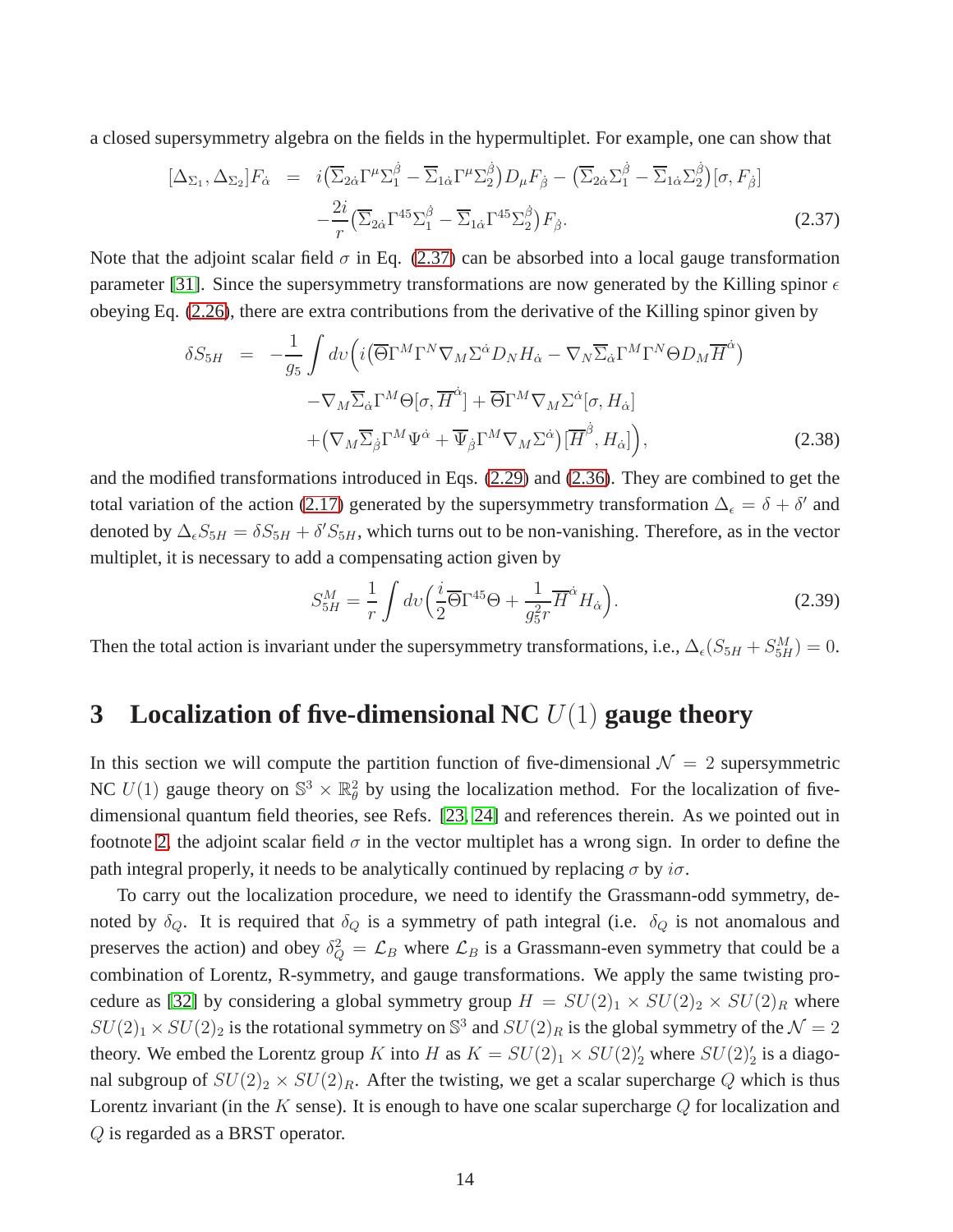#### **3.1 Localization of vector multiplet**

According to our twisting, we will define the BRST transformation  $\delta_Q \equiv \epsilon Q$  by setting  $\bar{\epsilon}$  to zero and replacing the Grassmann-odd parameter  $\epsilon$  by a Grassmann-even parameter in the supersymmetric transformations [\(2.15\)](#page-9-2). Then  $\delta_Q$  is anticommuting with twisted spinors although all fields have integer spins with respect to K. The corresponding BRST transformations for the vector multiplet are then given by

$$
\delta_Q A_\mu = ig_5 \overline{\lambda} \gamma_\mu \epsilon, \quad \delta_Q \sigma = -g_5 \overline{\lambda} \epsilon, \quad \delta_Q \phi_z = 0, \quad \delta_Q \phi_{\overline{z}} = -g_5 \overline{\psi} \epsilon,
$$
  
\n
$$
\delta_Q \lambda = \frac{1}{2} \Big( \frac{1}{2g_5} F_{\mu\nu} \gamma^{\mu\nu} + \frac{i}{g_5} \gamma^\mu D_\mu \sigma - iD \Big) \epsilon, \quad \delta_Q \overline{\lambda} = 0,
$$
  
\n
$$
\delta_Q \psi = -\frac{i}{g_5} D_\mu \phi_z \gamma^\mu \epsilon + \frac{i}{g_5} [\phi_z, \sigma] \epsilon, \quad \delta_Q \overline{\psi} = i \overline{F} \epsilon^T C_3,
$$
  
\n
$$
\delta_Q F = -\epsilon^T C_3 \Big( \gamma^\mu D_\mu \psi - [\sigma, \psi] - 2[\phi_z, \lambda] + \frac{i}{2r} \psi \Big), \quad \delta_Q \overline{F} = 0,
$$
  
\n
$$
\delta_Q D = -D_\mu \overline{\lambda} \gamma^\mu \epsilon - [\sigma, \overline{\lambda}] \epsilon + \frac{i}{2r} \overline{\lambda} \epsilon.
$$
  
\n(3.1)

It is straightforward to check that the above BRST transformations are nilpotent, i.e.,  $\delta_Q^2 = 0$ .<sup>[7](#page-15-0)</sup> The BRST invariant action on  $\mathbb{S}^3 \times \mathbb{R}^2_\theta$  is given by

<span id="page-15-1"></span>
$$
S_{5V}^{(\text{inv})} = \int dv \left[ \frac{1}{g_5^2} \left( \frac{1}{4} F_{\mu\nu} F^{\mu\nu} + \frac{1}{2} D_{\mu} \sigma D^{\mu} \sigma + 2 D_{\mu} \phi_{\overline{z}} D^{\mu} \phi_z - 2[\phi_{\overline{z}}, \sigma][\phi_z, \sigma] \right) \right. \\
\left. - \frac{1}{2} D \left( D + \frac{4}{g_5} [\phi_{\overline{z}}, \phi_z] \right) - 2 \overline{F} F - 2i \left( \overline{\lambda} \gamma^{\mu} D_{\mu} \lambda - \overline{\psi} \gamma^{\mu} D_{\mu} \psi + 2 (\overline{\psi}[\phi_z, \lambda] - \overline{\lambda}[\phi_{\overline{z}}, \psi] \right) \right. \\
\left. + \overline{\lambda}[\sigma, \lambda] + \overline{\psi}[\sigma, \psi] \right) - \frac{1}{r} \left( \overline{\lambda} \lambda + \overline{\psi} \psi - \frac{1}{g_5^2 r} \sigma^2 - \frac{i}{g_5} \sigma \left( D - \frac{4}{g_5} [\phi_{\overline{z}}, \phi_z] \right) \right) \right] \\
\left. - \frac{1}{2g_5^2} \int \left( A \wedge F + \frac{i}{3} A \wedge A \wedge A \right) \wedge \overline{\omega}. \tag{3.2}
$$

We deform the action  $(3.2)$  by adding a BRST  $Q$ -exact term

$$
S_{5V}^{Q} = 2 \int dv \delta_{Q} \left[ (\delta_{Q} \lambda)^{\dagger} \lambda + (\delta_{Q} \psi)^{\dagger} \psi + \overline{\psi} (\delta_{Q} \overline{\psi})^{\dagger} \right]
$$
(3.3)

such that the total classical action is given by

<span id="page-15-2"></span>
$$
\widetilde{S}_{5V} \equiv S_{5V}^{(\text{inv})} + t S_{5V}^Q \tag{3.4}
$$

<span id="page-15-0"></span><sup>7</sup>It may be useful to use the Fierz identity:  $\delta_{\alpha\gamma}\delta_{\delta\beta} = \frac{1}{2}\delta_{\alpha\beta}\delta_{\delta\gamma} + \frac{1}{2}(\gamma_{\mu})_{\alpha\beta}(\gamma^{\mu})_{\delta\gamma}$ .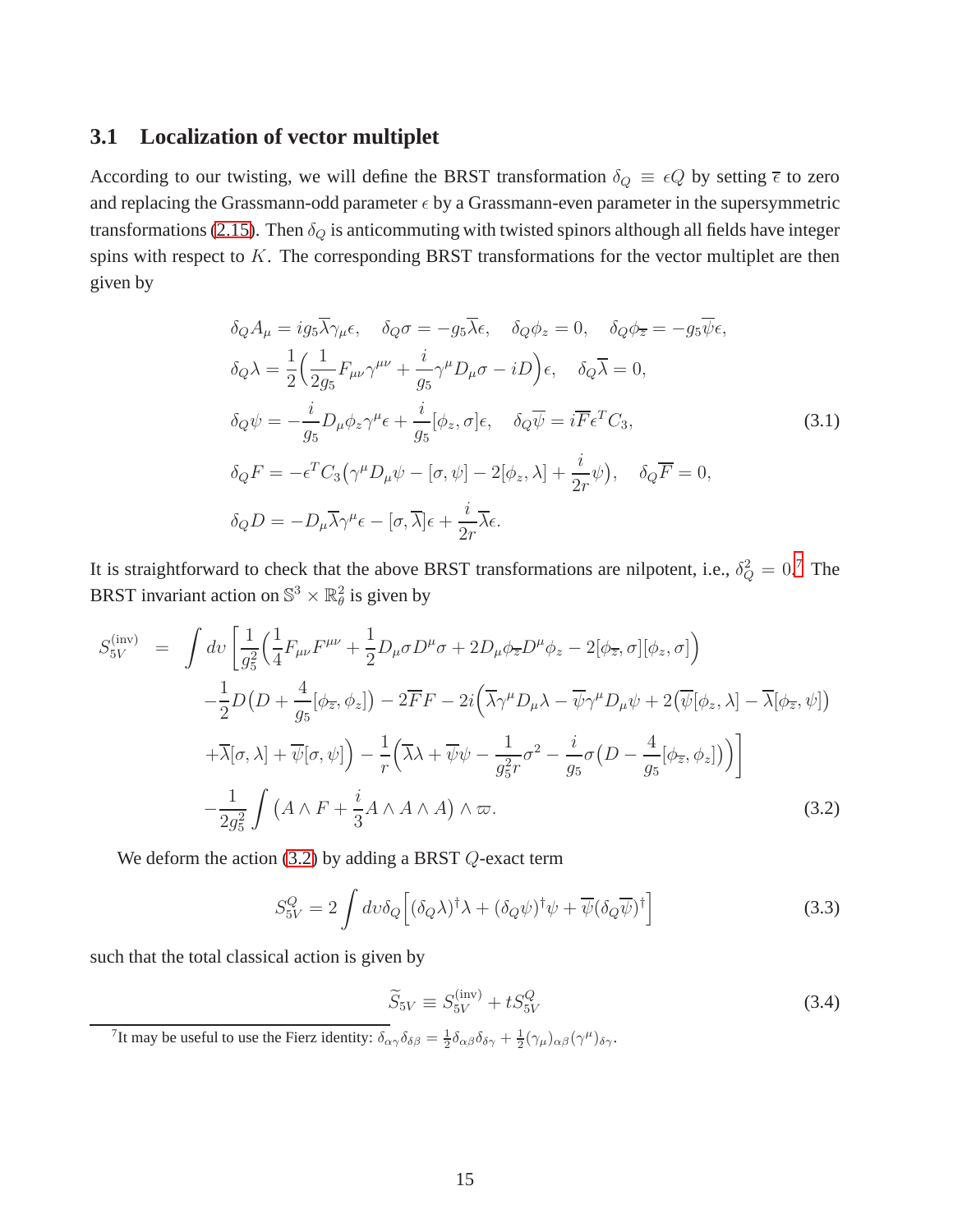where t is a non-negative real parameter. The explicit form for the Q-exact Lagrangian is given by

<span id="page-16-0"></span>
$$
\mathcal{L}_{5V}^{Q} = \frac{1}{g_{5}^{2}} \Big( \frac{1}{4} F_{\mu\nu} F^{\mu\nu} + \frac{1}{2} D_{\mu} \sigma D^{\mu} \sigma + 2 D_{\mu} \phi_{\overline{z}} D^{\mu} \phi_{z} - 2[\phi_{\overline{z}}, \sigma][\phi_{z}, \sigma] \Big) - \frac{1}{2} D^{2} - 2 \overline{F} F
$$
  
+ 
$$
\frac{2k_{\mu}}{g_{5}^{2}} \Big( i \varepsilon^{\mu\nu\rho} D_{\nu} \phi_{\overline{z}} D_{\rho} \phi_{z} - D^{\mu} \phi_{\overline{z}} [\phi_{z}, \sigma] + [\phi_{\overline{z}}, \sigma] D^{\mu} \phi_{z} \Big)
$$

$$
- 2i \Big( \overline{\lambda} \gamma^{\mu} D_{\mu} \lambda - \overline{\psi} \gamma^{\mu} D_{\mu} \psi + \overline{\psi} [\phi_{z}, (1 - k_{\mu} \gamma^{\mu}) \lambda] - 2 \overline{\lambda} [\phi_{\overline{z}}, \psi] + \overline{\lambda} [\sigma, \lambda] + \overline{\psi} [\sigma, \psi] \Big)
$$

$$
+ \frac{1}{r} (\overline{\lambda} \lambda + \overline{\psi} \psi + 2 k_{\mu} \overline{\psi} \gamma^{\mu} \psi), \tag{3.5}
$$

where  $k_{\mu} = \overline{\epsilon} \gamma_{\mu} \epsilon$  and  $\overline{\epsilon} \epsilon = 1$ . Note that the second line of  $\mathcal{L}_{51}^Q$  $_{5V}^Q$  can be recast as

$$
\frac{2k_{\mu}}{g_{5}^{2}}\Big(\frac{1}{2}\varepsilon^{\mu\nu\rho}F_{\nu\rho}+D^{\mu}\sigma\Big)[\phi_{\overline{z}},\phi_{z}]+\frac{4ik_{\mu}}{g_{5}^{2}r}\phi_{\overline{z}}D^{\mu}\phi_{z}\tag{3.6}
$$

up to total derivatives.

Since the Lagrangian  $(3.5)$  is BRST-exact, the modified action  $(3.4)$  with a parameter t leads to the same partition function as the undeformed one as was explained in Eq. [\(1.21\)](#page-5-2). To be precise, the partition function  $Z(t)$  for the modified action is *t*-independent, i.e.,  $\frac{dZ(t)}{dt} = 0$ . Therefore we can calculate the partition function in the large t limit. In this limit, especially  $t \to \infty$ , the fixed point is given by a solution obeying

<span id="page-16-1"></span>
$$
\delta_Q \lambda = 0, \qquad \delta_Q \psi = 0, \qquad \delta_Q \overline{\psi} = 0 \tag{3.7}
$$

and fermions  $= 0$ . Since the deformation term [\(3.5\)](#page-16-0) is positive semi-definite, the solution of Eq. [\(3.7\)](#page-16-1) constitutes the localization locus  $\mathfrak{F}_Q$  given by

<span id="page-16-4"></span>
$$
\sigma = \sigma(z, \overline{z}), \qquad \phi_z = \phi_z(z, \overline{z}), \qquad \phi_{\overline{z}} = \left(\phi_z(z, \overline{z})\right)^{\dagger}, \qquad A_\mu = D = F = \overline{F} = 0,\tag{3.8}
$$

and obey the condition  $[\phi_z, \sigma] = iD_z\sigma = 0$ . Then the classical action at the locus  $\mathfrak{F}_Q$  is given by<sup>[8](#page-16-2)</sup>

<span id="page-16-3"></span>
$$
\widetilde{S}_{5V}|_{\mathfrak{F}_Q} = \frac{1}{2r^2 g_2^2} \int d^2y \sigma \big( \sigma - 4ir[\phi_{\overline{z}}, \phi_z] \big),\tag{3.9}
$$

where  $g_2 = \frac{g_5}{2\pi r^{3/2}}$  is a two-dimensional gauge coupling constant. After the matrix representation [\(1.8\)](#page-2-2), the classical action is mapped to the zero-dimensional matrix model

<span id="page-16-5"></span>
$$
\widetilde{S}_{5V}|_{\mathfrak{F}_Q} = \frac{1}{2r^2g^2} \text{Tr}\sigma\big(\sigma - 4ir[\phi^\dagger, \phi]\big),\tag{3.10}
$$

where  $g = \frac{g_2}{\sqrt{2\pi}}$  $\frac{g_2}{2\pi\alpha'}$  is a coupling constant of the matrix model. Recall that the matrix  $\sigma$  must be subject to the condition  $[\phi, \sigma] = 0$ .

<span id="page-16-2"></span><sup>&</sup>lt;sup>8</sup>If one could integrate out the scalar field  $\sigma$ , the fixed action [\(3.9\)](#page-16-3) would give rise to the action of two-dimensional NC  $U(1)$  gauge theory. However the scalar field must obey the condition  $[\phi_z, \sigma] = 0$  and thus it is not allowed to perform the Gaussian integration over the whole functional space of the  $\sigma$  [\[28\]](#page-48-2).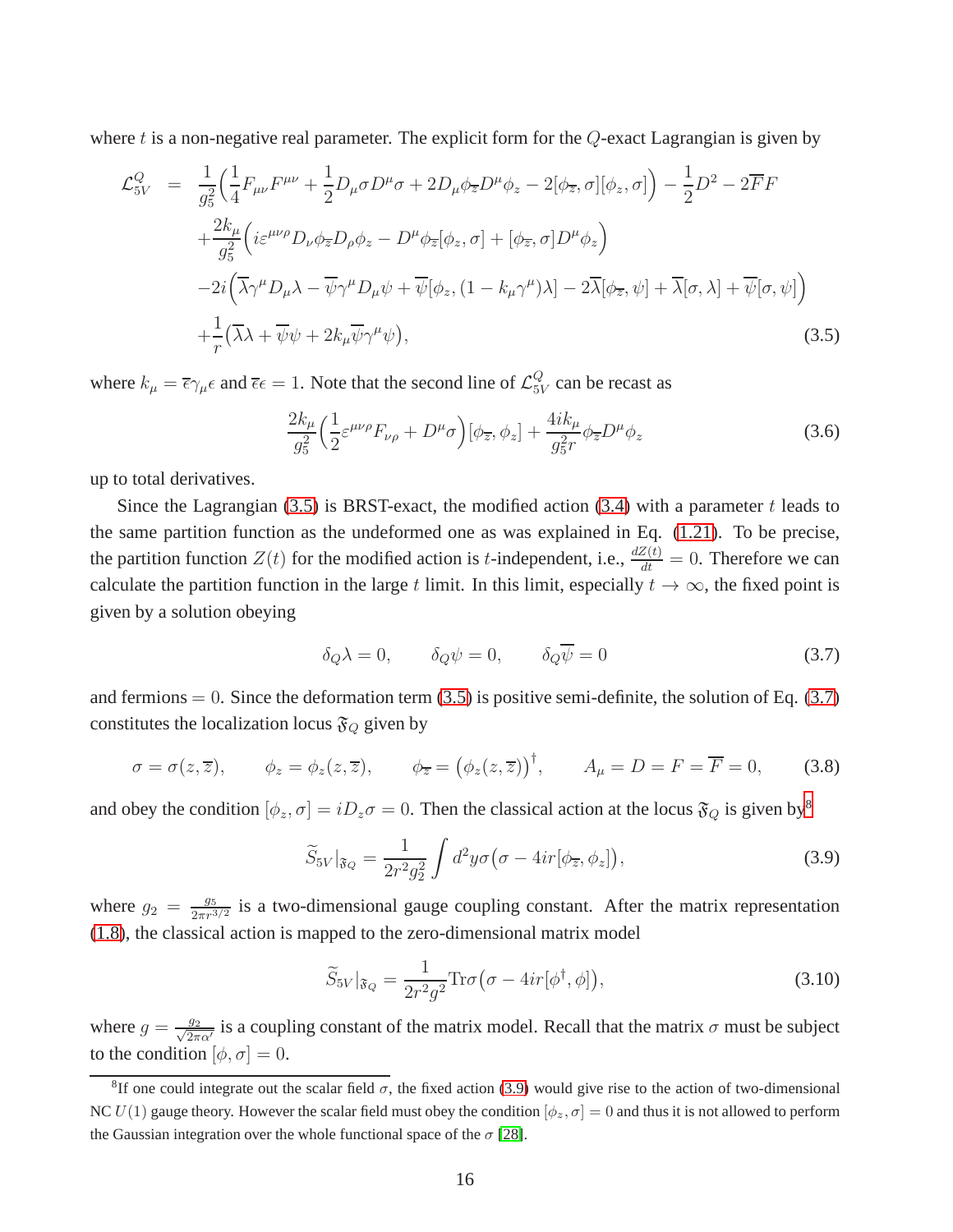Now we compute the one-loop determinant coming from quadratic fluctuations of the fields about the fixed points in [\(3.8\)](#page-16-4). For that purpose, the gauge-fixing procedure is also necessary for the computation of the path integral. We take the usual gauge-fixing term given by

<span id="page-17-4"></span>
$$
\mathcal{L}_{5V}^{FP} = \overline{c}D_{\mu}D^{\mu}c + bD^{\mu}A_{\mu}.
$$
\n(3.11)

There remains the residual gauge symmetry that acts on

$$
\sigma \to \sigma - i[\omega(z,\overline{z}),\sigma], \qquad \phi_z \to \phi_z - i[\omega(z,\overline{z}),\phi_z], \tag{3.12}
$$

where the gauge transformation parameter  $\omega(z,\overline{z})$  is constant along the  $\mathbb{S}^3$ . Thus the gauge symmetry is the redundancy of the background  $\sigma$  and  $\phi_z$ , but not of the fluctuations. Using this freedom, we can put the background as<sup>[9](#page-17-0)</sup>

<span id="page-17-1"></span>
$$
\phi_z = -\frac{i}{2\alpha'}\overline{z}, \qquad \sigma = \sigma_0 = \text{constant.} \tag{3.13}
$$

For this gauge-fixing of the background fields, we will add another gauge-fixing term [\[28\]](#page-48-2) given by

$$
\mathcal{L}_B^{FP} = \overline{c} \partial_{\overline{z}} \partial_z c - 2\alpha' b \big( [z, \phi_z] + i \big). \tag{3.14}
$$

The path integral of the ghost fields gives the one-loop determinant

<span id="page-17-5"></span>
$$
\det(-r^2 \partial_{\overline{z}} \partial_z). \tag{3.15}
$$

Since we are interested in the large  $t$  limit and perform the path integral over the fluctuations around the fixed points defined by Eq.  $(3.13)$ , let us expand the fields  $\Phi$  about the saddle point configuration in Eq. [\(3.13\)](#page-17-1) and rescale the fluctuation fields as

<span id="page-17-2"></span>
$$
\Phi = \Phi_0 + \frac{1}{\sqrt{t}} \delta \Phi \tag{3.16}
$$

and take the limit  $t \to \infty$ .  $\Phi_0$  denotes the background at the fixed points in which  $\Phi_0 = -\frac{i}{2\alpha'}\overline{z}$ ,  $\frac{i}{2\alpha'}z$ , and  $\sigma_0$  for  $\phi_z$ ,  $\phi_{\overline{z}}$ , and  $\sigma$ , respectively, and  $\Phi_0 = 0$ , otherwise. Taking t to be large then allows us to keep only the quadratic terms in the Lagrangian [\(3.5\)](#page-16-0):

<span id="page-17-3"></span>
$$
t \cdot \mathcal{L}_{5V}^{Q} = \frac{1}{g_{5}^{2}} \Big( \frac{1}{4} F_{\mu\nu} F^{\mu\nu} + \frac{1}{2} \partial^{\mu} \sigma \partial_{\mu} \sigma + 2 \partial_{\overline{z}} \sigma \partial_{z} \sigma + 2 (\partial^{\mu} \phi_{\overline{z}} - \partial_{\overline{z}} A^{\mu}) (\partial_{\mu} \phi_{z} - \partial_{z} A_{\mu}) \Big) \qquad (3.17)
$$

$$
+ \frac{2ik_{\mu}}{g_{5}^{2}} \Big( \varepsilon^{\mu\nu\rho} (\partial_{\nu} \phi_{\overline{z}} - \partial_{\overline{z}} A_{\nu}) (\partial_{\rho} \phi_{z} - \partial_{z} A_{\rho}) - (\partial^{\mu} \phi_{\overline{z}} - \partial_{\overline{z}} A^{\mu}) \partial_{z} \sigma + (\partial^{\mu} \phi_{z} - \partial_{z} A^{\mu}) \partial_{\overline{z}} \sigma \Big)
$$

$$
- 2\overline{\lambda} \Big( i\gamma^{\mu} \nabla_{\mu} - \frac{1}{2r} \Big) \lambda + 2\overline{\psi} \Big( \gamma^{\mu} \Big( i \nabla_{\mu} + \frac{k_{\mu}}{r} \Big) + \frac{1}{2r} \Big) \psi + 2\overline{\psi} (1 - \gamma^{\mu} k_{\mu}) \partial_{z} \lambda + 4 \partial_{\overline{z}} \overline{\lambda} \psi,
$$

<span id="page-17-0"></span><sup>9</sup>Note that the action [\(3.9\)](#page-16-3) on-shell is in general divergent, which is the reason why the cyclic property [\(A.19\)](#page-39-1) was not applied to the second term. In order to regularize the on-shell action, one may replace the commutator  $[\phi_{\overline{z}}, \phi_z]$  by  $[\phi_{\overline{z}}, \phi_z] - \frac{1}{2\alpha'}$ . Or one may relax the reality condition of the scalar field  $\sigma$  and complexify it. Then the solution to  $[\phi_z, \sigma] = 0$  is enough to be  $\sigma = \sigma(\overline{z})$ , an anti-holomorphic function.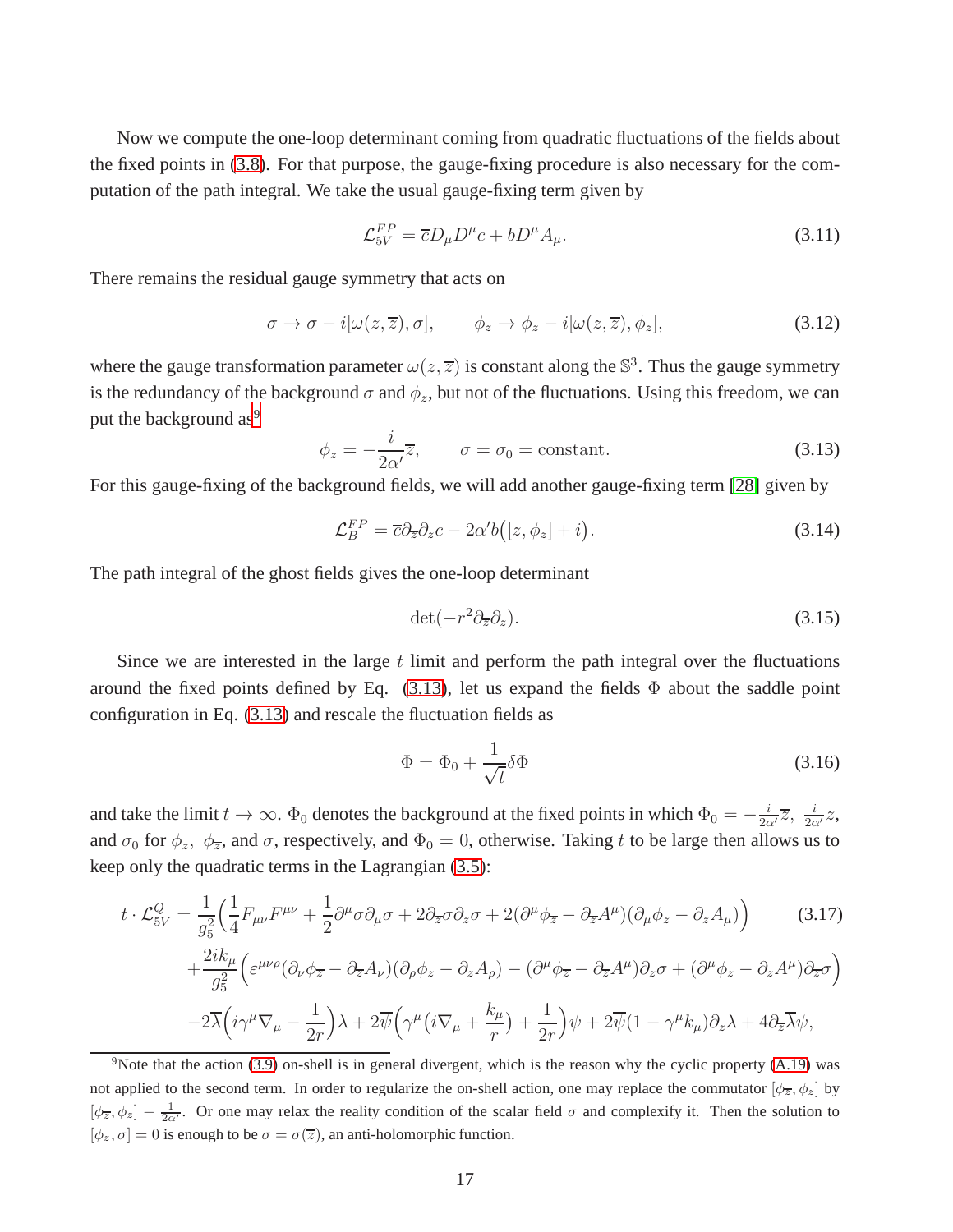where all fields indicate the fluctuations  $\delta \Phi$  in [\(3.16\)](#page-17-2). Although the multiplication between fields has originally been defined by the star product [\(1.7\)](#page-2-3), we can ignore the star product for the quadratic terms since all nontrivial star products in this case are total derivatives and thus can be dropped. Hence we will regard the fluctuations in the Lagrangian [\(3.17\)](#page-17-3) as fields on  $\mathbb{S}^3 \times \mathbb{C}$ . Integral over the auxiliary fields D, F and  $\overline{F}$  have already been performed, which contributes trivial constant terms to the partition function. We will ignore an overall constant of the partition function.

In order to calculate the one-loop determinant of  $U(1)$  gauge fields, we first proceed with separating the gauge field into a divergenceless and pure divergent part:

<span id="page-18-0"></span>
$$
A_{\mu} = B_{\mu} - \partial_{\mu}\phi \tag{3.18}
$$

where  $D^{\mu}B_{\mu} = 0$ . Then the delta function constraint from Eq. [\(3.11\)](#page-17-4) becomes  $\delta(\Box_0 \phi)$ . One can see that the longitudinal mode in [\(3.18\)](#page-18-0) can be absorbed into the complex scalar field with the form

$$
\varphi_z = \phi_z + \partial_z \phi, \qquad \varphi_{\overline{z}} = \phi_{\overline{z}} + \partial_{\overline{z}} \phi, \tag{3.19}
$$

since  $D_{\mu}\phi_z = \frac{1}{\sqrt{2}}$  $\frac{1}{\tau}(\partial_{\mu}\phi_z - \partial_z A_{\mu}) + \mathcal{O}(1/t)$  is invariant under the specified  $U(1)$  gauge transformation and so  $D_{\mu}\phi_z = \frac{1}{\sqrt{2}}$  $\frac{1}{\hbar}(\partial_{\mu}\varphi_z - \partial_z B_{\mu}) + \mathcal{O}(1/t)$ . Thus the longitudinal mode  $A_{\mu}^L = -\partial_{\mu}\phi$  appears only in the gauge-fixing term in Eq. [\(3.11\)](#page-17-4) and so we can integrate over  $\phi$  using the delta function, which picks up a Jacobian factor of  $det\Box_0^{-1/2}$  [\[33\]](#page-48-9).<sup>[10](#page-18-1)</sup> The integral of the ghosts in Eq. [\(3.11\)](#page-17-4) contributes a factor of det $\square_0$ . Therefore the one-loop determinant from b and  $\phi$  as well as the ghosts  $\overline{c}$  and c contributes a factor 1

<span id="page-18-3"></span>
$$
\det \Box_0^{\frac{1}{2}}.\tag{3.20}
$$

To evaluate the path integral of the bosonic fields, it is more convenient to use a differential form notation. For that purpose, let us introduce the dreibeins  $e^m = e_\mu^m dx^\mu \in \Gamma(T^* \mathbb{S}^3)$   $(m = 1, 2, 3)$  on  $\mathbb{S}^3$  obeying the structure equation  $de^m = \frac{1}{r}$  $\frac{1}{r} \varepsilon^{mnp} e^n \wedge e^p$ . See appendix D for the differential geometry on  $\mathbb{S}^3$ . The dual frame basis is given by  $l_m = e_m^{\mu} \partial_{\mu} \in \Gamma(T\mathbb{S}^3)$  that is left-invariant vector fields on  $\mathbb{S}^3$ satisfying the following commutation relation

$$
[l_m, l_n] = -\frac{2}{r} \varepsilon_{mn}{}^p l_p. \tag{3.21}
$$

Then the exterior differential operator  $d: \Omega^p(\mathbb{S}^3) \to \Omega^{p+1}(\mathbb{S}^3)$  can be written as

<span id="page-18-2"></span>
$$
d = dx^{\mu} \partial_{\mu} = e^{m} l_{m}.
$$
\n(3.22)

Let us also define the three-dimensional Hodge duality  $* : \Omega^p(\mathbb{S}^3) \to \Omega^{3-p}(\mathbb{S}^3)$  as

$$
* e^m = \frac{1}{2} \varepsilon^{mnp} e^n \wedge e^p, \qquad * (e^m \wedge e^n) = \varepsilon^{mnp} e^p \tag{3.23}
$$

<span id="page-18-1"></span><sup>&</sup>lt;sup>10</sup>Note that  $\mathcal{D}A_{\mu}^{L} = \det \Box_{0}^{1/2} \mathcal{D}\phi$  in the path integral measure.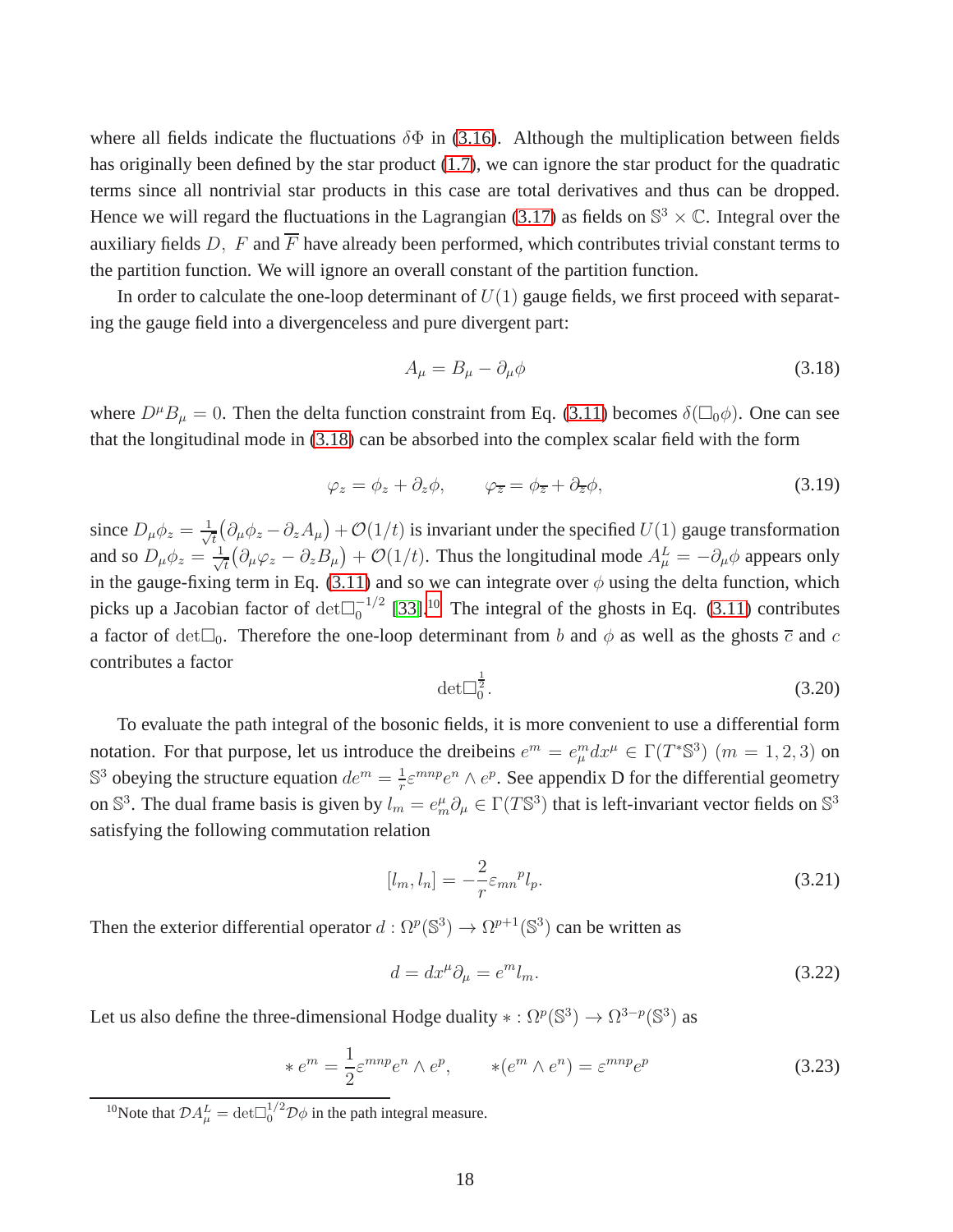and two operators acting on the dreibein by

$$
\iota_k e^m = e^m_\mu k^\mu = k^m, \qquad S^m e^n = i \varepsilon^{mnp} e^p,\tag{3.24}
$$

where  $k^m = \overline{\epsilon} \gamma^m \epsilon$  is the Killing vector field. Using this form notation, the quadratic bosonic action on  $\mathbb{S}^3$  can be written as

<span id="page-19-0"></span>
$$
t \cdot S_{VB}^{Q} = \frac{1}{g_{5}^{2}} \int d^{2}y \int_{\mathbb{S}^{3}} \left( \frac{1}{2} dB \wedge * dB + \frac{1}{2} d\sigma \wedge * d\sigma + 2 \partial_{\overline{z}} \sigma \partial_{z} \sigma * 1
$$
  
+2( $d\varphi_{\overline{z}} - \partial_{\overline{z}} B \wedge * (1 - k \cdot S) (d\varphi_{z} - \partial_{z} B)$   
+2( $\partial_{\overline{z}} \sigma \iota_{k} (d\varphi_{z} - \partial_{z} B) - \partial_{z} \sigma \iota_{k} (d\varphi_{\overline{z}} - \partial_{\overline{z}} B)) * 1$ )  
=  $\frac{1}{g_{5}^{2}} \int d^{2}y \int_{\mathbb{S}^{3}} \left( \frac{1}{2} dB \wedge * dB + \frac{1}{2} d\sigma \wedge * d\sigma$   
+2( $d\varphi_{\overline{z}} - \partial_{\overline{z}} B + ik_{m} e^{m} \partial_{\overline{z}} \sigma \right) \wedge * (1 - k \cdot S) (d\varphi_{z} - \partial_{z} B - ik_{m} e^{m} \partial_{z} \sigma)), (3.26)$ 

where  $*1 = \sqrt{g}d^3x$  is the volume form on  $\mathbb{S}^3$  and  $B = e^m B_m$  is a one-form connection obeying the Lorenz gauge condition  $d^{\dagger}B \equiv *d*B = l_mB_m = 0$ . Note that the exterior derivative [\(3.22\)](#page-18-2) acts only on  $\mathbb{S}^3$ . It is useful to use the fact that  $dB \wedge *dB = d(B \wedge *dB) + B \wedge *(*d * dB)$  and the last line in Eq. [\(3.25\)](#page-19-0) may be reduced to  $2i(\partial_{\overline{z}}\sigma \iota_k d\varphi_z - \partial_z \sigma \iota_k d\varphi_{\overline{z}})$  after integration by parts but it is convenient to keep the original form to utilize the last expression in Eq. [\(3.26\)](#page-19-0).

We expand a scalar field  $\Phi(x, y)$  in the basis of the scalar spherical harmonics  $S_j^{\vec{m}}(x)$  (j =  $0, \frac{1}{2}$  $\frac{1}{2}$ , 1,  $\frac{3}{2}$  $\frac{3}{2}, \dots; -j \leq \vec{m} = (m_1, m_2) \leq j)$  on  $\mathbb{S}^3$  as

<span id="page-19-2"></span>
$$
\Phi(x,y) = \sum_{j=0}^{\infty} \sum_{\vec{m}=-j}^{j} \Phi_j^{\vec{m}}(y) S_j^{\vec{m}}(x).
$$
\n(3.27)

The harmonics  $S_j^{\vec{m}}(x)$  belong to the  $(j, j)$  representation of  $SO(4) = SU(2)_L \times SU(2)_R$ . Let us use the ket notation for the spherical harmonics

<span id="page-19-1"></span>
$$
|j,m,m'\rangle \equiv S_j^{m,m'}.
$$
\n(3.28)

They obey the following properties:

$$
-d^{\dagger} dS_j^{m,m'} = - * d * dS_j^{m,m'} = \frac{4j(j+1)}{r^2} S_j^{m,m'},
$$
  
\n
$$
(S_j^{m,m'})^{\dagger} = (-1)^{m+m'} S_j^{-m,-m'},
$$
  
\n
$$
\int_{\mathbb{S}^3} (S_k^{n,n'})^{\dagger} S_j^{m,m'} * 1 = \delta_{kj} \delta^{nm} \delta^{n'm'}.
$$
\n(3.29)

In order to calculate the determinant of the operators in the quadratic Lagrangian [\(3.25\)](#page-19-0), we will take the same strategy as section 3.5 in Ref. [\[33\]](#page-48-9). We identify  $l_m = e_m^{\mu} \partial_{\mu}$  with  $\frac{2i}{r} L_m$ , where  $L_m$  are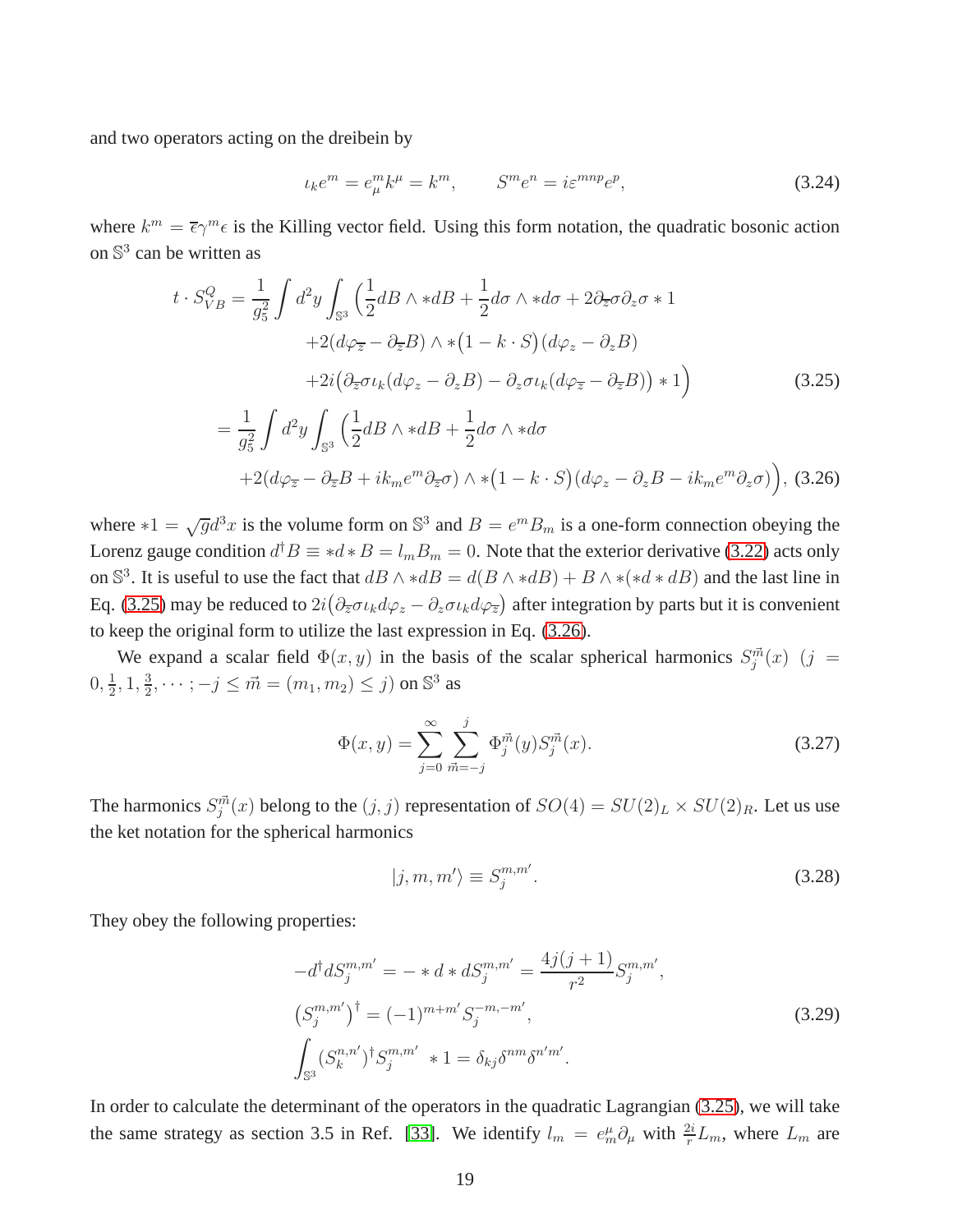operators in the  $su(2)$  Lie algebra. We also choose the Killing vector  $k_{\mu}$  as  $\delta_{\mu}^{3}$  [\[28,](#page-48-2) [33\]](#page-48-9) and thus  $k = k_{\mu}\partial^{\mu} = \frac{2i}{r}$  $\frac{2i}{r}L_3$ . Since we will use the  $SU(2)_L$ -invariant frame on  $\mathbb{S}^3$  (when thinking of  $\mathbb{S}^3$  as  $SU(2)$  and letting it act on itself), the angular momentum operators  $L_m$  are acting on the  $SU(2)_L$ index  $m$  in Eq. [\(3.28\)](#page-19-1) and it is given by

$$
L_{\pm}|j,m,m'\rangle = \sqrt{(j \mp m)(j \pm m + 1)}|j,m \pm 1,m'\rangle,
$$
  
\n
$$
L_3|j,m,m'\rangle = m|j,m,m'\rangle, \qquad -j \le m \le j,
$$
\n(3.30)

where  $L_{\pm} = L_1 \pm iL_2$ .

In order to have a similar expansion for the one-form  $B = e^m B_m$ , we need the other set of basis, which can be constructed by considering a tensor product of the scalar spherical harmonics with the dreibeins. In particular, the dreibeins  $e^m$  on  $\mathbb{S}^3$  are taken as the eigenstate of the spin operators  $\overrightarrow{S} \cdot \overrightarrow{S}$ and  $S_3$  where  $(S^m)_{ln} = i\varepsilon^{lmn}$  is the spin-1 representation of  $SU(2)$ . In terms of the spin-1 basis  $|s = 1, s_z\rangle$   $(s_z = -1, 0, 1)$ , they are given by

$$
e^{\pm} \equiv \mp \frac{1}{\sqrt{2}} (e^1 \pm i e^2) = |s = 1, \pm 1\rangle, \qquad e^0 \equiv e^3 = |s = 1, 0\rangle,\tag{3.31}
$$

and satisfy

$$
S^{\pm}e^{\mp} = \sqrt{2}e^{0}, \qquad S^{\pm}e^{\pm} = 0, \qquad S^{\pm}e^{0} = \sqrt{2}e^{\pm},
$$
  
\n
$$
S_{3}e^{\pm} = \pm e^{\pm}, \qquad S_{3}e^{0} = 0,
$$
  
\n(3.32)

where  $S^{\pm} = S^1 \pm iS^2$ . The spin-1 basis  $|s = 1, s_z\rangle$  transforms as the  $(1, 0)$  representation of  $SU(2)_L \times SU(2)_R$ . Therefore the tensor product may be decomposed into the following irreducible representations,

<span id="page-20-0"></span>
$$
(j,j) \otimes (1,0) = (j+1,j) \oplus (j-1,j) \oplus (j,j), \tag{3.33}
$$

where the last representation is a gradient of the scalar spherical harmonics. A general vector field on  $\mathbb{S}^3$  is then expanded as a combination of gradients of the scalar spherical harmonics plus a set of vector spherical harmonics  $V_{j\pm}^{\vec{m}}(x)$  which are in the representation  $(j \pm 1, j)$  of  $SU(2)_L \times SU(2)_R$ [\[34,](#page-49-0) [35\]](#page-49-1). The vector spherical harmonics in the decomposition [\(3.33\)](#page-20-0) are then given by

<span id="page-20-1"></span>
$$
V_{k,m;j,m_2} = \sum_{m_1=-j}^{j} \sum_{s=-1}^{+1} \langle j, m_1; 1, s | k, m \rangle \rangle S_j^{m_1,m_2} e^s,
$$
\n(3.34)

where  $\langle j, m_1; 1, s|k, m \rangle$  are the Clebsch-Gordan coefficients of the spin-j representation and the spin-1 representation of the  $SU(2)$  group into the spin-k representation, with  $k = (j - 1)$ , j,  $(j + 1)$ . See appendix E for the Clebsch-Gordan coefficients. Let us denote the vector spherical harmonics in [\(3.34\)](#page-20-1) by  $V_{k,j}^{\vec{m}} \equiv V_{k,m;j,m_2}$ . They have the following properties

$$
\begin{aligned}\n* dV_{j+1,j}^{\vec{m}} &= \frac{2(j+1)}{r} V_{j+1,j}^{\vec{m}}, \quad d^{\dagger} V_{j+1,j}^{\vec{m}} = 0, & j &= 0, \frac{1}{2}, 1, \cdots, \\
* dV_{j-1,j}^{\vec{m}} &= -\frac{2j}{r} V_{j-1,j}^{\vec{m}}, \quad d^{\dagger} V_{j-1,j}^{\vec{m}} = 0, & j &= 1, \frac{3}{2}, 2, \cdots, \\
* dV_{j,j}^{\vec{m}} &= 0, \qquad V_{j,m;j,m_2} = -\frac{i}{2} \frac{r}{\sqrt{j(j+1)}} dS_j^{m_1,m_2}, \quad j &= \frac{1}{2}, 1, \frac{3}{2}, \cdots,\n\end{aligned} \tag{3.35}
$$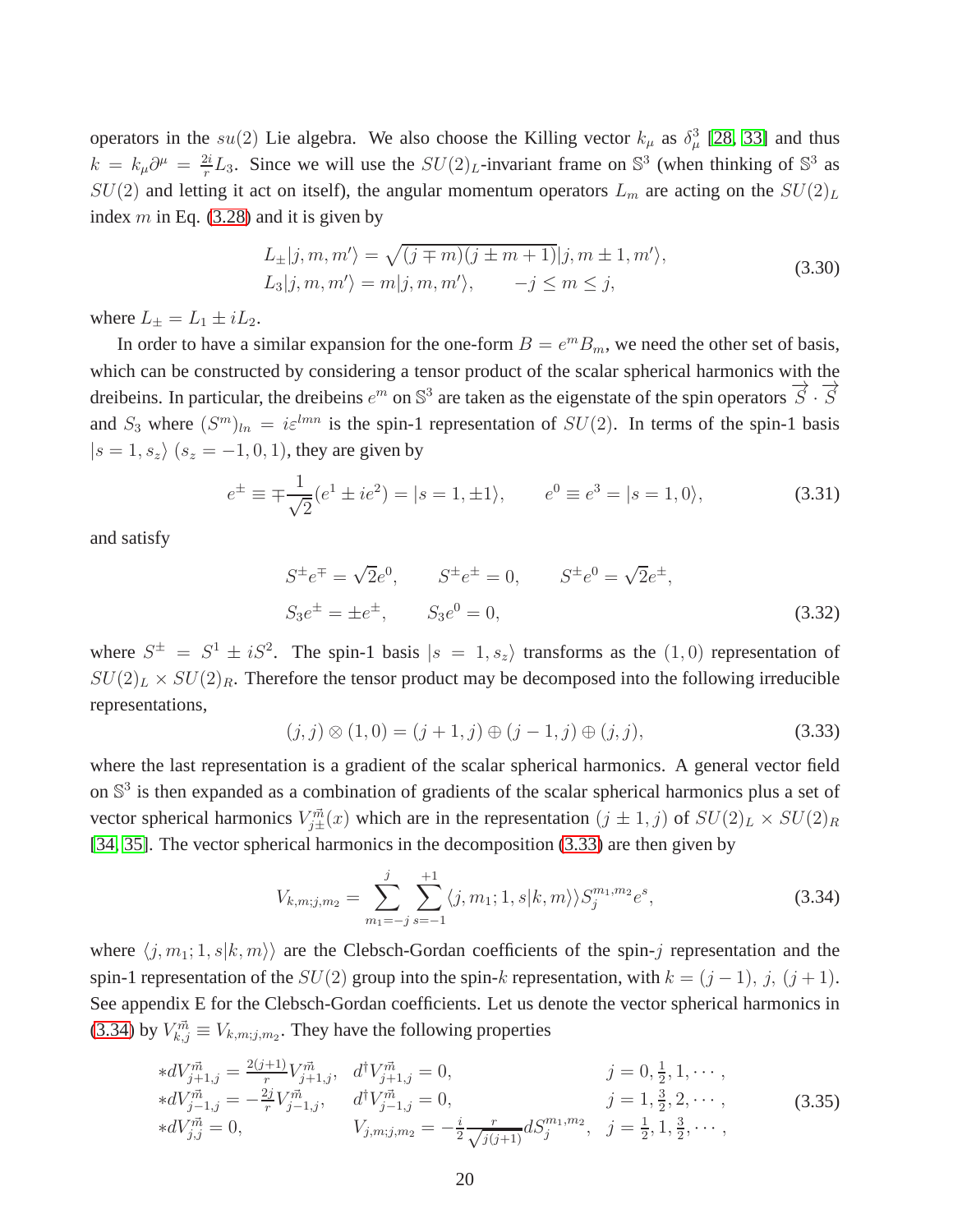and form an orthonormal basis

$$
\int_{\mathbb{S}^3} V_{k',j'}^{\vec{m}'} \wedge *V_{k,j}^{\vec{m}} = \delta_{k'k} \delta_{j'j} \delta^{\vec{m}'\vec{m}},\tag{3.36}
$$

where

$$
V_{k,j}^{\vec{m}^{\dagger}} = \sum_{m_1=-j}^{j} \sum_{s=-1}^{+1} (-1)^{m_1+m_2+s} \langle \langle k,m|j,m_1;1,s \rangle S_j^{-m_1,-m_2} e^{-s} = (-1)^{m+m_2} V_{k,j}^{-\vec{m}}. \tag{3.37}
$$

It is not difficult to derive the following formulae

$$
\int_{\mathbb{S}^3} S_{j'}^{\vec{m}'}^{\dagger} \iota_k V_{k,j}^{\vec{m}} * 1 = \int_{\mathbb{S}^3} S_{j'}^{\vec{m}'}^{\dagger} e^3 \wedge * V_{k,j}^{\vec{m}} = \delta_{j'j} \delta_{m'_2 m_2} \langle j, m'_1; 1, 0 | k, m \rangle \rangle,
$$
  
\n
$$
= \delta_{j'j} \delta_{m'_2 m_2} \delta_{m'_1 m} \begin{cases} \sqrt{\frac{(j+m+1)(j-m+1)}{(j+1)(2j+1)}}, & \text{for } k = j+1; \\ \frac{m}{\sqrt{j(j+1)}}, & \text{for } k = j; \\ -\sqrt{\frac{(j+m)(j-m)}{j(2j+1)}}, & \text{for } k = j-1, \end{cases}
$$
(3.38)

$$
\int_{\mathbb{S}^3} V_{k'j'}^{\vec{m}'} \wedge * \left[ (k \cdot S) V_{k,j}^{\vec{m}} \right] = \delta_{j'j} \delta_{m'_2 m_2} \langle \langle k', m' | S_3 | k, m \rangle \rangle.
$$
 (3.39)

We expand the transverse gauge field  $B = B_+ + B_-$  in the basis [\(3.34\)](#page-20-1) as

<span id="page-21-1"></span>
$$
B_{+} = \sum_{j=0}^{\infty} \sum_{m=-(j+1)}^{j+1} \sum_{m'=-j}^{j} B_{j+1,j}^{\vec{m}}(z,\overline{z}) V_{j+1,j}^{\vec{m}}(x),
$$
  

$$
B_{-} = \sum_{j=1}^{\infty} \sum_{m=-(j-1)}^{j-1} \sum_{m'=-j}^{j} B_{j-1,j}^{\vec{m}}(z,\overline{z}) V_{j-1,j}^{\vec{m}}(x),
$$
(3.40)

where  $B_{k,j}^{\vec{m}}(z,\overline{z}) = B_{k,m;j,m'}(z,\overline{z})$  are the transverse modes depending on the coordinates on  $\mathbb{C}$ . Note that the longitudinal mode  $A_L = -d\phi$  is expanded in the basis  $V_{j,j}^{\vec{m}} \propto dS_j^{\vec{m}}$  and decoupled from the physical fluctuations, so we have already integrated it out in Eq. [\(3.20\)](#page-18-3). Since the action [\(3.25\)](#page-19-0) is quadratic in fluctuations, it is straightforward to evaluate the integral of fluctuation modes over  $\mathbb{S}^3$ . The harmonic expansion of the bosonic action  $(3.25)$  can be written as<sup>[11](#page-21-0)</sup>

<span id="page-21-2"></span>
$$
t \cdot S_{VB}^Q = \sum_{j=0}^{\infty} \sum_{\vec{m}=-j}^{j} \int d^2 y S_{B;j,\vec{m}}^Q(z,\overline{z}).
$$
 (3.41)

<span id="page-21-0"></span> $11$ It may be necessary to keep track of the reality condition of the harmonic expansions such as Eqs. [\(3.27\)](#page-19-2) and [\(3.40\)](#page-21-1). For example, for a real scalar field  $\Phi(x, y)$ , the reality condition in the harmonic expansion [\(3.27\)](#page-19-2) is equivalent to the constraint  $(\Phi_j^{m,m'}(x))$ <sup>†</sup> =  $(-1)^{m+m'}\Phi_j^{-m,-m'}(x)$ . This kind of the reality condition has to be incorporated into the sum [\(3.41\)](#page-21-2) and the corresponding one-loop determinant. However, the reality condition may be easily implemented by relaxing the condition and then taking the square-root of the final one-loop determinant. We will take this strategy for simplicity since the one-loop determinant resulting from bosonic and fermionic fluctuations will eventually be cancelled each other.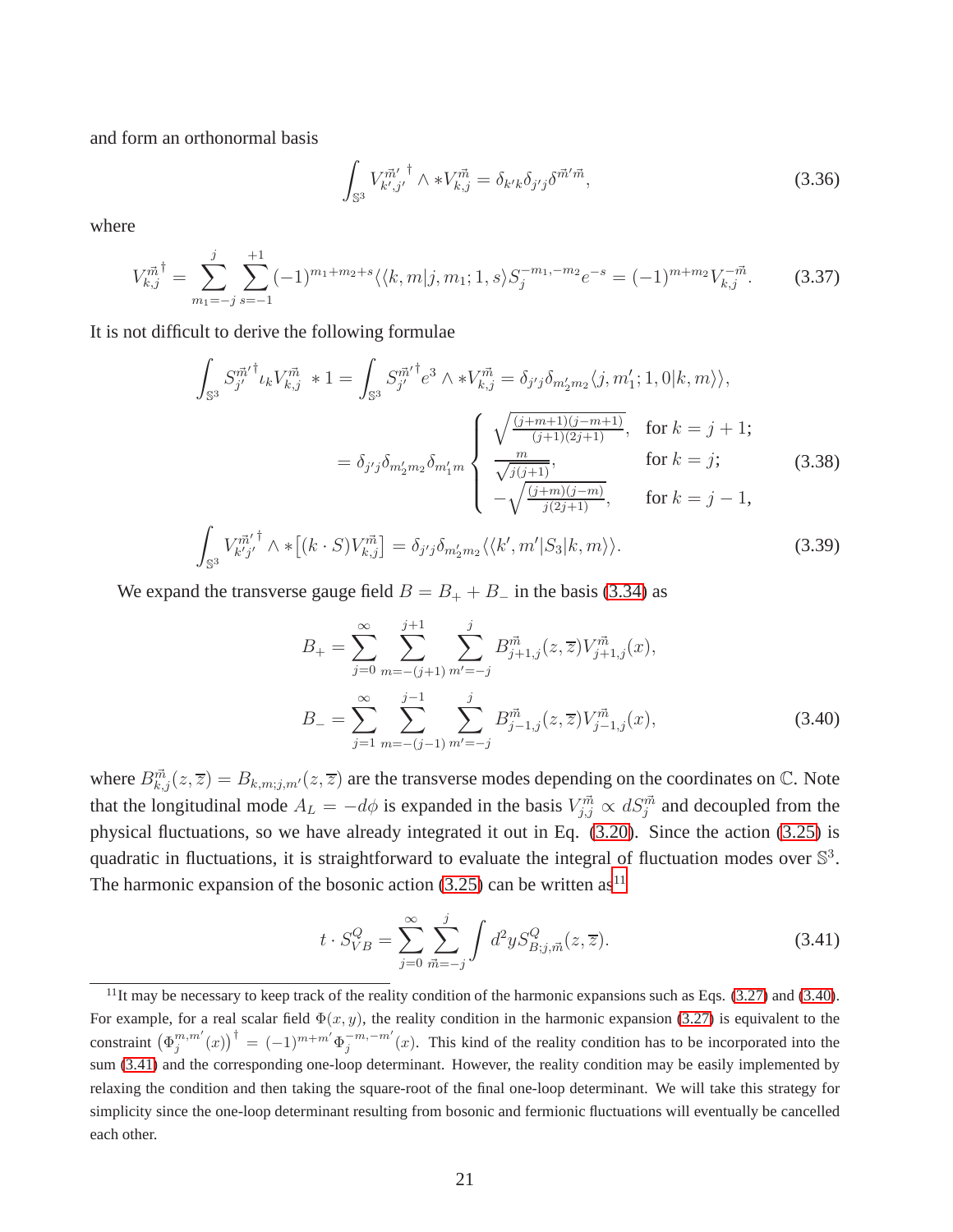Since the one-form gauge fields  $B_{\pm}$  have a different allowed range for j and m, special treatments are needed when m is close to  $\pm j, \pm (j + 1)$  and  $j = 0$ . The action  $S_{B;j,\vec{m}}^Q$  of the modes for  $j \ge 1$ ,  $|m| \le$  $j-1, |m'| \leq j$ , is given by

<span id="page-22-2"></span>
$$
\frac{(g_5r)^2}{2} \cdot S_{B;j\geq 1,\vec{m}}^Q = \Xi_{j,\vec{m}}^\dagger \mathcal{M}_{j,m} \Xi_{j,\vec{m}} \tag{3.42}
$$

where  $\Xi_{j,\vec{m}} = (B^{\vec{m}}_{j-1,j}, B^{\vec{m}}_{j+1,j}, \varphi^{\vec{m}}_{z,j}, \varphi^{\vec{m}}_{\bar{z},j}, \sigma^{\vec{m}}_{j})^T$  and

$$
\mathcal{M}_{j,m} = \left(\begin{array}{cc} A & B \\ C & D \end{array}\right),\tag{3.43}
$$

<span id="page-22-0"></span>
$$
A = \begin{pmatrix} j^{2} - \frac{(j+m)}{j}r^{2}\partial_{\overline{z}}\partial_{z} & 0\\ 0 & (j+1)^{2} - \frac{(j+1-m)}{j+1}r^{2}\partial_{\overline{z}}\partial_{z} \end{pmatrix},
$$
  
\n
$$
B = ir \begin{pmatrix} (j+1)\sqrt{\frac{(j-m)(j+m)}{j(2j+1)}}\partial_{\overline{z}} & -(j+1)\sqrt{\frac{(j-m)(j+m)}{j(2j+1)}}\partial_{z} & \sqrt{\frac{(j-m)(j+m)}{j(2j+1)}}r\partial_{\overline{z}}\partial_{z} \\ j\sqrt{\frac{(j-m+1)(j+m+1)}{j+1}}\partial_{\overline{z}} & -j\sqrt{\frac{(j-m+1)(j+m+1)}{j+1}}\partial_{z} & -\sqrt{\frac{(j-m+1)(j+m+1)}{j+1}}r\partial_{\overline{z}}\partial_{z} \end{pmatrix},
$$
  
\n
$$
C = ir \begin{pmatrix} (j+1)\sqrt{\frac{(j-m)(j+m)}{j(2j+1)}}\partial_{z} & j\sqrt{\frac{(j-m+1)(j+m+1)}{j+1}}\partial_{z} \\ -(j+1)\sqrt{\frac{(j-m)(j+m)}{j(2j+1)}}\partial_{\overline{z}} & -j\sqrt{\frac{(j-m+1)(j+m+1)}{j+1}}\partial_{\overline{z}} \\ -\sqrt{\frac{(j-m)(j+m)}{j(2j+1)}}r\partial_{\overline{z}}\partial_{z} & \sqrt{\frac{(j-m+1)(j+m+1)}{j+1}}r\partial_{\overline{z}}\partial_{z} \end{pmatrix},
$$
  
\n
$$
D = \begin{pmatrix} 2(j(j+1)-m) & 0 & -mr\partial_{z} \\ 0 & 2(j(j+1)+m) & mr\partial_{\overline{z}} \\ mr\partial_{\overline{z}} & -mr\partial_{z} & j(j+1)-r^{2}\partial_{\overline{z}}\partial_{z} \end{pmatrix}.
$$
 (3.44)

Note that one can put  $m = 0$  in the matrix A in Eq. [\(3.44\)](#page-22-0) since the action [\(3.41\)](#page-21-2) is summing over  $\vec{m} = (m, m')$  and thus any odd term under  $\vec{m} \to -\vec{m}$  does not contribute to the sum. To calculate the one-loop determinant for these modes, it is convenient to shift the complex scalar field as

<span id="page-22-1"></span>
$$
\varphi_{z,j}^{\vec{m}} \to \varphi_{z,j}^{\vec{m}} - \frac{ir}{2(j(j+1)-m)} \partial_z \left( -\frac{j+1}{j} B_{j-1,j}^{\vec{m}} + \frac{j}{j+1} B_{j+1,j}^{\vec{m}} + im \sigma_j^{\vec{m}} \right),
$$
  

$$
\varphi_{\overline{z},j}^{\vec{m}} \to \varphi_{\overline{z},j}^{\vec{m}} + \frac{ir}{2(j(j+1)+m)} \partial_{\overline{z}} \left( -\frac{j+1}{j} B_{j-1,j}^{\vec{m}} + \frac{j}{j+1} B_{j+1,j}^{\vec{m}} + im \sigma_j^{\vec{m}} \right)
$$
(3.45)

after the scale transformation of gauge fields

<span id="page-22-3"></span>
$$
B_{j-1,j}^{\vec{m}} \to -\frac{1}{j} \sqrt{\frac{j(2j+1)}{(j-m)(j+m)}} B_{j-1,j}^{\vec{m}},
$$
  

$$
B_{j+1,j}^{\vec{m}} \to \frac{1}{j+1} \sqrt{\frac{(j+1)(2j+1)}{(j-m+1)(j+m+1)}} B_{j+1,j}^{\vec{m}}.
$$
 (3.46)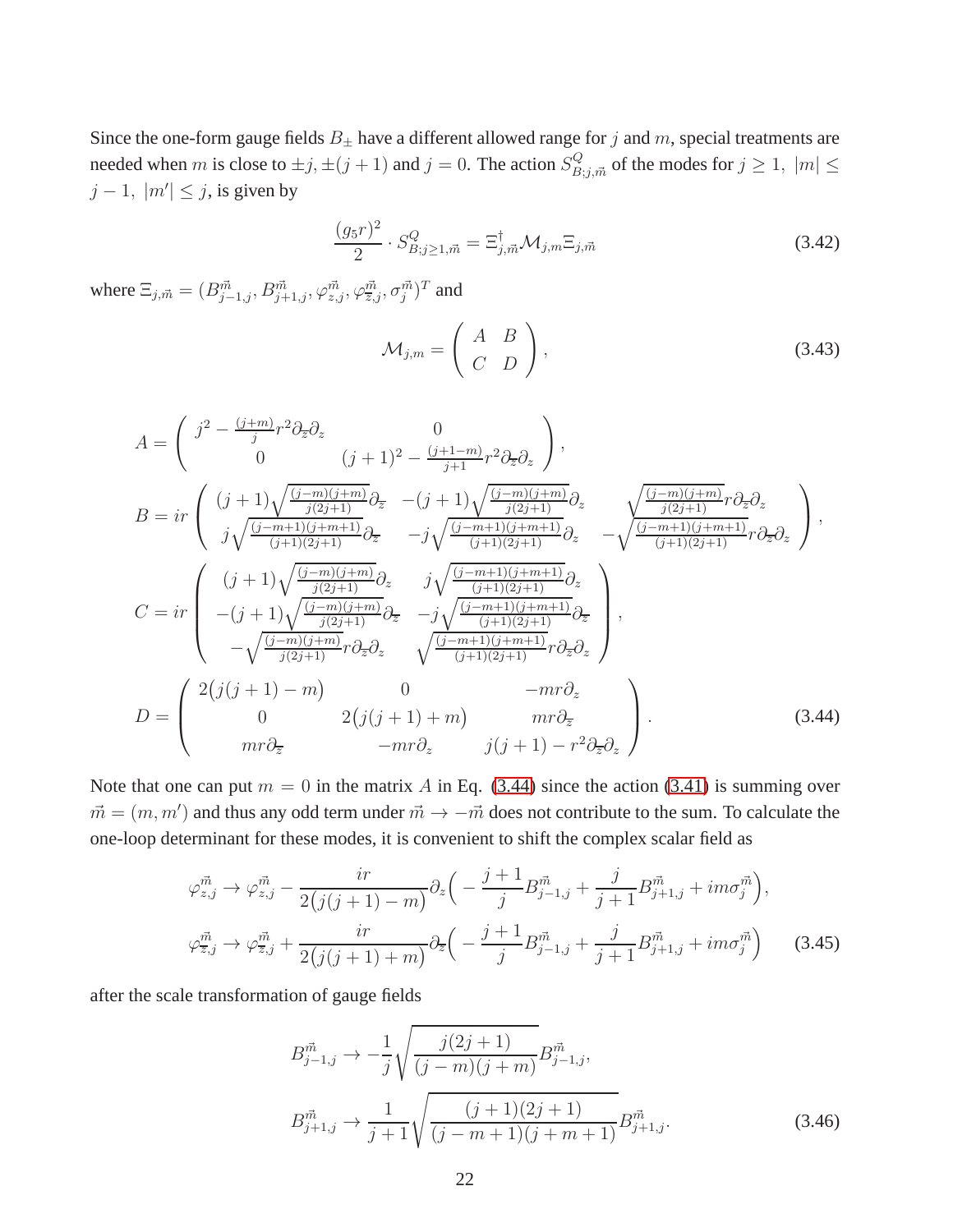Note that the shifting form [\(3.45\)](#page-22-1) was suggested in the last line of Eq. [\(3.26\)](#page-19-0). The above scale transformation is just for convenience and it will be recovered later through the Jacobian factor in the path integral measure. The action [\(3.42\)](#page-22-2) can then be written as

$$
\frac{(g_{5}r)^{2}}{2} \cdot S_{B;j\geq1,\vec{m}}^{Q} = (B_{j+1,j}^{\vec{m}}(z,\overline{z}))^{\dagger}b_{j+1,j}^{m}B_{j+1,j}^{\vec{m}}(z,\overline{z}) + (B_{j-1,j}^{\vec{m}}(z,\overline{z}))^{\dagger}b_{j-1,j}^{m}B_{j-1,j}^{\vec{m}}(z,\overline{z}) \n+ 2K_{j}^{m}|\varphi_{z,j}^{\vec{m}}(z,\overline{z})|^{2} + 2K_{j}^{-m}|\varphi_{\overline{z},j}^{\vec{m}}(z,\overline{z})|^{2} + (\sigma_{j}^{\vec{m}}(z,\overline{z}))^{\dagger}c_{j}^{m}\sigma_{j}^{\vec{m}}(z,\overline{z}) \n- \frac{r^{2}}{2K_{j}^{m}}| - \frac{j+1}{j}\partial_{z}B_{j-1,j}^{\vec{m}}(z,\overline{z}) + \frac{j}{j+1}\partial_{z}B_{j+1,j}^{\vec{m}}(z,\overline{z})|^{2} \n- \frac{r^{2}}{2K_{j}^{-m}}| - \frac{j+1}{j}\partial_{\overline{z}}B_{j-1,j}^{\vec{m}}(z,\overline{z}) + \frac{j}{j+1}\partial_{\overline{z}}B_{j+1,j}^{\vec{m}}(z,\overline{z})|^{2}
$$
\n(3.47)  
\n
$$
+ \frac{ir^{2}}{2}(\sigma_{j}^{\vec{m}}(z,\overline{z}))^{\dagger}((N_{j}^{m} - N_{j}^{-m})\partial_{\overline{z}}\partial_{z}B_{j+1,j}^{\vec{m}}(z,\overline{z}) + (\widetilde{N}_{j}^{m} - \widetilde{N}_{j}^{-m})\partial_{\overline{z}}\partial_{z}B_{j-1,j}^{\vec{m}}(z,\overline{z})) \n- \frac{ir^{2}}{2}((\partial_{\overline{z}}\partial_{z}B_{j+1,j}^{\vec{m}}(z,\overline{z}))^{\dagger}(N_{j}^{m} - N_{j}^{-m}) + (\partial_{\overline{z}}\partial_{z}B_{j-1,j}^{\vec{m}}(z,\overline{z}))^{\dagger}(\widetilde{N}_{
$$

where

$$
K_j^m = j(j+1) - m, \quad N_j^m = \frac{j-m}{K_j^m}, \quad \widetilde{N}_j^m = \frac{j+m+1}{K_j^m},
$$
  
\n
$$
b_{j+1,j}^m = \frac{(j+1)(2j+1)}{(j-m+1)(j+m+1)} \left(1 - \frac{1}{(j+1)^2} r^2 \partial_z \partial_z\right),
$$
  
\n
$$
b_{j-1,j}^m = \frac{j(2j+1)}{(j-m)(j+m)} \left(1 - \frac{1}{j^2} r^2 \partial_z \partial_z\right),
$$
  
\n
$$
c_j^m = j(j+1) - \frac{1}{2} \left(\frac{(j-m)(j+m+1)}{K_j^m} + \frac{(j+m)(j-m+1)}{K_j^m}\right) r^2 \partial_z \partial_z.
$$
\n(3.48)

The crossing terms of  $B^{\vec{m}}_{j\pm1,j}$  and  $\sigma^{\vec{m}}_j$  can be diagonalized by shifting the scalar field  $\sigma^{\vec{m}}_j$  as

$$
\sigma_j^{\vec{m}} \to \sigma_j^{\vec{m}} - \frac{ir^2}{2} \frac{1}{c_j^m} \Big( (N_j^m - N_j^{-m}) \partial_{\overline{z}} \partial_z B^{\vec{m}}_{j+1,j}(z, \overline{z}) + (\widetilde{N}_j^m - \widetilde{N}_j^{-m}) \partial_{\overline{z}} \partial_z B^{\vec{m}}_{j-1,j}(z, \overline{z}) \Big).
$$

The modes for the bosonic fluctuations after the above shifting may be arranged into the following form

$$
\frac{(g_5r)^2}{2} \cdot S_{B;j\geq 1,\vec{m}}^Q = 2K_j^m |\varphi_{z,j}^{\vec{m}}(z,\overline{z})|^2 + 2K_j^{-m} |\varphi_{\overline{z},j}^{\vec{m}}(z,\overline{z})|^2 + \left(\sigma_j^{\vec{m}}(z,\overline{z})\right)^{\dagger} c_j^m \sigma_j^{\vec{m}}(z,\overline{z}) + \left((B_{j+1,j}^{\vec{m}})^{\dagger}, (B_{j-1,j}^{\vec{m}})^{\dagger}\right) \begin{pmatrix} a & b \\ c & d \end{pmatrix} \begin{pmatrix} B_{j+1,j}^{\vec{m}} \\ B_{j-1,j}^{\vec{m}} \end{pmatrix},
$$
\n(3.49)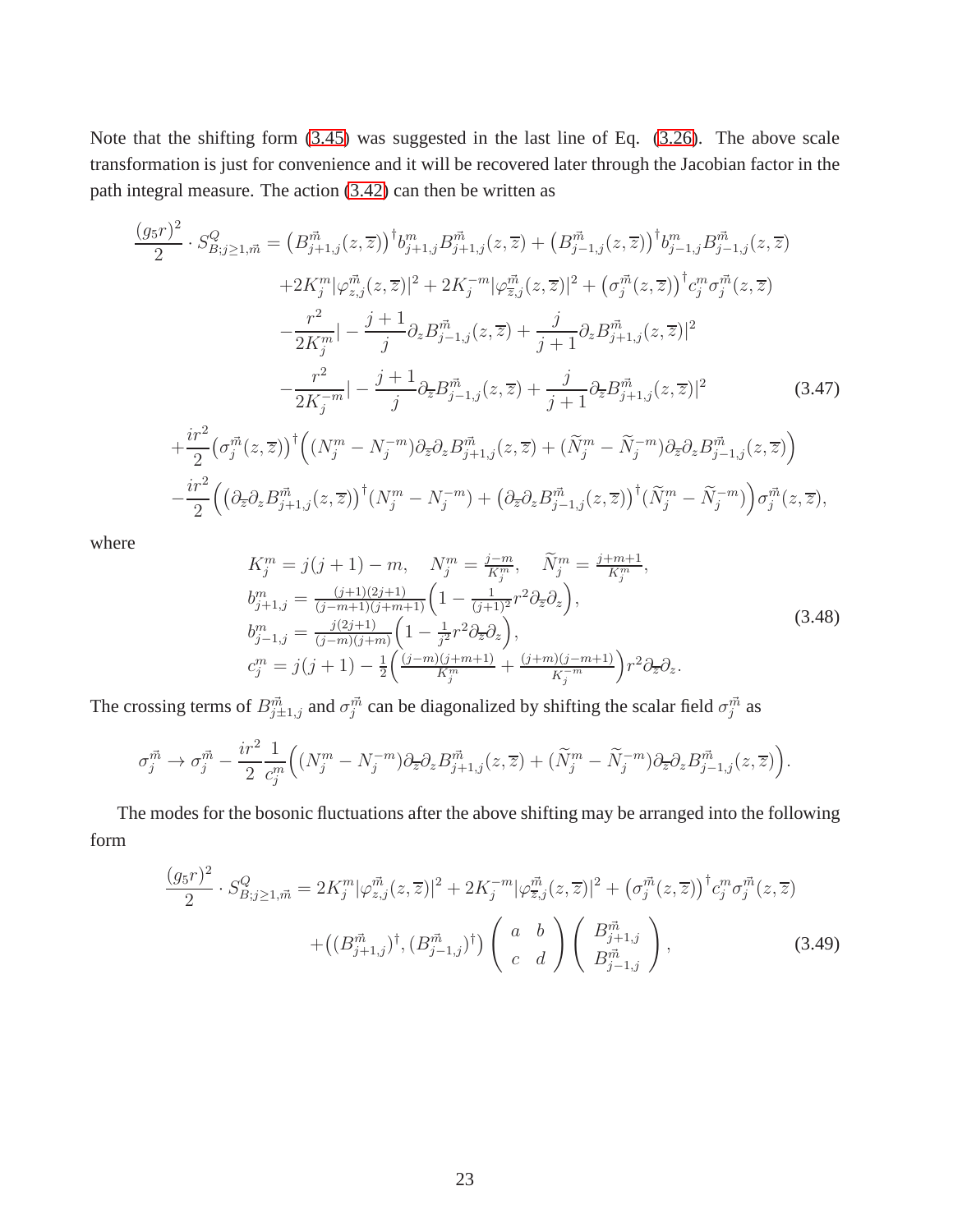where

$$
a = \frac{(j+1)(2j+1)}{(j-m+1)(j+m+1)} - \frac{1}{2} \Big( \frac{N_j^m}{j+m+1} + \frac{N_j^{-m}}{j-m+1} \Big) r^2 \partial_{\overline{z}} \partial_z - (N_j^m - N_j^{-m}) r^2 \partial_{\overline{z}} \partial_z \frac{1}{4c_j^m} (N_j^m - N_j^{-m}) r^2 \partial_{\overline{z}} \partial_z \equiv a_j^m,
$$
  
\n
$$
b = c = -\frac{1}{2} \Big( \frac{1}{K_j^m} + \frac{1}{K_j^{-m}} \Big) r^2 \partial_{\overline{z}} \partial_z - (N_j^m - N_j^{-m}) r^2 \partial_{\overline{z}} \partial_z \frac{1}{4c_j^m} (\widetilde{N}_j^m - \widetilde{N}_j^{-m}) r^2 \partial_{\overline{z}} \partial_z,
$$
  
\n
$$
d = \frac{j(2j+1)}{(j-m)(j+m)} - \frac{1}{2} \Big( \frac{\widetilde{N}_j^m}{j-m} + \frac{\widetilde{N}_j^{-m}}{j+m} \Big) r^2 \partial_{\overline{z}} \partial_z - (\widetilde{N}_j^m - \widetilde{N}_j^{-m}) r^2 \partial_{\overline{z}} \partial_z \frac{1}{4c_j^m} (\widetilde{N}_j^m - \widetilde{N}_j^{-m}) r^2 \partial_{\overline{z}} \partial_z.
$$

Then the one-loop determinant from these modes yields $12$ 

$$
\prod_{j=1}^{\infty} \prod_{m=-(j-1)}^{j-1} \prod_{m'=-j}^{j} \det \mathcal{M}_{j,m}^{-1}
$$
\n
$$
= \prod_{j=1}^{\infty} \prod_{m=-(j-1)}^{j-1} \prod_{m'=-j}^{j} \frac{1}{4(j^{2}(j+1)^{2} - m^{2})} \frac{1}{\det c_{j}^{m} \det \mathcal{B}_{j}^{m}},
$$
\n(3.50)

where  $detD$  is the functional determinant of the operator  $D$  since the expansion coefficients in Eqs. [\(3.27\)](#page-19-2) and [\(3.40\)](#page-21-1) are regarded as two-dimensional fields on  $\mathbb{R}^2 \cong \mathbb{C}$  and

$$
\begin{split} \det \mathcal{B}_{j}^{m} &= \frac{j(j+1)(j-m)(j+m)(j-m+1)(j+m+1)}{(2j+1)^{2}} \det \begin{pmatrix} a & b \\ c & d \end{pmatrix} \\ &= \frac{j^{3}(j+1)^{3} \det \Big( (j(j+1)-m) - r^{2} \partial_{\overline{z}} \partial_{z} \Big) \det \Big( (j(j+1)+m) - r^{2} \partial_{\overline{z}} \partial_{z} \Big)}{(j^{2}(j+1)^{2} - m^{2}) \det c_{j}^{m}}. \end{split}
$$

Here we have incorporated the Jacobian factor for the change of variable [\(3.46\)](#page-22-3).

After some similar algebra, the action  $S_{B;j,\vec{m}}^Q$  of the modes for  $j \geq 1/2$ ,  $m = -j$ ,  $|m'| \leq j$ , can be read as

$$
\frac{(g_5r)^2}{2} \cdot S^Q_{B;j\ge\frac{1}{2},-j,m'} = (B^{-j,m'}_{j+1,j}(z,\overline{z}))^{\dagger} a_j^{-j} B_{j+1,j}^{-j,m'}(z,\overline{z}) \n+2j(j+2)|\varphi_{z,j}^{-j,m'}(z,\overline{z})|^2 + 2j^2|\varphi_{\overline{z},j}^{-j,m'}(z,\overline{z})|^2 \n+ (\sigma_j^{-j,m'}(z,\overline{z}))^{\dagger} c_j^{-j} \sigma_j^{-j,m'}(z,\overline{z}),
$$
\n(3.51)

<span id="page-24-0"></span> $12$ Using the determinant formula for a block matrix

$$
\det\left(\begin{array}{cc} A & B \\ C & D \end{array}\right) = \det A \det(D - CA^{-1}B) = \det D \det(A - BD^{-1}C),
$$

one may directly calculate the determinant of the matrix  $\mathcal{M}_{j,m}$ . We checked it yields the same result.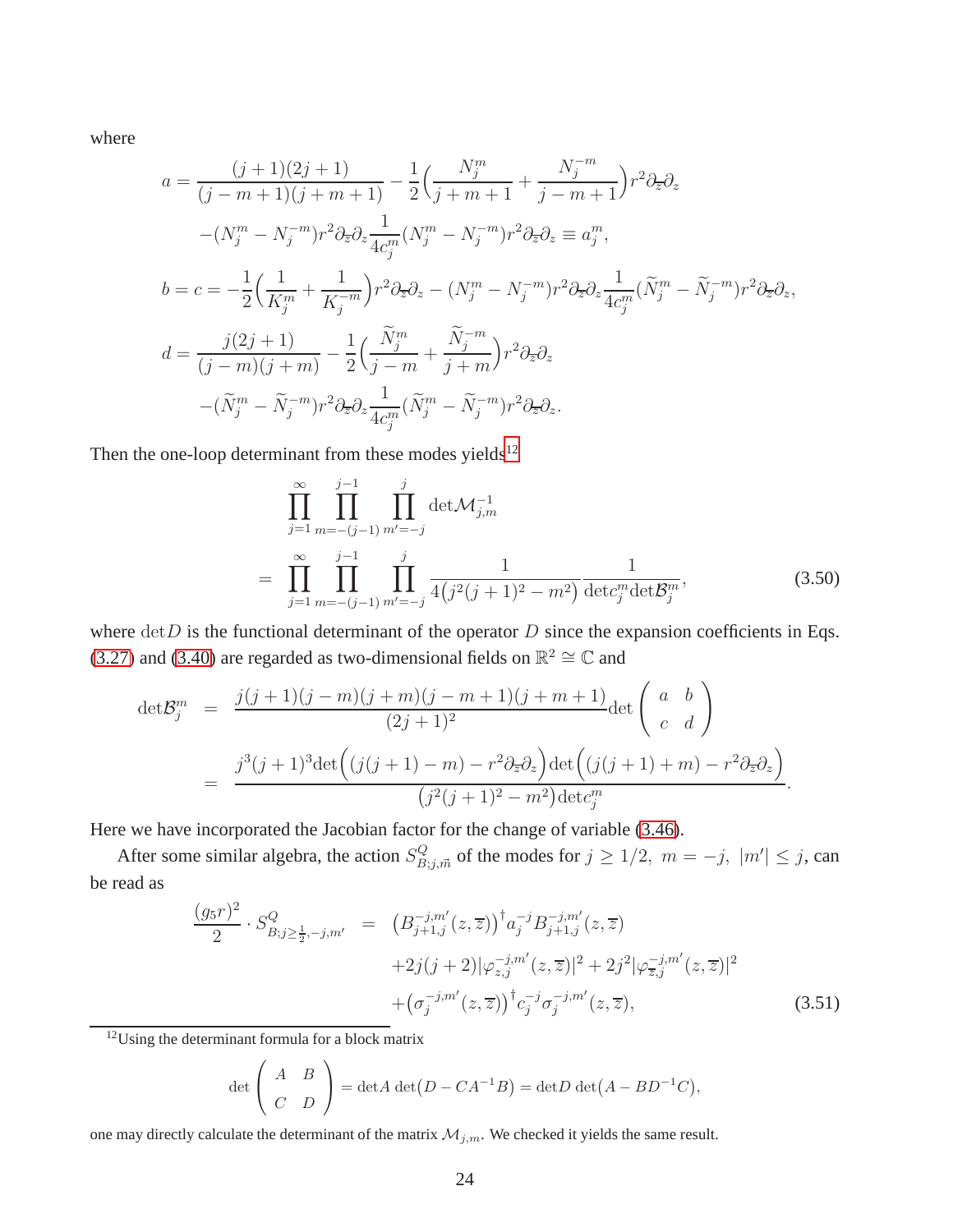and the one for  $j \geq 1/2$ ,  $m = j$ ,  $|m'| \leq j$  as

$$
\frac{(g_5r)^2}{2} \cdot S^Q_{B;j\ge\frac{1}{2},j,m'} = (B^{j,m'}_{j+1,j}(z,\overline{z}))^\dagger a_j^j B^{j,m'}_{j+1,j}(z,\overline{z}) \n+2j^2 |\varphi_{z,j}^{j,m'}(z,\overline{z})|^2 + 2j(j+2) |\varphi_{\overline{z},j}^{j,m'}(z,\overline{z})|^2 \n+ (\sigma_j^{j,m'}(z,\overline{z}))^\dagger c_j^j \sigma_j^{j,m'}(z,\overline{z}),
$$
\n(3.52)

where

$$
a_j^j = a_j^{-j} = \frac{(j+1)^2}{(j+2)c_j^j} (j(j+2) - r^2 \partial_{\overline{z}} \partial_z).
$$

Therefore the one-loop determinant from these sector with  $j \ge 1/2$ ,  $m = \pm j$ ,  $|m'| \le j$  is given by

$$
\prod_{j=1/2}^{\infty} \prod_{m'=-j}^{j} \frac{1}{(j(j+1))^6} \frac{1}{\det(j(j+2) - r^2 \partial_{\overline{z}} \partial_z)^2}.
$$
\n(3.53)

Since the action  $S_{B;j,\pm(j+1),m'}^Q$  of the modes with  $j \ge 0$  is coming from the contribution of  $B_+$ only, we directly calculate the action without shifting scalar fields and a scale transformation and it is then given by

$$
\frac{(g_5r)^2}{2} \cdot S_{B;j\geq 0,\pm(j+1),m'}^Q = \left(B_{j+1,j}^{-(j+1),m'}(z,\overline{z})\right)^{\dagger} \left((j+1)^2 - r^2 \partial_{\overline{z}} \partial_z\right) B_{j+1,j}^{-(j+1),m'}(z,\overline{z}) \n+ \left(B_{j+1,j}^{j+1,m'}(z,\overline{z})\right)^{\dagger} \left((j+1)^2 - r^2 \partial_{\overline{z}} \partial_z\right) B_{j+1,j}^{j+1,m'}(z,\overline{z}),
$$
\n(3.54)

which leads to the one-loop determinant

$$
\prod_{j=0}^{\infty} \prod_{m'=-j}^{j} \frac{1}{\det((j+1)^2 - r^2 \partial_{\overline{z}} \partial_z)^2}.
$$
\n(3.55)

Finally, the action  $S_B^Q$  $B_{i,j=0,0,0}$  contains remaining modes with  $j=0$  and it is simple as

$$
\frac{(g_5r)^2}{2} \cdot S_{B;j=0,0,0}^Q = \left(\sigma_0^{\vec{0}}(z,\overline{z}) - i B_{1,0}^{0,0}(z,\overline{z})\right)^{\dagger} \left(-r^2 \partial_{\overline{z}} \partial_z\right) \left(\sigma_0^{\vec{0}}(z,\overline{z}) - i B_{1,0}^{0,0}(z,\overline{z})\right) + |B_{1,0}^{0,0}(z,\overline{z})|^2, \tag{3.56}
$$

and the one-loop determinant is given by  $\det(-r^2 \partial_{\overline{z}} \partial_z)^{-1}$ .

Note that the ghost factor [\(3.20\)](#page-18-3) in terms of the harmonic modes on  $\mathbb{S}^3$  gives rise to the one-loop determinant

<span id="page-25-0"></span>
$$
\det \Box_0^{\frac{1}{2}} = \prod_{j=\frac{1}{2}}^{\infty} \prod_{m=-j}^{j} \prod_{m'=-j}^{j} j(j+1),\tag{3.57}
$$

which is the inverse of the contribution from the real scalar field  $\frac{1}{2} \int_{\mathbb{S}^3} d\sigma \wedge *d\sigma$ . See footnote [11](#page-21-0) for our treatment of the reality condition. Wrapping up all the contributions from the bosonic fluctuations and the ghost contributions [\(3.15\)](#page-17-5) and [\(3.57\)](#page-25-0), the one-loop determinant can be written as the form

<span id="page-25-1"></span>
$$
\Upsilon \prod_{j=\frac{1}{2}}^{\infty} \prod_{m=-j}^{j} \prod_{m'=-j}^{j} \frac{1}{j^2(j+1)^2 \det\left(K_j^m - r^2 \partial_z \partial_z\right) \det\left(K_j^{-m} - r^2 \partial_z \partial_z\right)}\tag{3.58}
$$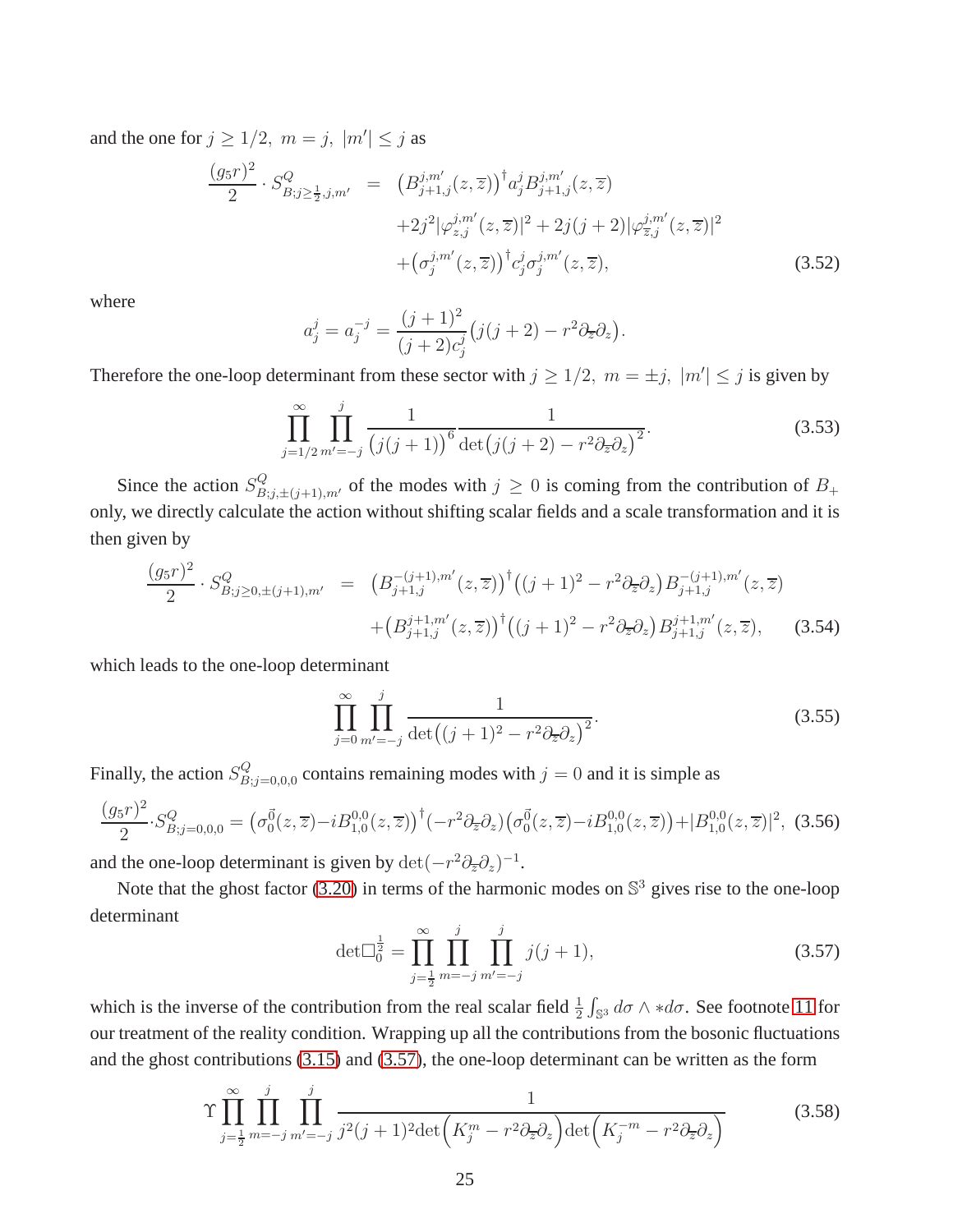with the factor

$$
\Upsilon = \det(1 - 4r^2 \partial_{\overline{z}} \partial_z)^2
$$

up to an overall constant. This result is essentially the same as Ref. [\[28\]](#page-48-2) with the root  $\alpha = 0$ .

Next we consider the fermions in the quadratic Lagrangian [\(3.17\)](#page-17-3). Note that  $P_-\equiv \frac{1}{2}$  $\frac{1}{2}(1 - \gamma^{\mu} k_{\mu})$ in the fermionic Lagrangian is a projection operator, i.e.,  $P_-^2 = P_-$  and thus projects out some component of a spinor; in our case with  $k_{\mu} = \delta_{\mu}^{3}$ , the upper component. Fortunately the problem reduces to computing spin-orbit coupling in quantum mechanics by identifying  $l_m = e_m^{\mu} \partial_{\mu}$  and  $\gamma^m = e_\mu^m \gamma^\mu$ with  $\frac{2i}{r}L_m$  and  $2S^m$ , respectively [\[33\]](#page-48-9). Since  $\nabla_\mu = \partial_\mu + \frac{i}{2i}$  $\frac{i}{2r}\gamma_\mu$ , we have the relation

$$
-i\gamma^{\mu}\nabla_{\mu} = -i\gamma^{m}l_{m} + \frac{3}{2r} = \frac{4}{r}\overrightarrow{L} \cdot \overrightarrow{S} + \frac{3}{2r} = \frac{2}{r}\Big((\overrightarrow{L} + \overrightarrow{S})^{2} - \overrightarrow{L} \cdot \overrightarrow{L}\Big).
$$
 (3.59)

In order to get the harmonic expansion of the spinors  $\lambda$  and  $\psi$  on  $\mathbb{S}^3$ , it is useful to introduce the eigenspinors  $\theta_{k,m_s;j,m_2}(x) = \theta_{k,j}^{\vec{m}}(x)$  of the operator  $\mathbb{D} \equiv \gamma^m \nabla_m$  by [\[28\]](#page-48-2)

<span id="page-26-0"></span>
$$
\theta_{k,j}^{\vec{m}}(x) = \sum_{m_1 = -j}^{j} \sum_{s = \pm(1/2)} \langle j, m_1; \frac{1}{2}, s | k, m_s \rangle \rangle S_j^{m_1, m_2}(x) \varsigma^s,
$$
\n(3.60)

where  $\langle j, m_1; \frac{1}{2} \rangle$  $\langle \frac{1}{2}, s | k, m_s \rangle$  are the Clebsch-Gordan coefficients of the spin-j representation and the spin- $\frac{1}{2}$  representation into the spin-k representation, with  $k = j \pm \frac{1}{2}$  $\frac{1}{2}$  and the spinor  $\varsigma^s$  satisfies the relation  $S^3 \varsigma^s = s \varsigma^s$  with  $s = \pm \frac{1}{2}$  $\frac{1}{2}$ . See appendix E for the Clebsch-Gordan coefficients. The spinors  $\theta_{k,j}^{\vec{m}}(x)$  obey the eigenvalue equations

$$
\mathbb{D}\,\theta_{j+\frac{1}{2},m+\frac{1}{2};j,m'} = \frac{i}{r}\left(2j+\frac{3}{2}\right)\theta_{j+\frac{1}{2},m+\frac{1}{2};j,m'},
$$
\n
$$
\mathbb{D}\,\theta_{j-\frac{1}{2},m+\frac{1}{2};j,m'} = -\frac{i}{r}\left(2j+\frac{1}{2}\right)\theta_{j-\frac{1}{2},m+\frac{1}{2};j,m'},
$$
\n(3.61)

and form an orthonormal basis

$$
\int_{\mathbb{S}^3} \left(\theta_{k',j'}^{\vec{m}'}(x)\right)^{\dagger} \theta_{k,j}^{\vec{m}}(x) * 1 = \delta_{k'k} \delta_{j'j} \delta^{\vec{m}'\vec{m}},\tag{3.62}
$$

where the complex conjugate obeys the usual relation  $(\theta_{k,j}^{\vec{m}}(x))$ <sup>†</sup> =  $(-1)^{m_s+m'}\theta_{k,j}^{-\vec{m}}(x)$ . And it is easy to verify that

$$
\int_{\mathbb{S}^3} \left(\theta_{k',j'}^{\vec{m}'}(x)\right)^{\dagger} (1 - k_m \gamma^m) \theta_{k,j}^{\vec{m}}(x) * 1 = \langle\langle k',m' | (1 - 2S^3) | k,m \rangle\rangle \delta_{j'j} \delta_{m'_2 m_2}.
$$
 (3.63)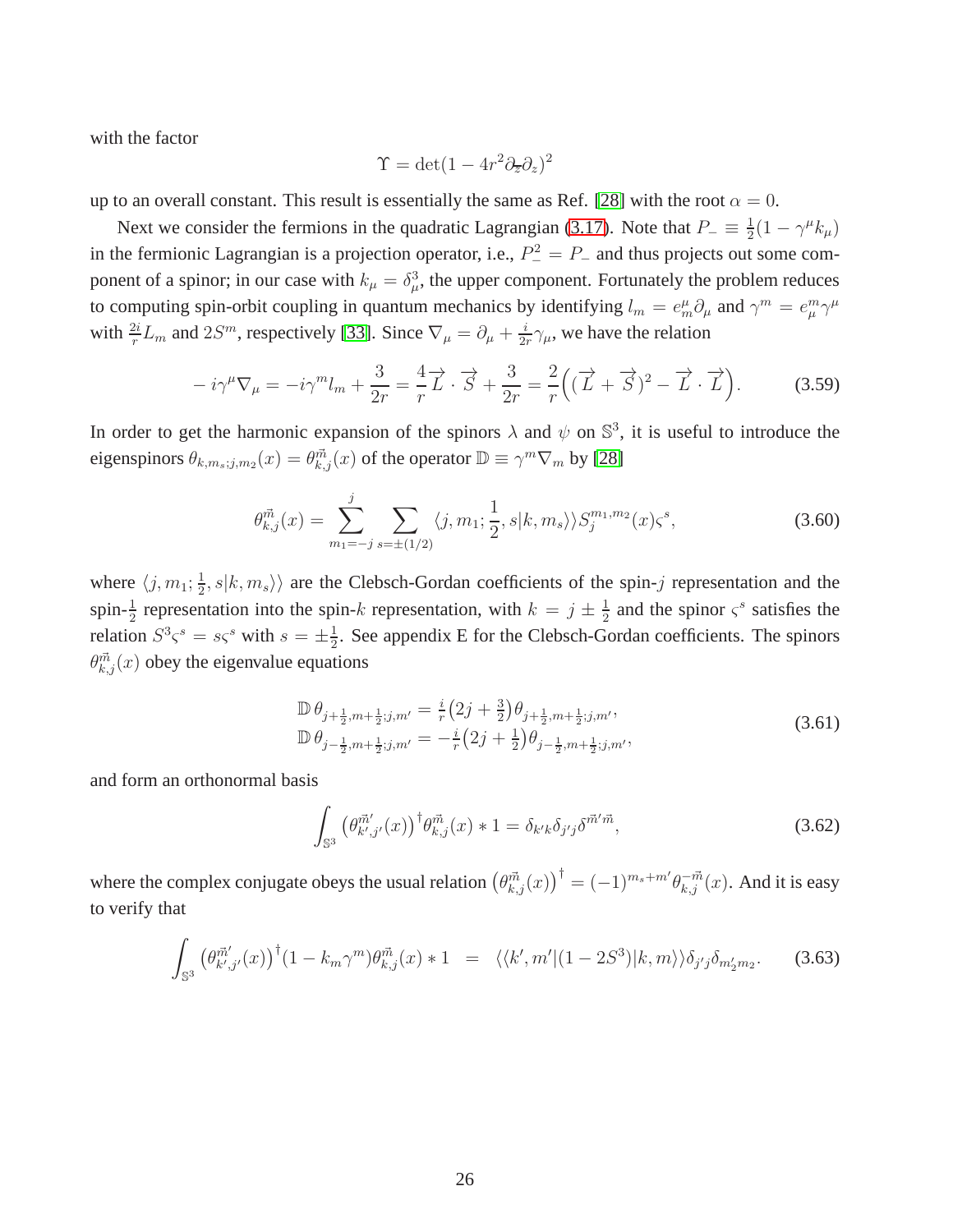Using the spinor basis [\(3.60\)](#page-26-0), we expand the spinors  $\lambda$  and  $\psi$  as

<span id="page-27-0"></span>
$$
\lambda(x,y) = \sum_{j=0}^{\infty} \sum_{m=-(j+1)}^{j} \sum_{m'=-j}^{j} \lambda_{j+\frac{1}{2},m+\frac{1}{2};j,m'}(y) \theta_{j+\frac{1}{2},m+\frac{1}{2};j,m'}(x) \n+ \sum_{j=1/2}^{\infty} \sum_{m=-j}^{j-1} \sum_{m'=-j}^{j} \lambda_{j-\frac{1}{2},m+\frac{1}{2};j,m'}(y) \theta_{j-\frac{1}{2},m+\frac{1}{2};j,m'}(x), \n\psi(x,y) = \sum_{j=0}^{\infty} \sum_{m=-(j+1)}^{j} \sum_{m'=-j}^{j} \psi_{j+\frac{1}{2},m+\frac{1}{2};j,m'}(y) \theta_{j+\frac{1}{2},m+\frac{1}{2};j,m'}(x) \n+ \sum_{j=1/2}^{\infty} \sum_{m=-j}^{j-1} \sum_{m'=-j}^{j} \psi_{j-\frac{1}{2},m+\frac{1}{2};j,m'}(y) \theta_{j-\frac{1}{2},m+\frac{1}{2};j,m'}(x).
$$
\n(3.64)

We will use the shorthand notation for the coefficient modes such that  $\lambda_{j\pm \frac{1}{2},m+\frac{1}{2};j,m'} \to \lambda_{j\pm \frac{1}{2}}$  and  $\psi_{j\pm \frac{1}{2},m+\frac{1}{2};j,m'} \to \psi_{j\pm \frac{1}{2}}$  whenever such a notation is enough. Since the Lagrangian [\(3.17\)](#page-17-3) is also quadratic in fermionic fields, it is straightforward to evaluate the action for the mode expansion [\(3.64\)](#page-27-0), which can be read as

<span id="page-27-1"></span>
$$
t \cdot S_{VF}^{Q} = \sum_{j=0}^{\infty} \sum_{\vec{m} = -(j+1)}^{j} \sum_{m' = -j}^{j} \int d^{2}y S_{F;j,\vec{m}}^{Q}(z,\overline{z}). \tag{3.65}
$$

In order to implement the Gaussian integration for the action [\(3.65\)](#page-27-1), we shift the spinor modes for  $j\geq \frac{1}{2}$  $\frac{1}{2}$ ,  $-j \le m \le (j-1)$ ,  $|m'| \le j$  as

$$
\begin{aligned} &\lambda_{j+\frac{1}{2}}\rightarrow\lambda_{j+\frac{1}{2}}+\frac{1}{j+1}r\partial_{\overline{z}}\psi_{j+\frac{1}{2}},\\ &\overline{\lambda}_{j+\frac{1}{2}}\rightarrow\overline{\lambda}_{j+\frac{1}{2}}+\frac{\sqrt{j-m}}{(j+1)(2j+1)}r\partial_{z}\Big(\sqrt{j-m}\overline{\psi}_{j+\frac{1}{2}}+\sqrt{j+m+1}\overline{\psi}_{j-\frac{1}{2}}\Big),\\ &\lambda_{j-\frac{1}{2}}\rightarrow\lambda_{j-\frac{1}{2}}-\frac{1}{j}r\partial_{\overline{z}}\psi_{j-\frac{1}{2}},\\ &\overline{\lambda}_{j-\frac{1}{2}}\rightarrow\overline{\lambda}_{j-\frac{1}{2}}-\frac{\sqrt{j+m+1}}{j(2j+1)}r\partial_{z}\Big(\sqrt{j-m}\overline{\psi}_{j+\frac{1}{2}}+\sqrt{j+m+1}\overline{\psi}_{j-\frac{1}{2}}\Big). \end{aligned}
$$

The corresponding action for these modes is then given by

$$
S_{F;j\geq 1/2,\vec{m}}^{Q} = \frac{4}{r} \left( (j+1)\overline{\lambda}_{j+\frac{1}{2}} \lambda_{j+\frac{1}{2}} - j \overline{\lambda}_{j-\frac{1}{2}} \lambda_{j-\frac{1}{2}} \right) -\frac{4}{r} (\overline{\psi}_{j+\frac{1}{2}}, \overline{\psi}_{j-\frac{1}{2}}) \left( \begin{array}{cc} \alpha & \beta \\ \gamma & \delta \end{array} \right) \left( \begin{array}{c} \psi_{j+\frac{1}{2}} \\ \psi_{j-\frac{1}{2}} \end{array} \right)
$$
(3.66)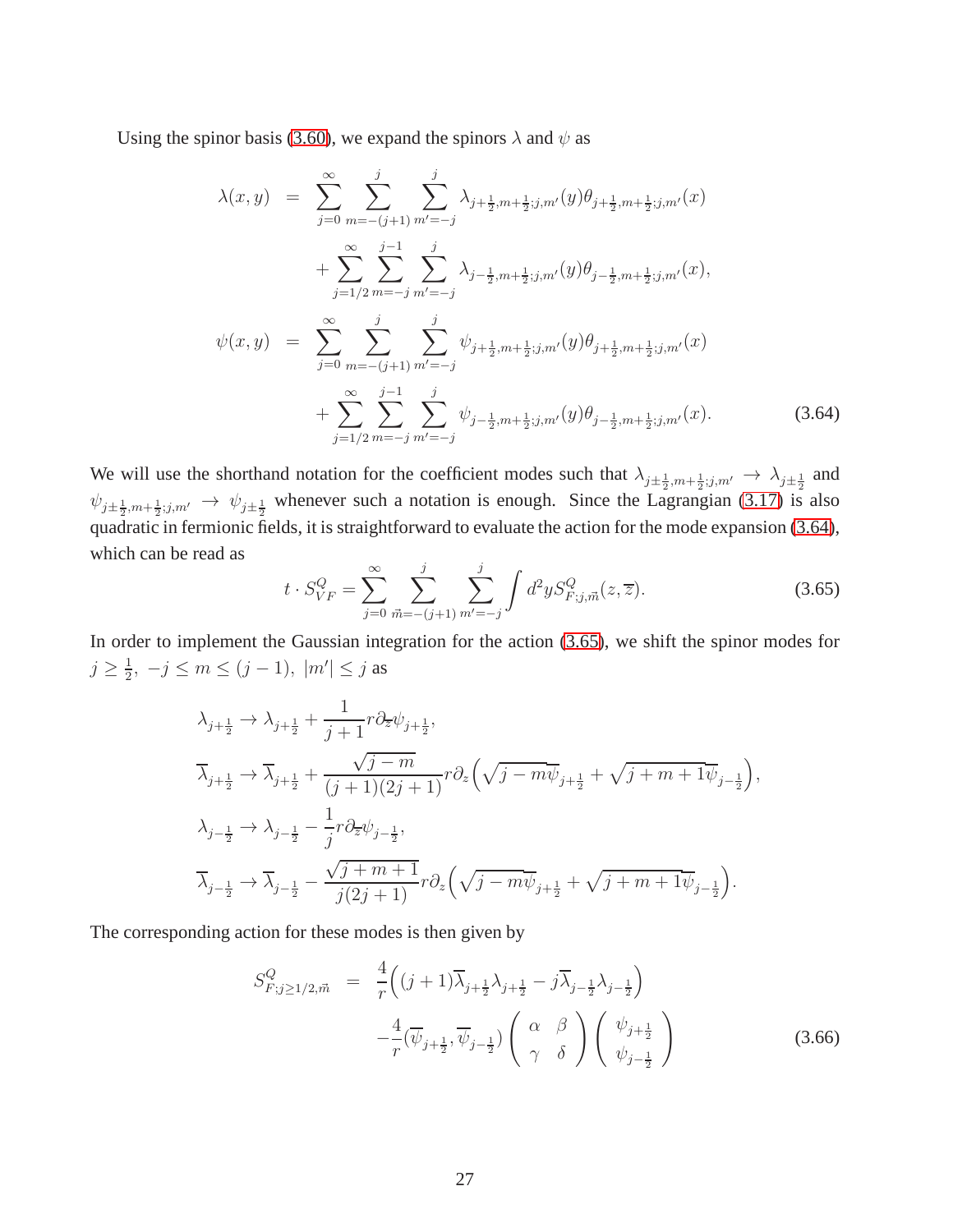with

$$
\alpha = \frac{2j(j+1) - m}{2j+1} - \frac{j - m}{(j+1)(2j+1)} r^2 \partial_z \partial_z \equiv \alpha_j^m,
$$
  

$$
\beta = \frac{\sqrt{(j-m)(j+m+1)}}{2j+1} \left(1 - \frac{1}{j+1} r^2 \partial_z \partial_z\right),
$$
  

$$
\gamma = \frac{\sqrt{(j-m)(j+m+1)}}{2j+1} \left(1 + \frac{1}{j} r^2 \partial_z \partial_z\right),
$$
  

$$
\delta = -\frac{2j(j+1) - m}{2j+1} + \frac{j+m+1}{j(2j+1)} r^2 \partial_z \partial_z.
$$

Thus the above fermionic fluctuations lead to the one-loop determinant

$$
\prod_{j=1/2}^{\infty} \prod_{m=-j}^{j-1} \prod_{m'=-j}^{j} j^2 (j+1)^2 \det \Big( (j(j+1)-m) - r^2 \partial_{\overline{z}} \partial_z \Big)^2.
$$
 (3.67)

Here we have considered the fact that  $\lambda_{j\pm \frac{1}{2}}$  and  $\psi_{j\pm \frac{1}{2}}$  are complex spinors. Cf. footnote [11.](#page-21-0)

For the remaining fermionic modes with  $j \ge 0$ ,  $m = -(j + 1)$ ,  $j$ ,  $|m'| \le j$ , the corresponding action reads as

$$
S_{F;j\geq0,m=-(j+1)kj}^{Q} = \frac{4}{r}(j+1)\left(\overline{\lambda}_{j+\frac{1}{2},-(j+\frac{1}{2});j,m'}\lambda_{j+\frac{1}{2},-(j+\frac{1}{2});j,m'} + \overline{\lambda}_{j+\frac{1}{2},j+\frac{1}{2};j,m'}\lambda_{j+\frac{1}{2},j+\frac{1}{2};j,m'}\right) -\frac{4}{r}\left(\overline{\psi}_{j+\frac{1}{2},-(j+\frac{1}{2});j,m'}\alpha_{j}^{-(j+1)}\psi_{j+\frac{1}{2},-(j+\frac{1}{2});j,m'} + \overline{\psi}_{j+\frac{1}{2},j+\frac{1}{2};j,m'}\alpha_{j}^{j}\psi_{j+\frac{1}{2},j+\frac{1}{2};j,m'}\right),
$$
(3.68)

which leads to the one-loop determinant given by

$$
\det(1 - r^2 \partial_{\overline{z}} \partial_z)^2 \prod_{j=1/2}^{\infty} \prod_{m'=-j}^{j} j^2 (j+1)^2 \det((j+1)^2 - r^2 \partial_{\overline{z}} \partial_z)^2.
$$
 (3.69)

Combining all the contributions from the fermionic fluctuations yields the one-loop determinant

<span id="page-28-0"></span>
$$
\frac{1}{\det(1 - 4r^2 \partial_{\overline{z}} \partial_z)^2} \prod_{j=1/2}^{\infty} \prod_{m=-j}^j \prod_{m'=-j}^j j^2 (j+1)^2 \det\left( (j(j+1) - m) - r^2 \partial_{\overline{z}} \partial_z \right)^2.
$$
 (3.70)

Note that the one-loop determinant [\(3.70\)](#page-28-0) from the fermionic fluctuations exactly cancels the one [\(3.58\)](#page-25-1) from the bosonic fluctuations. This result is somewhat expected [\[28\]](#page-48-2) since our result corresponds to the five-dimensional  $\mathcal{N}=2$  Yang-Mills theory on  $\mathbb{S}^3\times\mathbb{R}^2$  since the noncommutativity can be ignored at the quadratic order. However the classical action [\(3.9\)](#page-16-3) at the localization locus needs not be quadratic and thus the noncommutative structure between background fields must be kept. The matrix representation of the background fields consequently gives rise to a zero-dimensional matrix model with the action [\(3.10\)](#page-16-5) subject to a perplexing constraint  $[\phi, \sigma] = 0$ . Thus we have explored the red arrows in Fig. [1](#page-5-1) to derive a large N matrix model from a five-dimensional NC  $U(1)$  gauge theory.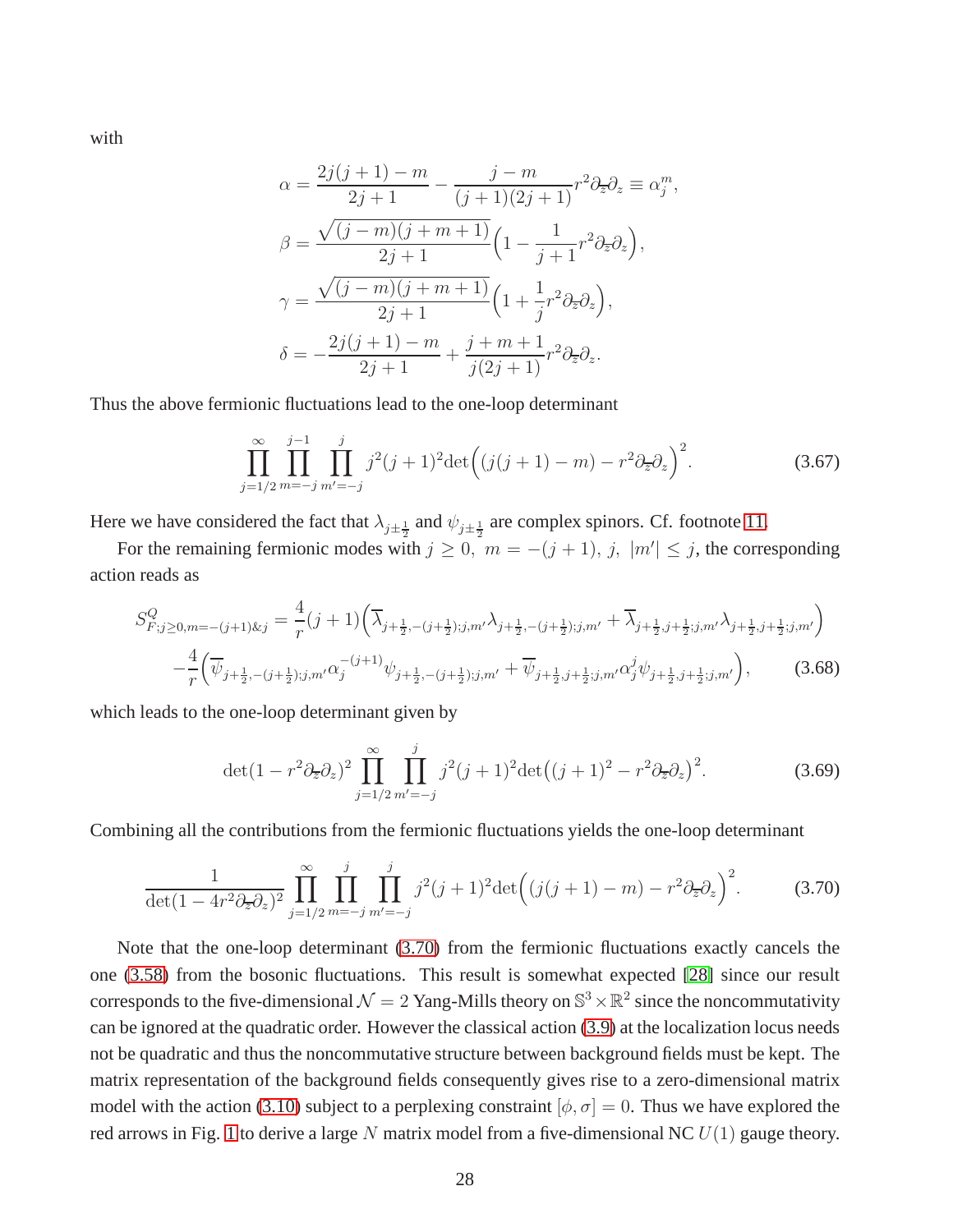#### **3.2 Localization of hypermultiplet**

Using the same twisting as the vector multiplet, we can deduce the BRST transformations for the hypermultiplet given by

$$
\delta_Q H_1 = 0, \quad \delta_Q H_2 = ig_5 \epsilon^T C_3 \chi, \quad \delta_Q \overline{H}^1 = ig_5 \overline{\eta} \epsilon, \quad \delta_Q \overline{H}^2 = 0,
$$
  
\n
$$
\delta_Q \eta = -\frac{1}{g_5} \Big( \gamma^\mu D_\mu H_1 + [\sigma, H_1] + \frac{i}{r} H_1 \Big) \epsilon, \quad \delta_Q \chi = -\frac{2}{g_5} [\phi_z, H_1] \epsilon + F_1 \epsilon,
$$
  
\n
$$
\delta_Q \overline{\eta} = \frac{2}{g_5} \epsilon^T C_3 [\overline{H}^2, \phi_z] + \epsilon^T C_3 \overline{F}^2, \quad \delta_Q \overline{\chi} = \frac{1}{g_5} \epsilon^T C_3 \Big( \gamma^\mu D_\mu \overline{H}^2 + [\overline{H}^2, \sigma] - \frac{i}{r} \overline{H}^2 \Big), \tag{3.71}
$$
  
\n
$$
\delta_Q F_1 = 0, \quad \delta_Q F_2 = i \epsilon^T C_3 \Big( \gamma^\mu D_\mu \eta - 2[\phi_{\overline{z}}, \chi] - [\sigma, \eta] - \frac{i}{2r} \eta \Big) - 2([H_1, \epsilon^T C_3 \lambda] + [H_2, \overline{\psi} \epsilon]),
$$
  
\n
$$
\delta_Q \overline{F}^1 = -i \Big( D_\mu \overline{\chi} \gamma^\mu + 2[\phi_{\overline{z}}, \overline{\eta}] + [\sigma, \overline{\chi}] + \frac{i}{2r} \overline{\chi} \Big) \epsilon - 2([\overline{H}^1, \overline{\psi} \epsilon] - [\overline{H}^2, \epsilon^T C_3 \lambda]), \quad \delta_Q \overline{F}^2 = 0.
$$

The above BRST transformations are nilpotent, i.e.,  $\delta_Q^2 = 0$ , as was expected. After a tedious calculation, the BRST transformation of the action [\(2.17\)](#page-10-0) can be determined as

$$
\delta_Q S_{5H} = -\int dv \left[ \frac{1}{2g_{5}r} \left( \overline{\eta} \gamma^\mu \epsilon D_\mu H_1 - (\epsilon^T C_3 \gamma^\mu \chi) D_\mu \overline{H}^2 + \overline{\eta} \epsilon [\sigma, H_1] - \epsilon^T C_3 \chi [\overline{H}^2, \sigma] \right) - \frac{1}{g_{5}r} \left( \overline{\chi} \epsilon [\phi_z, H_1] + \epsilon^T C_3 \chi [\phi_z, \overline{H}^2] \right) + \frac{1}{2r} \left( \overline{\chi} \epsilon F_1 + \epsilon^T C_3 \eta \overline{F}^2 \right) + \frac{3i}{2g_{5}r^2} \left( \overline{\eta} \epsilon H_1 + \epsilon^T C_3 \chi \overline{H}^2 \right).
$$
\n(3.72)

The above variation is exactly cancelled by the BRST transformation of the mass term [\(2.39\)](#page-14-1). Thus the total action for the hypermultiplet is BRST invariant, i.e.,  $\delta_Q(S_{5H} + S_{5H}^M) = 0$ .

Similarly we deform the action  $S_{5H}^{(\text{inv})} \equiv S_{5H} + S_{5H}^M$  by adding a BRST-exact term

<span id="page-29-0"></span>
$$
S_{5H}^{Q} = \int dv \delta_{Q} \left[ (\delta_{Q} \eta)^{\dagger} \eta + \overline{\eta} (\delta_{Q} \overline{\eta})^{\dagger} + (\delta_{Q} \chi)^{\dagger} \chi + \overline{\chi} (\delta_{Q} \overline{\chi})^{\dagger} \right]
$$
  

$$
= \int dv \mathcal{L}_{5H}^{QB} + \int dv \mathcal{L}_{5H}^{QF}
$$
(3.73)

where the bosonic part of the Lagrangian  $\mathcal{L}_{5H}^Q$  is given by

<span id="page-29-1"></span>
$$
\mathcal{L}_{5H}^{QB} = \frac{1}{g_5^2} \Big( D^{\mu} \overline{H}^{\dot{\alpha}} D_{\mu} H_{\dot{\alpha}} - [\sigma, \overline{H}^{\dot{\alpha}}] [\sigma, H_{\dot{\alpha}}] + \frac{1}{r^2} \overline{H}^{\dot{\alpha}} H_{\dot{\alpha}} \Big) \n+ \Big( F_1 - \frac{2}{g_5} [\phi_z, H_1] \Big)^{\dagger} \Big( F_1 - \frac{2}{g_5} [\phi_z, H_1] \Big) + \Big( F_2 + \frac{2}{g_5} [\phi_{\overline{z}}, H_2] \Big)^{\dagger} \Big( F_2 + \frac{2}{g_5} [\phi_{\overline{z}}, H_2] \Big) \n+ \frac{k_{\mu}}{g_5^2} \Big( \frac{1}{2} \epsilon^{\mu \nu \rho} F_{\nu \rho} + D^{\mu} \sigma \Big) \Big( [\overline{H}^1, H_1] - [\overline{H}^2, H_2] \Big)
$$
\n(3.74)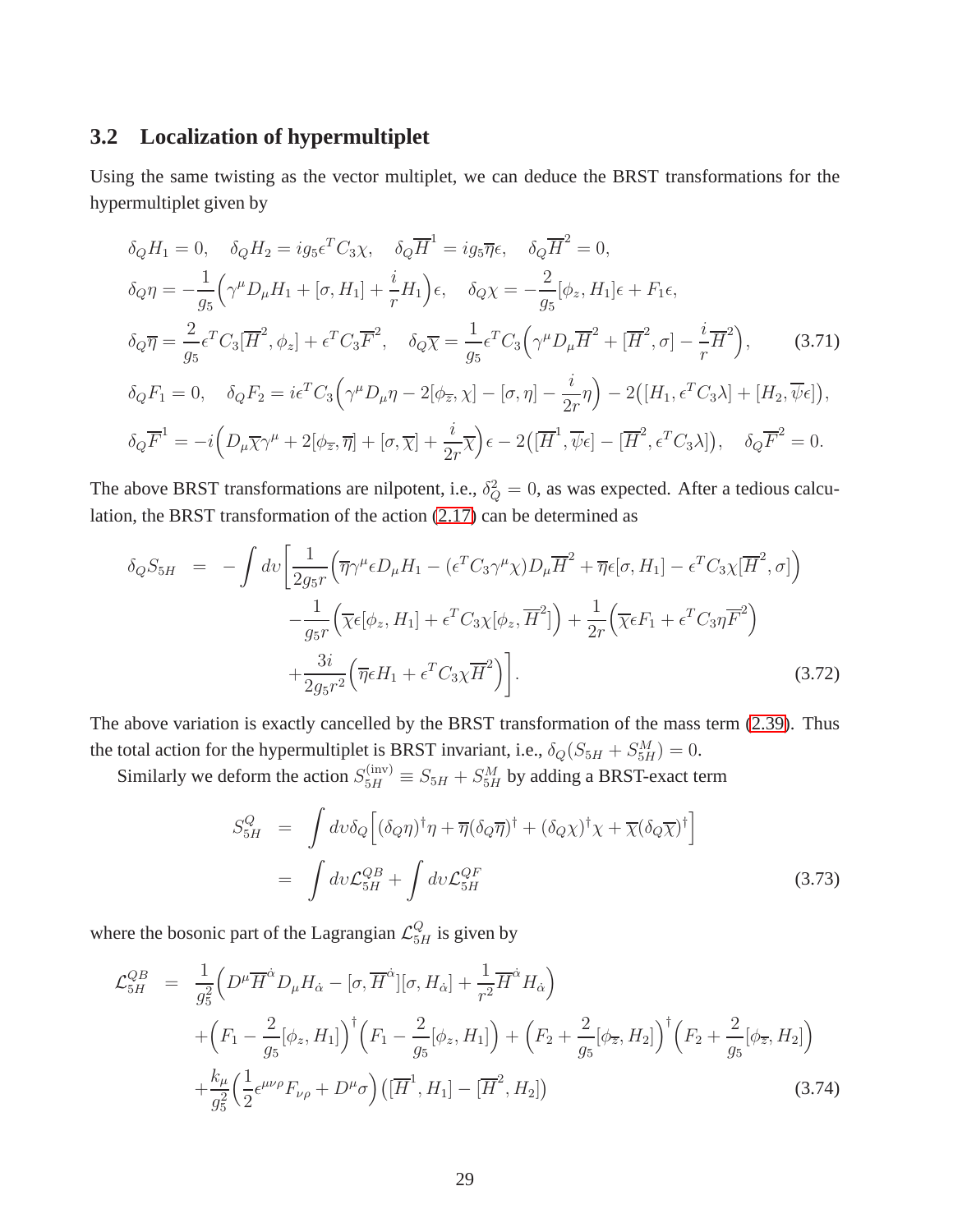up to total derivatives and the fermionic part by

<span id="page-30-0"></span>
$$
\mathcal{L}_{5H}^{QF} = \overline{\eta}[H_1, \lambda] - 2[\overline{\lambda}, \overline{H}^1] \eta + 2[\overline{\lambda}, H_2] C_3 \chi^* - [\overline{H}^2, \lambda^T] C_3 \chi
$$
  
+  $k_\mu \Big( i (\overline{\eta} D^\mu \eta + \overline{\chi} D^\mu \chi) + \epsilon^{\mu\nu\rho} (\overline{\eta} \gamma_\nu D_\rho \eta - \overline{\chi} \gamma_\nu D_\rho \chi) + i \Big( [\sigma, \overline{\eta}] \gamma^\mu \eta - [\sigma, \overline{\chi}] \gamma^\mu \chi \Big)$   
-  $\overline{\eta} \gamma^\mu [H_1, \lambda] - [\overline{H}^2, \lambda^T] C_3 \gamma^\mu \chi + \frac{1}{2r} (\overline{\eta} \gamma^\mu \eta - 3\overline{\chi} \gamma^\mu \chi) \Big).$  (3.75)

Now the total classical action is defined by

<span id="page-30-2"></span>
$$
\widetilde{S}_{5H} \equiv S_{5H}^{(\text{inv})} + t S_{5H}^Q. \tag{3.76}
$$

A fixed point of the BRST-exact action [\(3.73\)](#page-29-0) is given by a solution to  $\delta_{Q}\eta = \delta_{Q}\chi = 0$  and  $\delta_{Q}\overline{\eta} =$  $\delta_{\mathcal{Q}}\overline{\chi} = 0$  in addition to fermions = 0. One gets  $H_1 = F_1 = 0$  from the first condition and  $H_2 =$  $F_2 = 0$  from the second one. As a result, one finds no nontrivial background for the hypermultiplet and thus  $\widetilde{S}_{5H}|_{\mathfrak{F}_Q} = 0.$ 

Since we expand the fields in the hypermultiplet around the saddle point configuration as Eq. [\(3.16\)](#page-17-2) and take the limit  $t \to \infty$ , it is enough to keep the quadratic order of the fluctuations. After shifting the fields,

$$
F_1 \to F_1 + \frac{2}{g_5} [\phi_z, H_1], \qquad F_2 \to F_2 - \frac{2}{g_5} [\phi_{\overline{z}}, H_2],
$$

the bosonic Lagrangian [\(3.74\)](#page-29-1) reduces to a simple form:

$$
t \cdot \mathcal{L}_{HB}^Q = \frac{1}{g_5^2} \overline{H}^{\dot{\alpha}} \left( -\partial^{\mu} \partial_{\mu} + \frac{1}{r^2} \right) H_{\dot{\alpha}}.
$$
 (3.77)

Note that we have already carried out the integration over the auxiliary fields  $F_1$  and  $F_2$  and their contributions to the partition function are simply an overall constant. Similarly the fermionic Lagrangian [\(3.75\)](#page-30-0) also becomes a quadratic form:

<span id="page-30-1"></span>
$$
t \cdot \mathcal{L}_{HF}^{Q} = \overline{\eta} k_m \gamma^m \left( i \gamma^n D_n \eta + \frac{1}{2r} \eta \right) + \overline{\chi} k_m \gamma^n \left( i \gamma^m D_n \chi - \frac{3}{2r} \chi \right)
$$
  

$$
= \overline{\eta} k_m \gamma^m \left( i \gamma^n D_n \eta + \frac{1}{2r} \eta \right) + \overline{\chi} k_m \gamma^m \left( i \gamma^n D_n \chi + \frac{1}{2r} \chi \right)
$$
  

$$
+ \frac{4}{r} \overline{\chi} (S_+ L_- - S_- L_+) \chi
$$
(3.78)

where  $S_{\pm} = \frac{1}{2}$  $\frac{1}{2}(\gamma^1 \pm i\gamma^2)$  acts on the spinors  $S_+\varsigma^- = \varsigma^+$ ,  $S_-\varsigma^+ = \varsigma^-$ . One can show by a direct calculation using the mode expansion [\(3.79\)](#page-31-0) below that the last term in Eq. [\(3.78\)](#page-30-1) vanishes. A more easier way to see this is to consider a change of variable (cf. footnote [5\)](#page-10-1),  $\chi \to C_3^{-1} \chi^*$ ,  $\overline{\chi} \to \chi^T C_3$ , under which  $\overline{\chi} k_m \gamma^n (i \gamma^m D_n \chi - \frac{3}{2n})$  $\frac{3}{2r}\chi$ )  $\rightarrow \overline{\chi}k_m\gamma^m(i\gamma^nD_n\chi+\frac{1}{2n}$  $\frac{1}{2r}\chi$ ) after integration by parts and using the relation  $D_n k_m = -\frac{1}{r}$  $\frac{1}{r} \varepsilon_{mnp} k^p$ .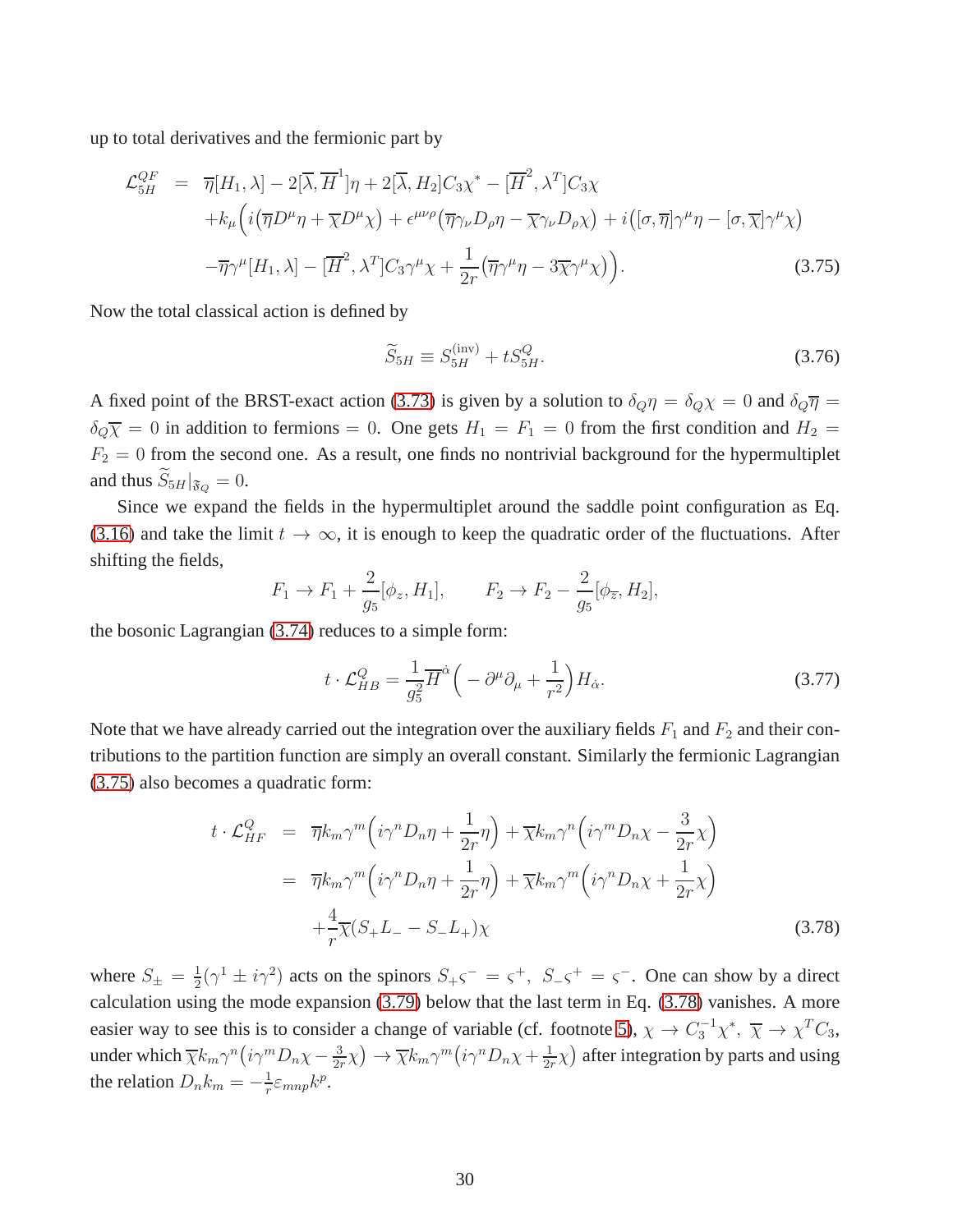The one-loop partition function for the hypermultiplet can be obtained in the same way as the vector multiplet by employing the harmonic expansions of the fluctuations<sup>[13](#page-31-1)</sup>

<span id="page-31-0"></span>
$$
H_{1}(x,y) = \sum_{j=0}^{\infty} \sum_{\vec{m}=-j}^{j} H_{1j}^{\vec{m}}(y) S_{j}^{\vec{m}}(x), \qquad H_{2}(x,y) = \sum_{j=0}^{\infty} \sum_{\vec{m}=-j}^{j} H_{2j}^{\vec{m}}(y) S_{j}^{\vec{m}}(x),
$$
  
\n
$$
\eta(x,y) = \sum_{j=0}^{\infty} \sum_{m=-j}^{j} \sum_{m'=-j}^{j} \eta_{j+\frac{1}{2},m+\frac{1}{2};j,m'}(y) \theta_{j+\frac{1}{2},m+\frac{1}{2};j,m'}(x)
$$
  
\n
$$
+ \sum_{j=1/2}^{\infty} \sum_{m=-j}^{j-1} \sum_{m'=-j}^{j} \eta_{j-\frac{1}{2},m+\frac{1}{2};j,m'}(y) \theta_{j-\frac{1}{2},m+\frac{1}{2};j,m'}(x),
$$
  
\n
$$
\chi(x,y) = \sum_{j=0}^{\infty} \sum_{m=-(j+1)}^{j} \sum_{m'=-j}^{j} \chi_{j+\frac{1}{2},m+\frac{1}{2};j,m'}(y) \theta_{j+\frac{1}{2},m+\frac{1}{2};j,m'}(x)
$$
  
\n
$$
+ \sum_{j=1/2}^{\infty} \sum_{m=-j}^{j-1} \sum_{m'=-j}^{j} \chi_{j-\frac{1}{2},m+\frac{1}{2};j,m'}(y) \theta_{j-\frac{1}{2},m+\frac{1}{2};j,m'}(x).
$$
(3.79)

The one-loop determinant from the bosonic fluctuations can easily be obtained as

<span id="page-31-2"></span>
$$
\prod_{j=0}^{\infty} \prod_{m=-j}^{j} \prod_{m'=-j}^{j} \frac{1}{(2j+1)^4}.
$$
\n(3.80)

The above mode expansion for the fermionic Lagrangian [\(3.78\)](#page-30-1) leads to the action given by

$$
-\frac{1}{r}\sum_{j=0}^{\infty}\sum_{m'=-j}^{j} (2j+1)\left(|\eta_{j+\frac{1}{2},j+\frac{1}{2};j,m'}|^2-|\eta_{j+\frac{1}{2},-(j+\frac{1}{2});j,m'}|^2\right)+(\eta\to\chi)
$$
  

$$
-\frac{1}{r}\sum_{j=1/2}^{\infty}\sum_{m=-j}^{j-1}\sum_{m'=-j}^{j} (\overline{\eta}_{j+\frac{1}{2}},\overline{\eta}_{j-\frac{1}{2}})\left(\begin{array}{cc} \alpha & -\beta \\ \beta & \alpha \end{array}\right)\left(\begin{array}{c} \eta_{j+\frac{1}{2}} \\ \eta_{j-\frac{1}{2}} \end{array}\right)+(\eta\to\chi)
$$
(3.81)

with

$$
\alpha = 2m + 1,
$$
\n $\beta = 2\sqrt{(j-m)(j+m+1)}.$ 

Therefore the one-loop determinant from these fermionic modes yields a factor

<span id="page-31-3"></span>
$$
\prod_{j=0}^{\infty} \prod_{m=-j}^{j} \prod_{m'=-j}^{j} (2j+1)^{4}.
$$
\n(3.82)

Wrapping up the bosonic and fermionic contributions, one finds that the hypermultiplet contributes just a constant to the total partition function.

<span id="page-31-1"></span><sup>&</sup>lt;sup>13</sup>Since the hypermultiplet involves complex fields only, it is not necessary to care about the reality condition of the harmonic expansions in Eq. [\(3.79\)](#page-31-0), unlike the vector multiplet as we remarked in footnote [11.](#page-21-0) Hence all the expansion coefficients in [\(3.79\)](#page-31-0) will be regarded as independent.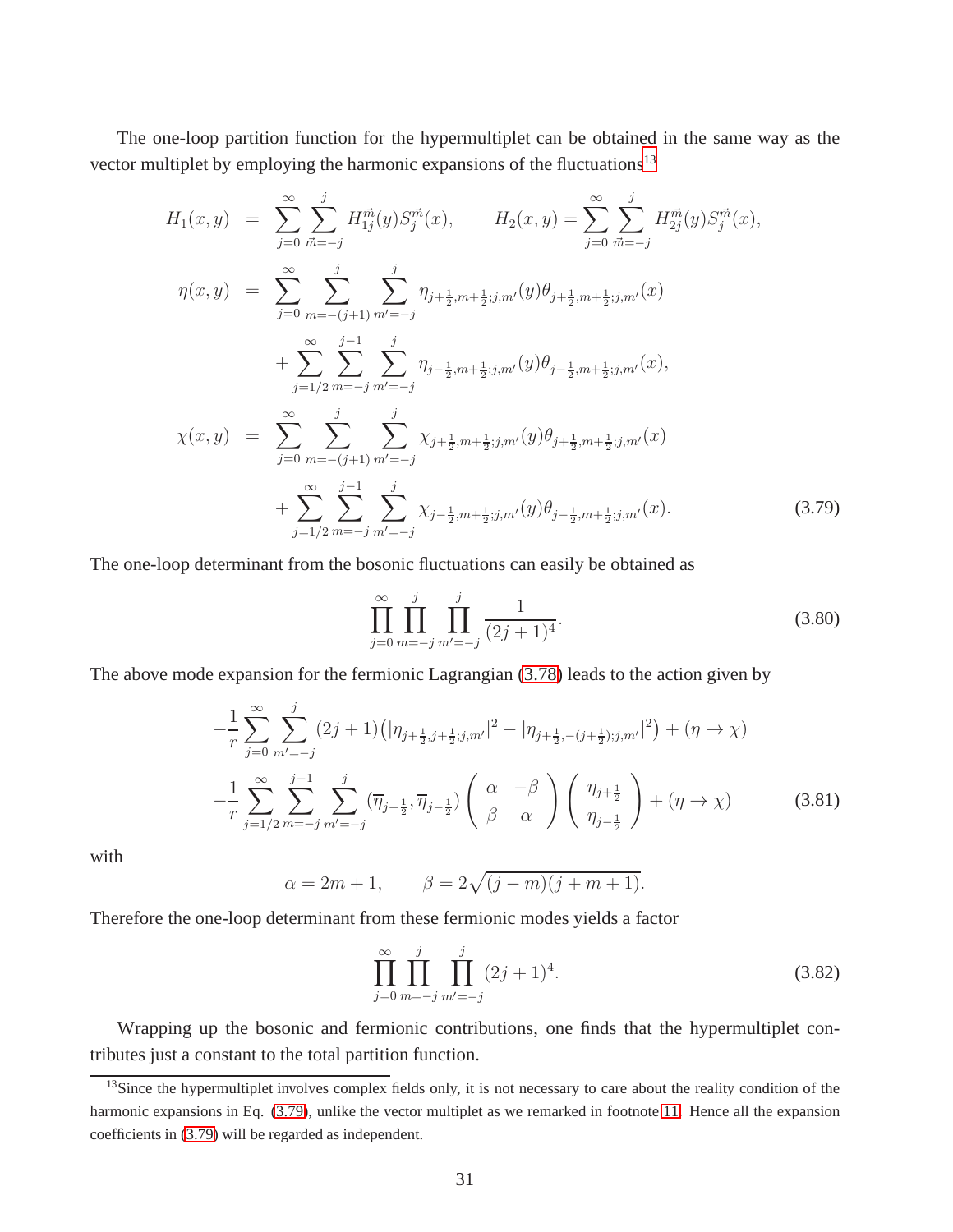### **4 Localization of three-dimensional large** N **gauge theory**

The relationship between a lower-dimensional large  $N$  gauge theory and a higher-dimensional NC  $U(1)$  gauge theory in Fig. [1](#page-5-1) is an exact mathematical identity. The identity in Fig. 1 is derived from the fact that the NC space [\(1.1\)](#page-1-0) admits a separable Hilbert space and NC  $U(1)$  gauge fields become operators acting on the Hilbert space. Using the matrix representation [\(1.8\)](#page-2-2) of NC fields, we have obtained a three-dimensional large  $N$  gauge theory described by the action [\(2.10\)](#page-8-1) for the vector multiplet and the action [\(2.22\)](#page-10-4) for the hypermultiplet. Now we will explore the blue arrows in Fig. [1](#page-5-1) to illuminate how to derive the same large  $N$  matrix model starting from a three-dimensional large  $N$  gauge theory. See Refs. [\[15,](#page-47-9) [16\]](#page-47-10) and references therein for the localization of three-dimensional quantum field theories.

The BRST invariant theory for the vector multiplet in the three-dimensional large  $N$  gauge theory is given by the action [\(3.4\)](#page-15-2) by applying the isomorphic map [\(1.16\)](#page-4-3). The localization locus  $\mathfrak{F}_Q$  is defined by

$$
\delta_Q \lambda = \frac{1}{2} \Big( \frac{1}{2g_3} F_{\mu\nu} \gamma^{\mu\nu} + \frac{i}{g_3} \gamma^{\mu} D_{\mu} \sigma - i D \Big) \epsilon = 0,
$$
  
\n
$$
\delta_Q \psi = -\frac{i}{g_3} \Big( \gamma^{\mu} D_{\mu} \phi_z - [\phi_z, \sigma] \Big) \epsilon = 0,
$$
  
\n
$$
\delta_Q \overline{\psi} = i \overline{F} \epsilon^T C_3 = 0,
$$
\n(4.1)

where  $\epsilon$  is a Killing spinor satisfying Eq. [\(2.26\)](#page-12-3). The space of  $\mathfrak{F}_Q$  consists of all possible solutions obeying the above conditions. It may be characterized by the BPS equations given by

<span id="page-32-2"></span>
$$
\frac{1}{2}\varepsilon^{\mu\nu\rho}F_{\nu\rho} + D^{\mu}\sigma = 0 \quad \& \quad D_{\mu}\phi_{z} = [\phi_{z}, \sigma] = 0 \tag{4.2}
$$

and  $D = F = \overline{F} = 0$ . See, e.g., [\[36\]](#page-49-2) for the localization at a Dirac monopole configuration. But we will consider a more simplified set of solutions satisfying  $A_\mu = \partial_\mu \sigma = \partial_\mu \phi_z = 0$  and thus  $\mathfrak{F}_Q$  is defined by the set of constants obeying

<span id="page-32-1"></span>
$$
\mathfrak{F}_Q = \{ (\sigma, \phi_z) | [\phi_z, \sigma] = 0 \}.
$$
\n(4.3)

Then the classical action at the locus  $\mathfrak{F}_Q$  is given by the zero-dimensional matrix model [\(3.10\)](#page-16-5).

The conventional choice of vacuum in the Coulomb branch of  $U(N)$  gauge theory is given by Eq. [\(1.17\)](#page-4-0). It means that the locus  $\mathfrak{F}_Q$  takes values in the Cartan subalgebra of the Lie algebra of  $\mathfrak{g} = U(N)$  such that

<span id="page-32-0"></span>
$$
\sigma = \sum_{i=1}^{N} \sigma^i H_i, \qquad \phi_z = \sum_{i=1}^{N} \phi_z^i H_i.
$$
\n(4.4)

Here  $H_i$   $(i = 1, \dots, N)$  are generators of the Cartan subalgebra of  $u(N)$  of rank N. In this case the  $U(N)$  gauge symmetry is broken to  $U(1)^N$ . Note that the gauge group g in our case is  $U(N)$ , in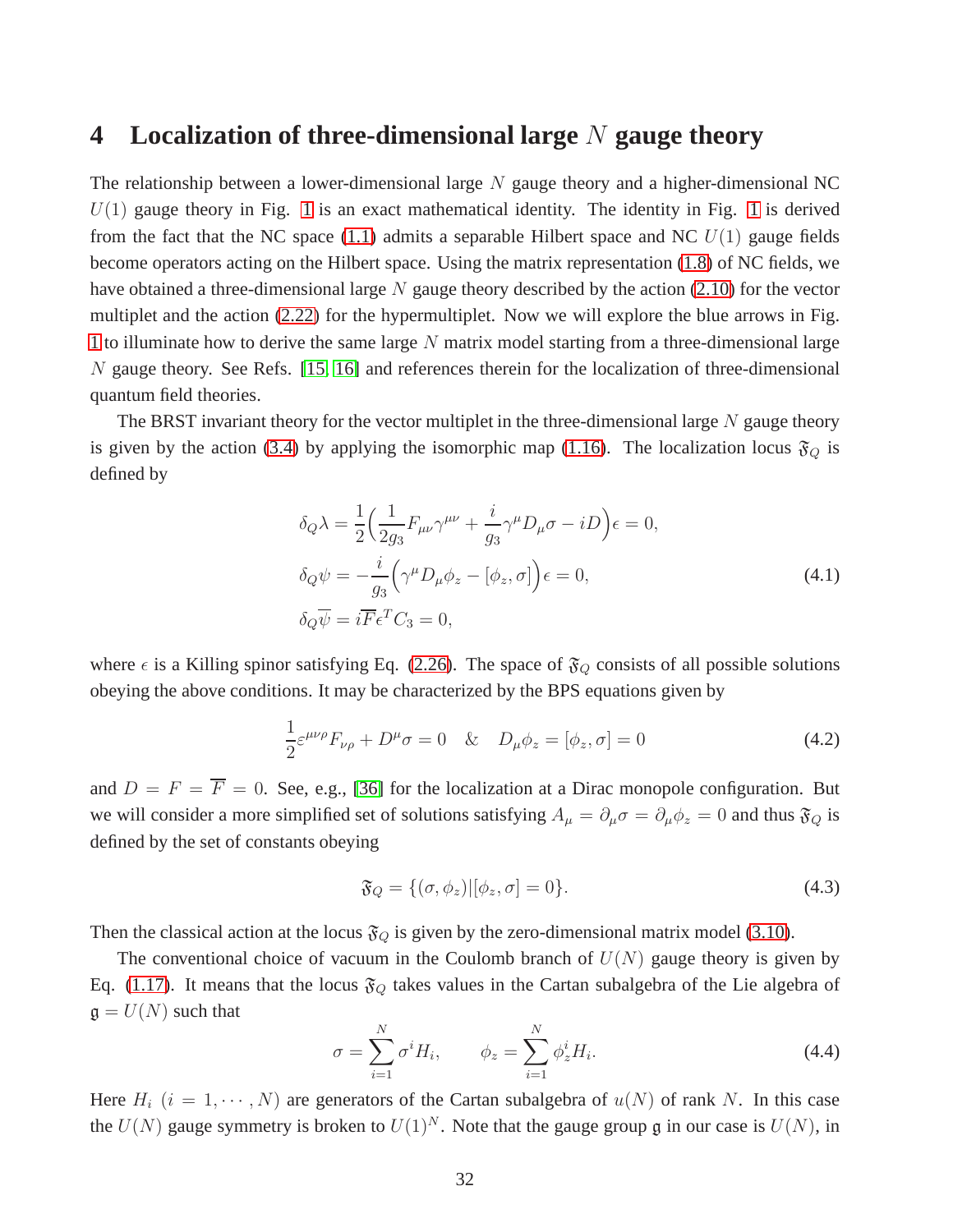particular, in the limit  $N \to \infty$ . In order to find all possible solutions defining the space of  $\mathfrak{F}_Q$ , it is important to notice that the limit  $N \to \infty$  opens a new phase of the Coulomb branch, the so-called NC Coulomb branch [\[3,](#page-47-2) [8\]](#page-47-7). For example it may be characterized by the vacuum [\(1.18\)](#page-4-1) satisfying the Moyal-Heisenberg algebra. It should be emphasized that the NC Coulomb branch arises as a vacuum solution of the large N gauge theory  $(2.10)$  and it saves the NC nature of matrices while the conventional vacuum [\(4.4\)](#page-32-0) dismisses the property.

To be specific, the locus  $\mathfrak{F}_Q$  in the NC Coulomb branch is given by

$$
\langle \sigma \rangle_{\text{vac}} = \sigma_0 \mathbb{I}_{N \times N} \tag{4.5}
$$

and

<span id="page-33-1"></span>
$$
\langle \phi_z \rangle_{\text{vac}} = -\frac{i}{\sqrt{2\alpha'}} \begin{pmatrix} 0 & 0 & 0 & \cdots & 0 \\ 1 & 0 & 0 & \cdots & 0 \\ 0 & \sqrt{2} & 0 & \cdots & 0 \\ 0 & 0 & \sqrt{3} & \cdots & 0 \\ \vdots & \vdots & \vdots & \vdots & \vdots \\ 0 & 1 & 0 & 0 & \cdots & 0 \\ \vdots & \vdots & \vdots & \vdots & \vdots \end{pmatrix} \equiv -\frac{i}{2\alpha'}\overline{z},
$$
\n
$$
\langle \phi_{\overline{z}} \rangle_{\text{vac}} = \frac{i}{\sqrt{2\alpha'}} \begin{pmatrix} 0 & 1 & 0 & 0 & \cdots & 0 \\ 0 & 0 & \sqrt{2} & 0 & \cdots & 0 \\ 0 & 0 & 0 & \sqrt{3} & \cdots & 0 \\ \vdots & \vdots & \vdots & \vdots & \vdots & \vdots \end{pmatrix} \equiv \frac{i}{2\alpha'}z.
$$
\n(4.6)

It is then obvious that  $\langle [\phi_z, \sigma] \rangle_{\text{vac}} = 0$  and  $\langle [\phi_{\overline{z}}, \phi_z] \rangle_{\text{vac}} = \frac{1}{2\alpha'} \mathbb{I}_{N \times N}$ . Of course, we have to take the limit  $N \to \infty$  to make sense of this NC vacuum.<sup>[14](#page-33-0)</sup> One may observe that the NC vacuum [\(4.6\)](#page-33-1) can be represented by the root system  $\mathfrak r$  of the Lie algebra  $su(N)$  as

$$
\langle \phi_z \rangle_{\text{vac}} = -\frac{i}{\sqrt{2\alpha'}} \sum_{\alpha \in \mathfrak{r}} \phi_z^{\alpha} E_{\alpha}.
$$
 (4.7)

Therefore the NC Coulomb branch is in sharp contrast to the conventional vacuum [\(4.4\)](#page-32-0) which takes values in the Cartan subalgebra of  $u(N)$  only.

The localization of a large  $N$  gauge theory at the conventional Coulomb branch [\(4.4\)](#page-32-0) has been discussed by many authors [\[33,](#page-48-9) [36,](#page-49-2) [37,](#page-49-3) [38,](#page-49-4) [39,](#page-49-5) [40\]](#page-49-6). See also a review [\[35\]](#page-49-1). So we will focus on the localization at the NC Coulomb branch. Let us represent all possible deformations of the vacuum  $\mathfrak{F}_Q$ 

<span id="page-33-0"></span><sup>&</sup>lt;sup>14</sup>It might be remarked that  $\sqrt{2\alpha' \phi_{\overline{z}}}$  corresponds to  $a = \frac{x + ip}{\sqrt{2\pi}}$  $\frac{-ip}{2\hbar}$  and  $\sqrt{2\alpha'}\phi_z$  to  $a^{\dagger} = \frac{x-ip}{\sqrt{2\hbar}}$  and the operators x and p obey the Heisenberg algebra  $[x, p] = i\hbar$ . As is well-known from quantum mechanics, the representation space of the Heisenberg algebra is the infinite-dimensional Fock space H and so the representation  $\phi_{\overline{z}}$  and  $\phi_z$  on the Hilbert space H requires infinite-dimensional matrices.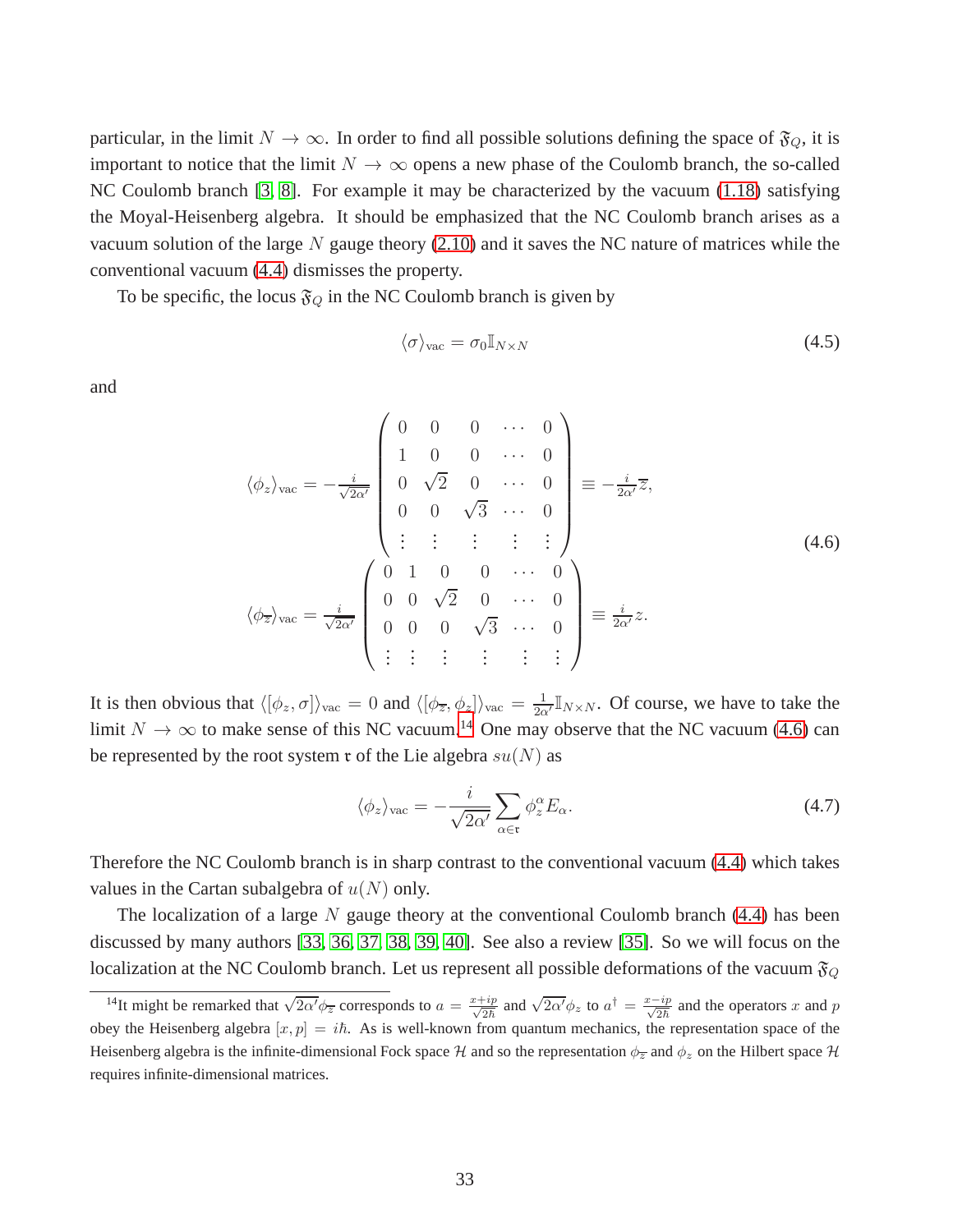by

<span id="page-34-0"></span>
$$
\sigma(x, z, \overline{z}) = \sigma_0 \mathbb{I}_{N \times N} + \frac{1}{\sqrt{t}} \delta \sigma(x, z, \overline{z}),
$$
  
\n
$$
\phi_z(x, z, \overline{z}) = -\frac{i}{2\alpha'} \overline{z} + \frac{1}{\sqrt{t}} \delta \phi_z(x, z, \overline{z}),
$$
  
\n
$$
\phi_{\overline{z}}(x, z, \overline{z}) = \frac{i}{2\alpha'} z + \frac{1}{\sqrt{t}} \delta \phi_{\overline{z}}(x, z, \overline{z}),
$$
  
\n
$$
\Phi(x, z, \overline{z}) = \frac{1}{\sqrt{t}} \delta \Phi(x, z, \overline{z}),
$$
\n(4.8)

where  $\Phi(x, z, \overline{z})$  collectively represents remaining fields with the vanishing vacuum expectation value at  $\mathfrak{F}_Q$ . The notation in Eq. [\(4.8\)](#page-34-0) means the large N matrices such that, for example,

<span id="page-34-1"></span>
$$
\Phi(x, z, \overline{z}) \cong \sum_{i=1}^{N} \Phi^{i}(x) H_{i} + \sum_{\alpha \in \mathfrak{r}} \Phi^{\alpha}(x) E_{\alpha}.
$$
\n(4.9)

In other words, the matrix representation of  $\Phi(x, z, \overline{z})$  on the Fock space H can be expanded in the Chevalley basis  $(H_i, E_{\pm \alpha})$  of the Lie algebra  $u(N)$  in the limit  $N \to \infty$ . With this notation, it is obvious that the localization of the three-dimensional large  $N$  gauge theory around the locus  $(4.3)$ is exactly parallel to the five-dimensional case and thus arrives at the results [\(3.58\)](#page-25-1) and [\(3.70\)](#page-28-0) for the one-loop determinant from the bosonic and fermionic fluctuations described by large  $N$  matrices in Eq. [\(4.8\)](#page-34-0). So we confirm the duality in Fig. [1](#page-5-1) to illustrate how to use a five-dimensional NC  $U(1)$  gauge theory for the localization of the vector multiplet in the three-dimensional large N gauge theory.

We can apply the same idea to the hypermultiplet in a three-dimensional large  $N$  gauge theory. The BRST invariant theory for the hypermultiplet in the three-dimensional large  $N$  gauge theory is given by the action [\(3.76\)](#page-30-2) by applying the isomorphic map [\(1.16\)](#page-4-3). The localization locus  $\mathfrak{F}_Q$  for the hypermultiplet is defined by

$$
\delta_Q \eta = -\frac{1}{g_3} \left( \gamma^\mu D_\mu H_1 + [\sigma, H_1] + \frac{i}{r} H_1 \right) \epsilon = 0,
$$
  
\n
$$
\delta_Q \chi = -\frac{2}{g_3} [\phi_z, H_1] \epsilon + F_1 \epsilon = 0,
$$
  
\n
$$
\delta_Q \overline{\eta} = \frac{2}{g_3} \epsilon^T C_3 [\overline{H}^2, \phi_z] + \epsilon^T C_3 \overline{F}^2 = 0,
$$
  
\n
$$
\delta_Q \overline{\chi} = \frac{1}{g_3} \epsilon^T C_3 \left( \gamma^\mu D_\mu \overline{H}^2 + [\overline{H}^2, \sigma] - \frac{i}{r} \overline{H}^2 \right) = 0.
$$
\n(4.10)

Given the locus  $\mathfrak{F}_Q$  of the vector multiplet, the solution for the above equations is trivial and it is given by  $H_1 = H_2 = F_1 = F_2 = 0$ . The fluctuations around the locus  $\mathfrak{F}_Q$  are described by

$$
\Phi(x, z, \overline{z}) = \frac{1}{\sqrt{t}} \delta \Phi(x, z, \overline{z}),\tag{4.11}
$$

which we assume the same expansion [\(4.9\)](#page-34-1) in terms of the Chevalley basis  $(H_i, E_{\pm \alpha})$  of the Lie algebra  $u(N)$ . So we will eventually arrive at the result [\(3.80\)](#page-31-2) and [\(3.82\)](#page-31-3) for the one-loop determinant for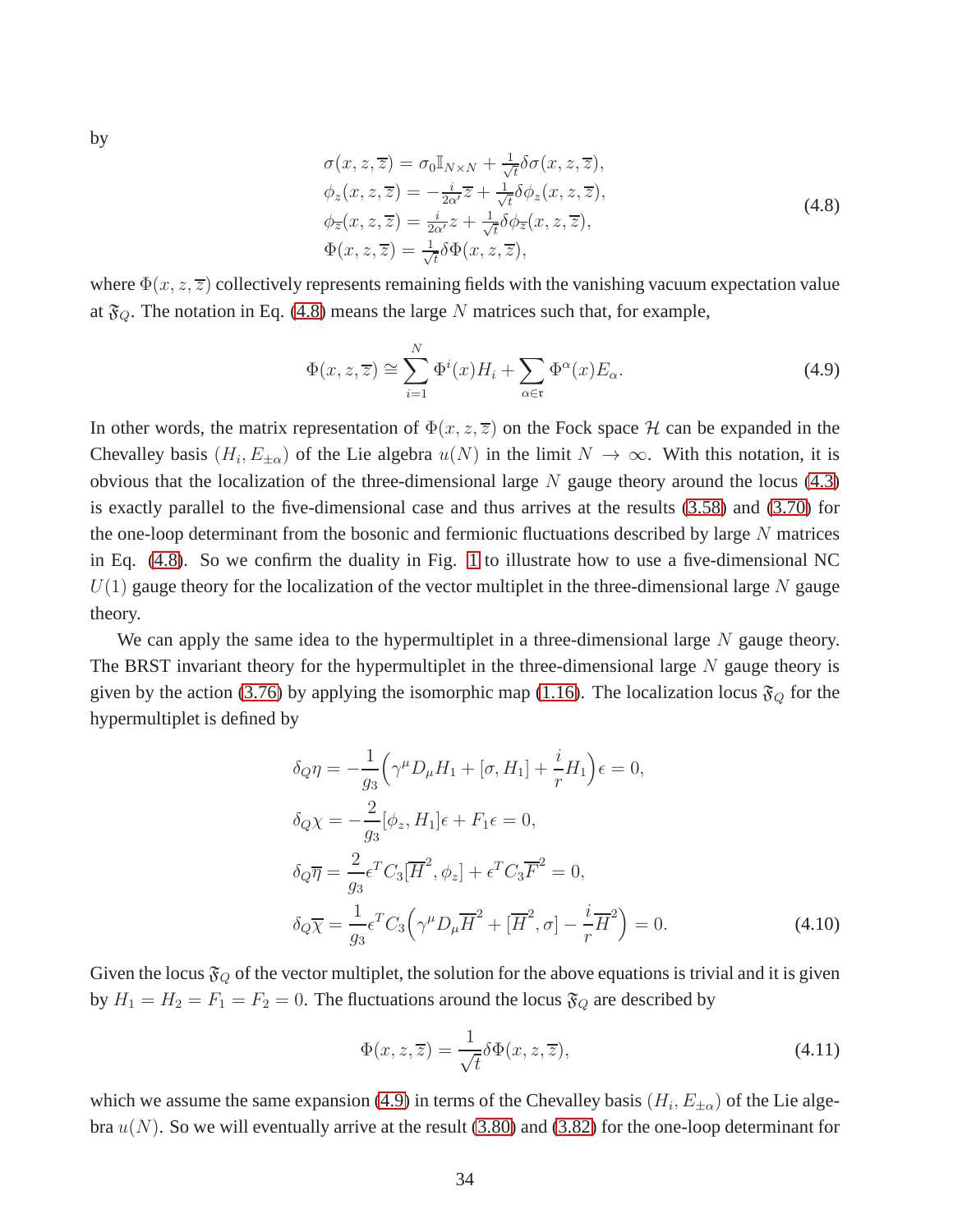the hypermultiplet described by the three-dimensional large  $N$  gauge theory. This result also confirms the duality in Fig. [1](#page-5-1) between a five-dimensional NC  $U(1)$  gauge theory and a three-dimensional large N gauge theory.

# **5 Discussion**

We emphasize that a NC space realizes a remarkable duality between a higher-dimensional NC  $U(1)$ gauge theory and a lower-dimensional large  $N$  gauge theory [\[3,](#page-47-2) [41\]](#page-49-7). This duality is simply derived from a very elementary fact that the NC space [\(1.1\)](#page-1-0) denoted by  $\mathbb{R}_{\theta}^{2n}$  is equivalent to the Heisenberg algebra of an  $n$ -dimensional harmonic oscillator. A well-known property from quantum mechanics is that the NC space  $\mathbb{R}_{\theta}^{2n}$  admits a separable Hilbert space and NC  $U(1)$  gauge fields become operators acting on the Hilbert space. The matrix representation of dynamical operators on the Hilbert space immediately leads to the picture depicted in Fig. [1.](#page-5-1) Therefore the relationship between a lowerdimensional large N gauge theory and a higher-dimensional NC  $U(1)$  gauge theory in the figure is an exact mathematical identity. In this correspondence, the dynamical variables in the lower-dimensional large N gauge theory take values in  $A_N(\mathbb{S}^3) = C^\infty(\mathbb{S}^3) \otimes A_N$  and those in the higher-dimensional NC  $U(1)$  gauge theory take values in  $\mathcal{A}_{\theta}(\mathbb{S}^3) = C^{\infty}(\mathbb{S}^3) \otimes \mathcal{A}_{\theta}$ . We have applied the localization technique to this correspondence. The result reveals a rich duality between NC  $U(1)$  gauge theories and large N matrix models in various dimensions, as clearly summarized in Fig. [1.](#page-5-1)

We note that both  $\mathcal{A}_N(\mathbb{S}^3)$  and  $\mathcal{A}_\theta(\mathbb{S}^3)$  are associative NC algebras and  $\{\mathcal{A}_N(\mathbb{S}^3), [\bullet,\bullet]\}$  and  $\{\mathcal{A}_{\theta}(\mathbb{S}^3), [-,-]\}$  form a Lie algebra under their bracket operation. Moreover, given a Hilbert space H, a matrix in Eq. [\(1.8\)](#page-2-2) is an element of a linear map  $\rho : H \to H$ , i.e.,  $\rho = \text{End}(\mathcal{H})$  and a linear representation  $\rho: \mathcal{A}_{\theta}(\mathbb{S}^3) \to \mathcal{A}_N(\mathbb{S}^3)$  in H is a Lie algebra homomorphism. However there is another important lesson that we have learned from quantum mechanics. For example, the momentum (position) operator in the Heisenberg algebra [\(1.2\)](#page-1-1) can be represented by a differential operator in position (momentum) space, i.e.,  $p_i = -i\hbar \frac{\partial}{\partial x^i}$  or  $x^i = i\hbar \frac{\partial}{\partial p^i}$  $\frac{\partial}{\partial p_i}$ . Recall that we have used the left-invariant vector fields in Eq. [\(D.7\)](#page-43-0) to represent the  $SU(2)$  Lie algebra. More generally a NC algebra  $\mathcal{A}_{\theta}$  always has a representation in terms of a differential (graded) Lie algebra  $\mathcal{D}$  and the map  $\mathcal{A}_{\theta} \to \mathcal{D}$ is also a Lie algebra homomorphism [\[5\]](#page-47-4). To be specific, let us apply the Lie algebra homomorphism  $A_{\theta} \rightarrow \mathfrak{D}$  to the dynamical variables in Fig. [1.](#page-5-1) We will get a set of differential operators derived from the five-dimensional NC  $U(1)$  gauge theory on  $\mathbb{S}^3 \times \mathbb{R}^2$ , which is isomorphically mapped to a three-dimensional large  $N$  gauge theory through the matrix representation as shown in Fig. [1.](#page-5-1) An interesting problem is to identify the theory described by the set of differential operators. It turns out [\[3\]](#page-47-2) that the theory in a classical limit describes a five-dimensional gravity whose asymptotic (vacuum) geometry corresponds to  $\mathbb{S}^3 \times \mathbb{R}^2$  and the relationship between the five-dimensional gravity and the three-dimensional large  $N$  gauge theory is the well-known gauge/gravity duality or large  $N$  duality.

Therefore the localization of a higher-dimensional NC  $U(1)$  gauge theory and a lower-dimensional large  $N$  gauge theory in Fig. [1](#page-5-1) can be interpreted as a localization of a five-dimensional gravity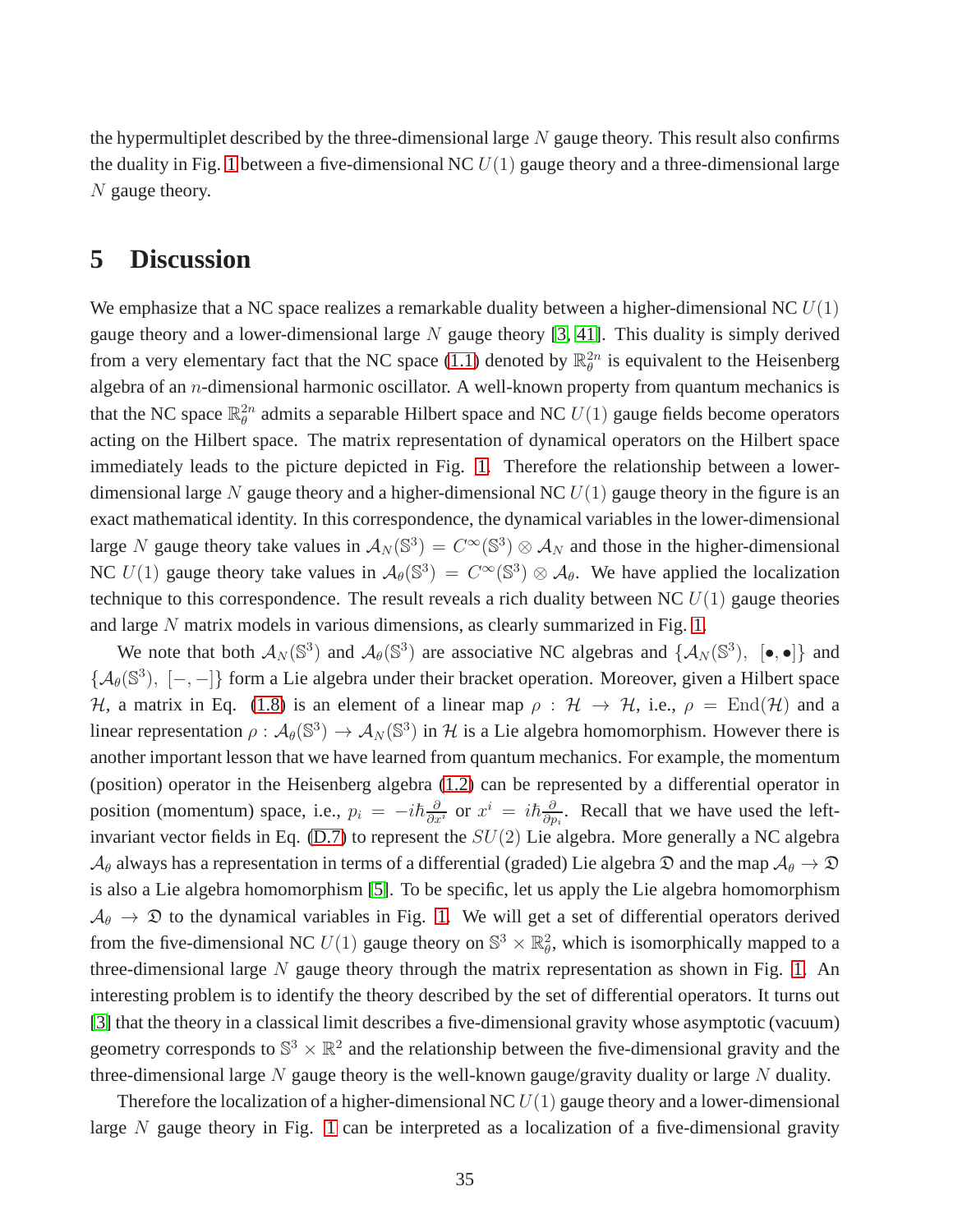

<span id="page-36-0"></span>Figure 2: Localization for large  $N$  duality

emergent from the gauge theory. A configuration at the localization locus  $\mathfrak{F}_Q$  will be mapped to a BPS geometry according to the correspondence  $A_{\theta} \to \mathfrak{D}$ . This means that there exists an isomorphic map from the NC  $U(1)$  gauge theory to the Einstein gravity which completes the large N duality [\[41\]](#page-49-7). In our case, Eq. [\(4.3\)](#page-32-1) corresponds to a vacuum geometry  $\mathbb{S}^3 \times \mathbb{R}^2$ . As we pointed out in section 4, the locus is characterized by the BPS equations [\(4.2\)](#page-32-2) whose solution is, in general, nontrivial, e.g.  $U(N)$  instantons on  $\mathbb{S}^3$  such as Nahm monopoles and  $U(1)^N$  monopoles in  $\mathbb{R} \times \mathbb{S}^2$  [\[36\]](#page-49-2). Of course, putting instantons on a compact space is highly nontrivial. Nevertheless solutions exist, e.g., [\[42\]](#page-49-8). It is known [\[43\]](#page-49-9) that NC  $U(1)$  instantons on  $\mathbb{R}_{\theta}^{2n}$  are equivalent to *n*-dimensional Calabi-Yau manifolds in a commutative limit. Therefore it will be interesting to consider a nontrivial locus such as BPS solutions and study their emergent geometry around the locus from the geometric point of view.

Our localization scheme outlined in Fig. [1](#page-5-1) may be directly applied to a localization problem in the AdS/CFT correspondence [\[20\]](#page-48-10). The  $AdS_5$  space has a boundary  $\mathbb{R} \times \mathbb{S}^3$  in global coordinates. Hence one may consider the  $\mathcal{N} = 4$  U(N) SYM theory on  $\mathbb{R} \times \mathbb{S}^3$  [\[34,](#page-49-0) [44\]](#page-49-10) to study the  $AdS_5/CFT_4$ duality. The localization technique provides us a powerful tool for a nonperturbative analysis of the large N duality [\[6\]](#page-47-5). The  $\mathcal{N} = 4$  SYM theory has six adjoint scalar fields and the AdS/CFT duality typically considers the  $N \to \infty$  limit of  $U(N)$  gauge group. Therefore one can consider a vacuum in the NC Coulomb branch by turning on vacuum expectation values of the adjoint scalar fields such that the vacuum moduli obey the Heisenberg algebra [\(1.18\)](#page-4-1) with rank( $B$ ) = 6. As we illustrated in section 4, the fluctuations around the NC Coulomb branch [\(1.18\)](#page-4-1) are described by a ten-dimensional  $\mathcal{N} = 1$  supersymmetric NC  $U(1)$  gauge theory [\[8\]](#page-47-7). Although these two theories are defined in different dimensions with different gauge groups, they are mathematically equivalent to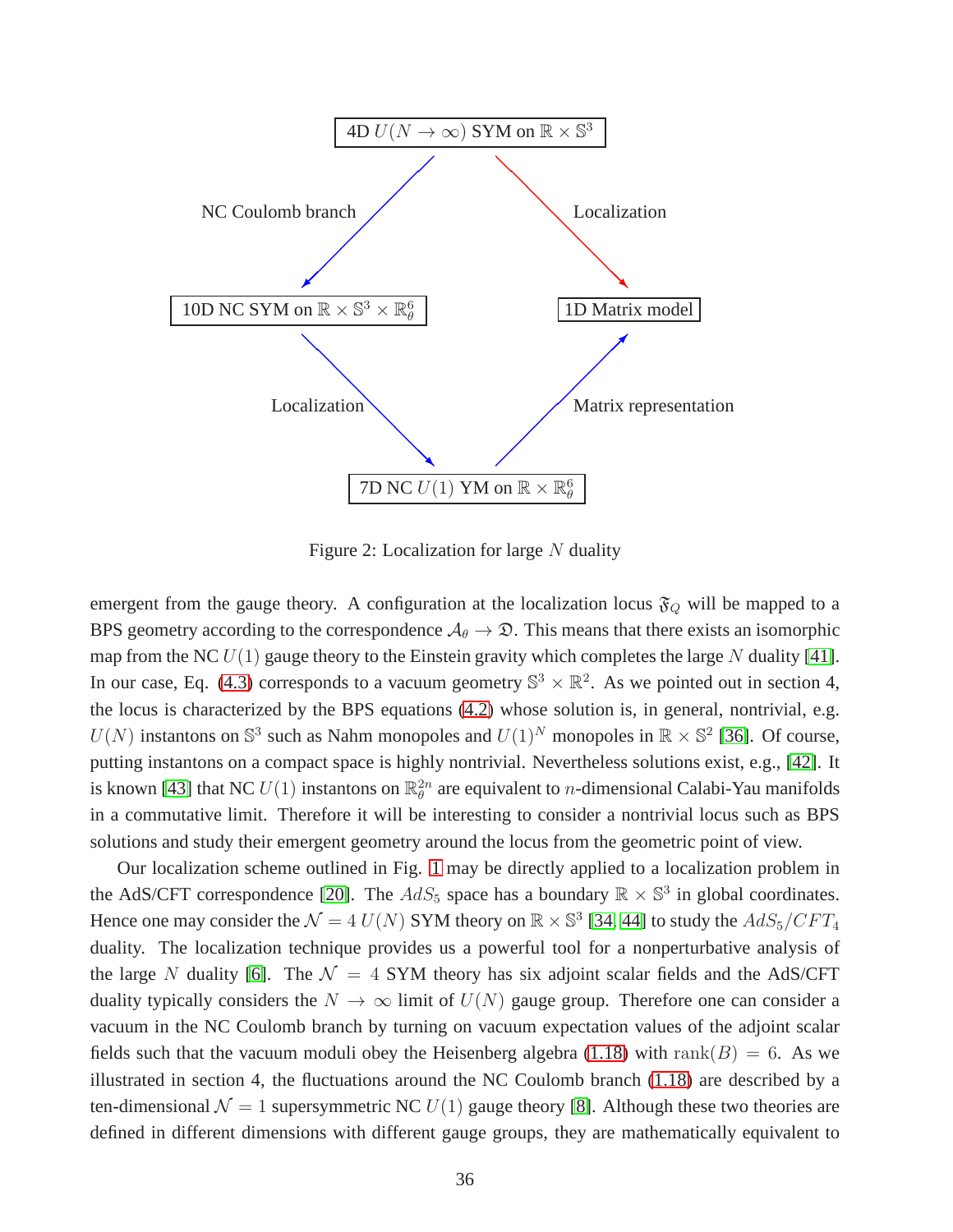each other as depicted in Fig. [2.](#page-36-0) In this paper we have shown that the localization of a large  $N$  gauge theory at the NC Coulomb branch is equivalent to the localization of a higher-dimensional NC  $U(1)$ gauge theory. The corresponding picture for the AdS/CFT correspondence has been summarized in Fig. [2.](#page-36-0) As we remarked in section 1, the NC field theory representation of a lower-dimensional large  $N$  gauge theory in the NC Coulomb branch will provide us a powerful machinery to identify gravitational variables dual to large  $N$  matrices [\[3\]](#page-47-2). Hence one may study a nonperturbative aspect of the AdS/CFT correspondence using the localization technique along the flowchart in Fig. [2.](#page-36-0) We think that Fig. [2](#page-36-0) will be a straightforward generalization of Fig. [1.](#page-5-1) We hope to address this interesting problem in the near future.

### **Acknowledgments**

We thank Teruhiko Kawano for a kind help on some calculational details. B.H.L. was supported by National Research Foundation of Korea (NRF) grant funded by the Korea government (MSIP) (No.2014R1A2A1A01002306). D.H. was supported by the Korea Ministry of Education, Science and Technology, Gyeongsangbuk-Do and Pohang City. H.S.Y. was supported by the National Research Foundation of Korea (NRF) grant funded by the Korea government (MOE) (No. NRF-2015R1D1A1A01059710).

### **A Notation, conventions and useful formulae**

#### **A.1 Gamma matrices**

The five-dimensional gamma matrices  $\Gamma^M$ ,  $M = 1, \cdots, 5$ , are given by

$$
\Gamma^m = \gamma^m \otimes \sigma^2, \quad \Gamma^4 = \mathbf{1} \otimes \sigma^1, \quad \Gamma^5 = \mathbf{1} \otimes \sigma^3,
$$
 (A.1)

and the three-dimensional gamma matrices are defined by

$$
\gamma^m = \sigma^m, \qquad m = 1, 2, 3 \tag{A.2}
$$

where  $\sigma^m$  are the Pauli matrices. The gamma matrices satisfy the Dirac algebra

$$
\{\Gamma^M, \Gamma^N\} = 2\delta^{MN},\tag{A.3}
$$

$$
\{\gamma^m, \gamma^n\} = 2\delta^{mn} \tag{A.4}
$$

and the Lorentz generators are defined by

$$
J^{MN} = \frac{1}{2} \Gamma^{MN} = \frac{1}{4} [\Gamma^M, \Gamma^N], \qquad J^{mn} = \frac{1}{2} \gamma^{mn} = \frac{1}{4} [\gamma^m, \gamma^n] = \frac{i}{2} \varepsilon^{mn}{}_p \gamma^p. \tag{A.5}
$$

Useful (anti-)commutation relations are

$$
\{\Gamma^{MN}, \Gamma^L\} = 2\Gamma^{MNL}, \qquad [\Gamma^{MN}, \Gamma^L] = 2(\Gamma^M \delta^{NL} - \Gamma^N \delta^{ML}). \tag{A.6}
$$

Similar relations hold for the three-dimensional gamma matrices  $\gamma^m$ .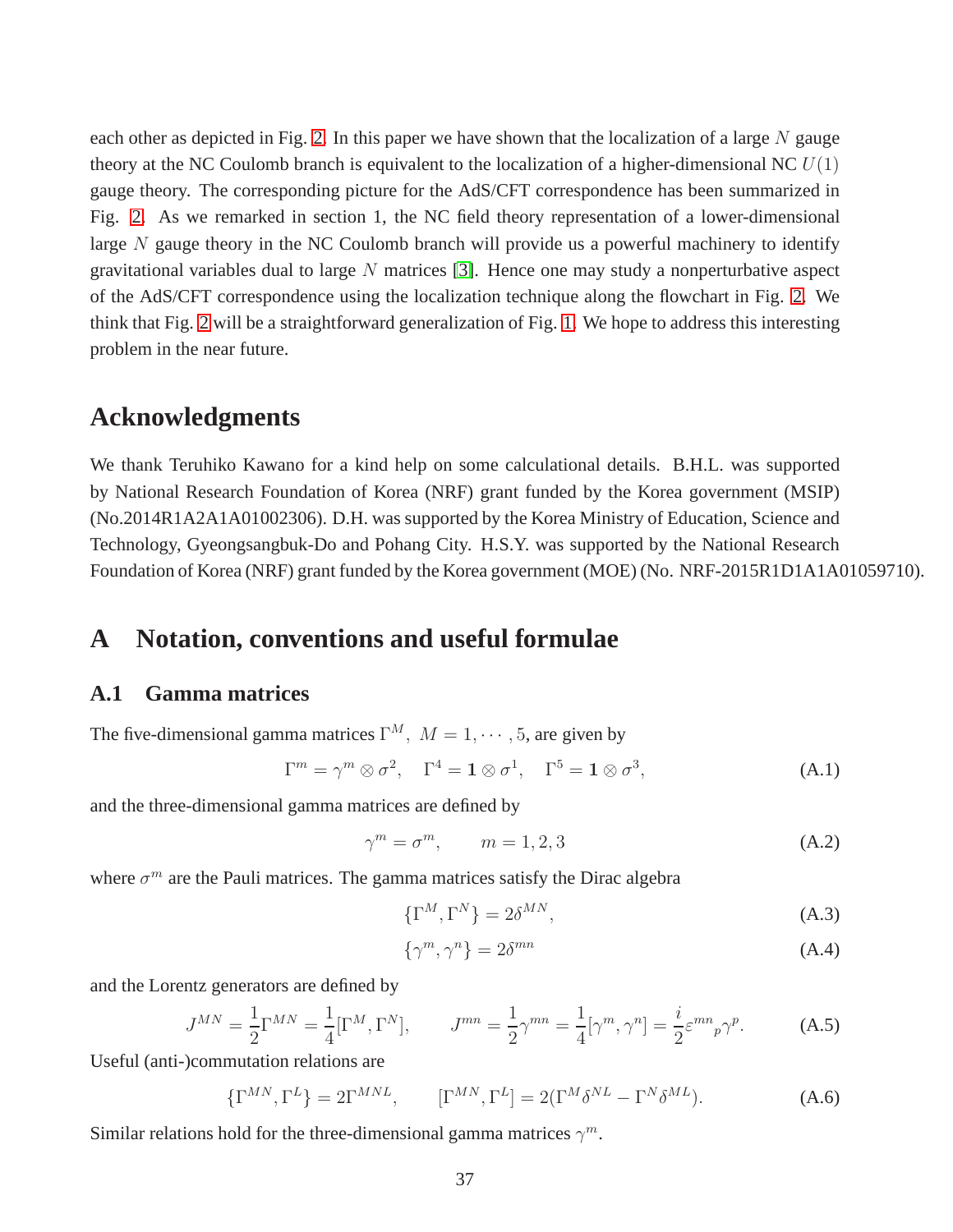#### **A.2 Charge conjugation matrices**

The five-dimensional charge conjugation matrix  $C_5$  obeys

$$
(\Gamma^M)^T = C_5 \Gamma^M C_5^{-1}, \qquad (C_5)^T = -C_5 \tag{A.7}
$$

where  $T$  denotes the transpose of a matrix. It is related to the three-dimensional charge conjugation matrix  $C_3 = i\sigma^2$  by

$$
C_5 = C_3 \otimes \mathbf{1} \tag{A.8}
$$

and thus  $C_3$  satisfies the relation

$$
(\gamma^m)^T = -C_3 \gamma^m C_3^{-1}, \qquad (C_3)^T = -C_3. \tag{A.9}
$$

#### **A.3 Fermion bilinears**

Symplectic Majorana spinors satisfy the following transposition property of fermion bilinears:

<span id="page-38-0"></span>
$$
\overline{\psi}_{\dot{\alpha}} \chi^{\dot{\alpha}} = -\overline{\chi}_{\dot{\alpha}} \psi^{\dot{\alpha}},
$$
\n
$$
\overline{\psi}_{\dot{\alpha}} \Gamma^{M} \chi^{\dot{\alpha}} = -\overline{\chi}_{\dot{\alpha}} \Gamma^{M} \psi^{\dot{\alpha}},
$$
\n
$$
\overline{\psi}_{\dot{\alpha}} \Gamma^{MN} \chi^{\dot{\alpha}} = \overline{\chi}_{\dot{\alpha}} \Gamma^{MN} \psi^{\dot{\alpha}}.
$$
\n(A.10)

The raising and lowering of  $SU(2)_R$  indices are defined by

$$
\chi_{\dot{\alpha}} \equiv \chi^{\dot{\beta}} \varepsilon_{\dot{\beta}\dot{\alpha}}, \qquad \psi^{\dot{\alpha}} \equiv \psi_{\dot{\beta}} \varepsilon^{\dot{\beta}\dot{\alpha}}.
$$
 (A.11)

Then the following relation is deduced:

$$
\overline{\psi}_{\dot{\alpha}} \chi^{\dot{\alpha}} = -\overline{\psi}^{\dot{\alpha}} \chi_{\dot{\alpha}}
$$
\n(A.12)

which should not be confused with the first one in [\(A.10\)](#page-38-0). Our convention for the  $SU(2)_R$  invariant tensors,  $\varepsilon_{\dot{\alpha}\dot{\beta}}$  and  $\varepsilon^{\dot{\alpha}\dot{\beta}}$ , is given by

$$
\varepsilon_{12} = \varepsilon^{21} = 1, \qquad \varepsilon_{21} = \varepsilon^{12} = -1 \tag{A.13}
$$

and thus  $\varepsilon_{\dot{\alpha}\dot{\gamma}}\varepsilon^{\dot{\gamma}\dot{\beta}}=\delta_{\dot{\alpha}}^{\ \dot{\beta}}$  $\frac{\beta}{\alpha}$ .

#### **A.4 Lie algebra** g

The gauge group for NC  $U(1)$  gauge theories is  $U(1)_*$  whose element is given by

$$
e_{\star}^{i\lambda} = \sum_{k=0}^{\infty} \frac{i^k}{k!} \overbrace{\lambda \star \cdots \star \lambda}^{k \text{ times}} \in U(1)_{\star}
$$
 (A.14)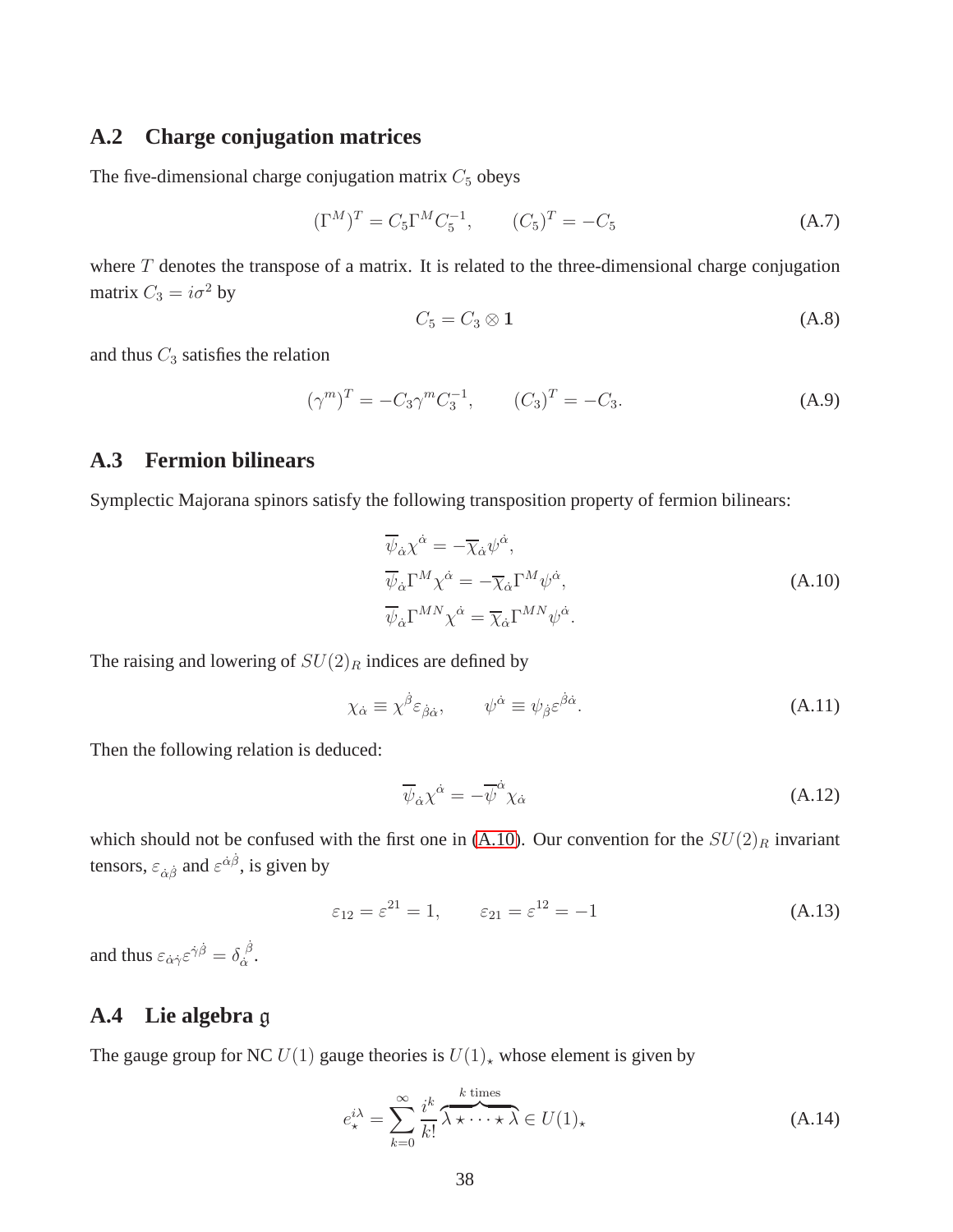where  $\lambda = \lambda(X) \in \mathcal{A}_{\theta}$ . We consider the matrix representation [\(1.8\)](#page-2-2) of the NC gauge parameter  $\lambda \in A_{\theta}$  which leads to a gauge transformation parameter in  $U(N \to \infty)$  gauge theory. In this way, we get the gauge group  $U(N)$  for large N gauge theories with the limit  $N \to \infty$ , i.e.,  $U(1)_* \to U(N)$ by  $e^{i\lambda}_* \mapsto e^{i\Lambda}$  where  $\Lambda(x) = \sum_{a=1}^{N^2} \lambda^a(x) T^a$ . The Lie algebra generators in  $u(N)$  are split into  $su(N)$ generators  $T^a$   $(a = 1, \dots, N^2 - 1)$  and a  $u(1)$  generator  $T^{N^2} = \frac{1}{\sqrt{N^2}}$  $\frac{1}{N}$ I. The  $su(N)$  generators are normalized as  $\text{Tr}(T^a T^b) = \delta^{ab}$  and obey the commutation relation

$$
[T^a, T^b] = i f^{abc} T^c. \tag{A.15}
$$

It is convenient to introduce the Chevalley basis  $(H_i, E_{\pm \alpha})$  for a simple Lie algebra, i.e.  $su(N)$ , obeying the relations

$$
[H_i, E_{\alpha}] = \alpha_i E_{\alpha}, \qquad [E_{\alpha}, E_{-\alpha}] = \alpha_i H_i \equiv \alpha \cdot H \tag{A.16}
$$

where  $i = 1, \dots, N - 1$  and  $\alpha \in \mathfrak{r}$  is an element of the root system  $\mathfrak{r}$  of the Lie algebra  $su(N)$ .

### **A.5 Integral on NC space**

For the star product [\(1.7\)](#page-2-3), the integral

<span id="page-39-3"></span>
$$
\int d^{5}X f_{1}(X) \star f_{2}(X) \star \cdots \cdots \star f_{n}(X) \tag{A.17}
$$

is invariant under cyclic permutations of the smooth functions  $f_i$  [\[4\]](#page-47-3). In particular, the following useful relations are deduced from this property:

<span id="page-39-0"></span>
$$
\int d^{5}X f(X) \star g(X) = \int d^{5}X g(X) \star f(X), \tag{A.18}
$$

<span id="page-39-1"></span>
$$
\int d^5 X f_1(X) \star f_2(X) \star f_3(X) = \int d^5 X f_2(X) \star f_3(X) \star f_1(X) = \int d^5 X f_3(X) \star f_1(X) \star f_2(X).
$$
\n(A.19)

Note that the above cyclic permutations have been derived from the assumption that the functions  $f_i$ appropriately behave, i.e., rapidly decay, at asymptotic infinities so that total derivative terms can be dropped. Thus one may worry about the first term in [\(1.11\)](#page-3-2) since  $\widehat{\mathcal{F}}_{MN}$  does not decay to zero but approaches to a constant value at infinity. Fortunately, constant terms do not introduce any trouble for the cyclic permutation of the integral because they are immune from the star product and so they can be placed outside the integral. For example, if one of  $f_i$ 's in Eq. [\(A.19\)](#page-39-1) is constant, Eq. [\(A.19\)](#page-39-1) reduces to Eq. [\(A.18\)](#page-39-0). Consequently the constant terms in the star product do not threaten the cyclic property [\(A.19\)](#page-39-1) unless the integral is divergent. In this case the cyclic permutation of the integral [\(A.17\)](#page-39-3) can be implemented with impunity.

This property can also be understood using the matrix representation [\(1.8\)](#page-2-2). In the matrix representation, the integral [\(A.17\)](#page-39-3) is transformed into the trace over matrices, i.e.,

<span id="page-39-2"></span>
$$
\int d^5 X = (2\pi \theta) \int d^3 x \text{Tr}.
$$
 (A.20)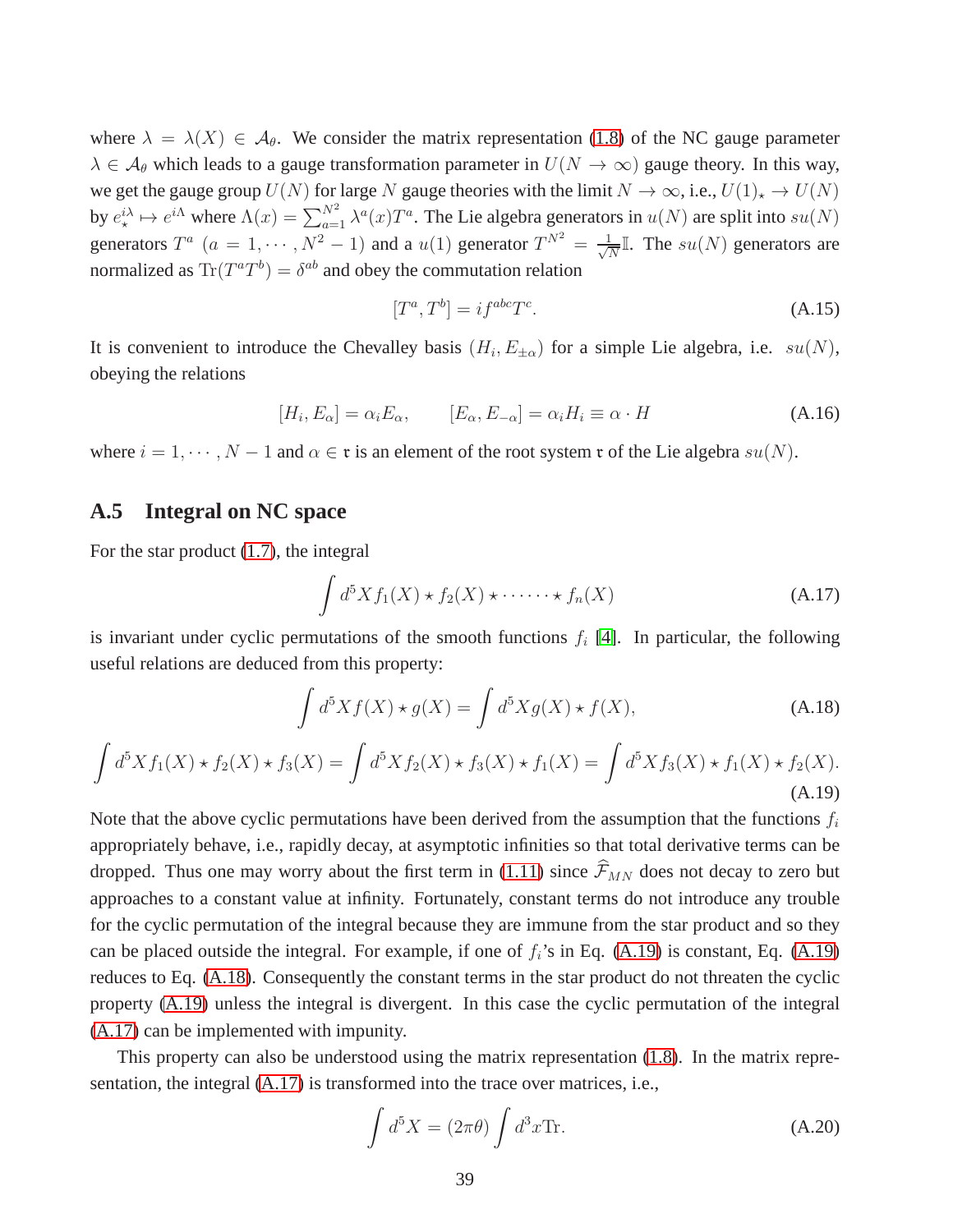Therefore the cyclic property of the integral [\(A.17\)](#page-39-3) corresponds to the cyclic permutation of the matrix trace, e.g.,

$$
\text{Tr}f_1(x)f_2(x)f_3(x) = \text{Tr}f_2(x)f_3(x)f_1(x) = \text{Tr}f_3(x)f_1(x)f_2(x)
$$
\n(A.21)

for  $N \times N$  matrices  $f_{1,2,3}(x)$  over  $\mathbb{R}^3$  or  $\mathbb{S}^3$ . Note that the background B-field is mapped to the identity matrix (see A.4) and so it can freely escape from the trace. Hence the previous argument is confirmed.

# **B Vanishing cubic terms in supersymmetric transformations**

This appendix is to check the supersymmetric invariance of five-dimensional NC  $U(1)$  gauge theory, in particular, the vanishing of the fermionic cubic terms in supersymmetric variations [\[45\]](#page-49-11).

As in the commutative case, after cancellation of all the quadratic terms, we are left with the cubic terms of Ψ field:

<span id="page-40-1"></span>
$$
\overline{\Psi}_{\dot{\alpha}}\Gamma^M[\overline{\Sigma}_{\dot{\beta}}\Gamma_M\Psi^{\dot{\beta}},\Psi^{\dot{\alpha}}] - \overline{\Psi}_{\dot{\alpha}}[\overline{\Sigma}_{\dot{\beta}}\Psi^{\dot{\beta}},\Psi^{\dot{\alpha}}].
$$
\n(B.1)

In order to show the vanishing of the cubic terms in [\(B.1\)](#page-40-1), we need the Fierz identity for gamma matrices

<span id="page-40-2"></span>
$$
\delta_{\alpha\gamma}\delta_{\delta\beta} = \frac{1}{4}\delta_{\alpha\beta}\delta_{\delta\gamma} + \frac{1}{4}(\Gamma^M)_{\alpha\beta}(\Gamma_M)_{\delta\gamma} - \frac{1}{8}(\Gamma^{MN})_{\alpha\beta}(\Gamma_{MN})_{\delta\gamma}
$$
(B.2)

which leads to the identity

<span id="page-40-0"></span>
$$
(\overline{\phi}\eta)(\overline{\epsilon}\zeta) = -\frac{1}{4}(\overline{\eta}\zeta)(\overline{\epsilon}\phi) - \frac{1}{4}(\overline{\eta}\Gamma^M\zeta)(\overline{\epsilon}\Gamma_M\phi) + \frac{1}{8}(\overline{\eta}\Gamma^{MN}\zeta)(\overline{\epsilon}\Gamma_{MN}\phi)
$$
(B.3)

for arbitrary symplectic Majorana spinors  $\epsilon,\zeta,\eta$  and  $\phi.$  First note that, using the identity  $\overline\Psi{}_{\dot\alpha}(\overline\Sigma_{\dot\beta}\Psi^{\dot\beta})\Psi^{\dot\alpha}:=$  $-(\Psi^{\dot\alpha})^T(\overline\Psi_{\dot\alpha})^T(\overline\Sigma_{\dot\beta}\Psi^{\dot\beta})=-\overline\Psi_{\dot\alpha}\Psi^{\dot\alpha}(\overline\Sigma_{\dot\beta}\Psi^{\dot\beta}),$  we get

<span id="page-40-4"></span>
$$
\overline{\Psi}_{\dot{\alpha}}[\overline{\Sigma}_{\dot{\beta}}\Psi^{\dot{\beta}},\Psi^{\dot{\alpha}}] := -2\overline{\Psi}_{\dot{\alpha}}\Psi^{\dot{\alpha}}\overline{\Sigma}_{\dot{\beta}}\Psi^{\dot{\beta}}
$$
(B.4)

where := means the equality under the integral  $\int_M d^5X$ , i.e., up to total derivative terms. Similarly, we have

$$
\overline{\Psi}_{\dot{\alpha}}\Gamma^{M}[\overline{\Sigma}_{\dot{\beta}}\Gamma_{M}\Psi^{\dot{\beta}},\Psi^{\dot{\alpha}}] := -2\overline{\Psi}_{\dot{\alpha}}\Gamma^{M}\Psi^{\dot{\alpha}}\overline{\Sigma}_{\dot{\beta}}\Gamma_{M}\Psi^{\dot{\beta}}.
$$
\n(B.5)

But, one can show by the same calculation that

$$
\overline{\Psi}_{\dot{\alpha}}\Gamma^{MN}[\overline{\Sigma}_{\dot{\beta}}\Gamma_{MN}\Psi^{\dot{\beta}},\Psi^{\dot{\alpha}}] := 0.
$$
 (B.6)

Using this result, let us rewrite Eq. [\(B.1\)](#page-40-1) as the following form

<span id="page-40-3"></span>
$$
\overline{\Psi}_{\dot{\alpha}}[\overline{\Sigma}_{\dot{\beta}}\Psi^{\dot{\beta}},\Psi^{\dot{\alpha}}] + \overline{\Psi}_{\dot{\alpha}}\Gamma^{M}[\overline{\Sigma}_{\dot{\beta}}\Gamma_{M}\Psi^{\dot{\beta}},\Psi^{\dot{\alpha}}] - \frac{1}{2}\overline{\Psi}_{\dot{\alpha}}\Gamma^{MN}[\overline{\Sigma}_{\dot{\beta}}\Gamma_{MN}\Psi^{\dot{\beta}},\Psi^{\dot{\alpha}}] - 2\overline{\Psi}_{\dot{\alpha}}[\overline{\Sigma}_{\dot{\beta}}\Psi^{\dot{\beta}},\Psi^{\dot{\alpha}}] \n= -4\overline{\Psi}^{\dot{\beta}}[\overline{\Sigma}_{\dot{\beta}}\Psi^{\dot{\alpha}},\Psi_{\dot{\alpha}}] - 2\overline{\Psi}_{\dot{\alpha}}[\overline{\Sigma}_{\dot{\beta}}\Psi^{\dot{\beta}},\Psi^{\dot{\alpha}}]
$$
\n(B.7)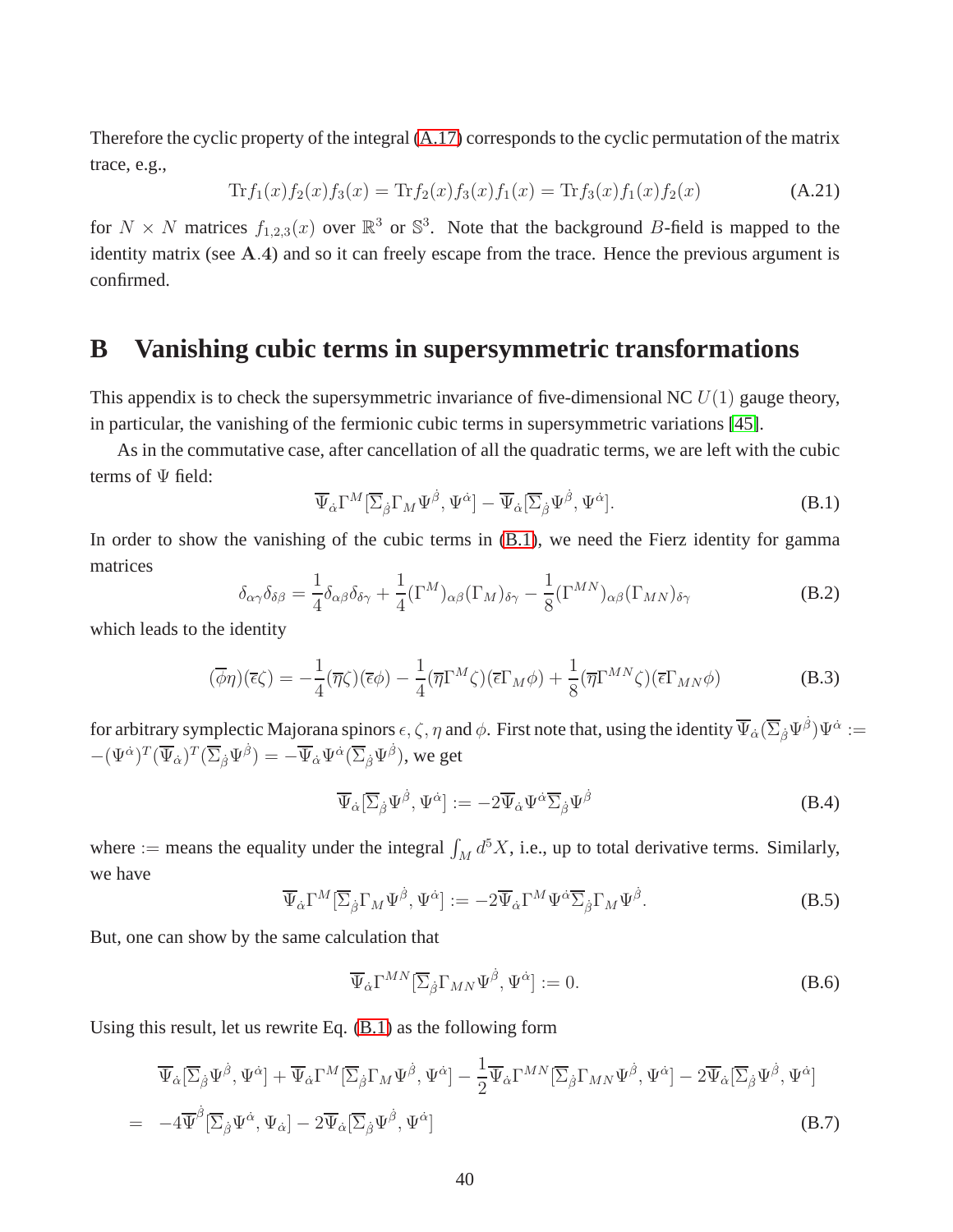where we applied the Fierz identity [\(B.2\)](#page-40-2) to the first three terms and used the identity  $\overline{\Psi}_{\dot{\alpha}}\Psi^{\dot{\beta}}\overline{\Sigma}_{\dot{\beta}}\Psi^{\dot{\alpha}}:=$  $\overline{\Psi}^{\dot{\beta}}(\overline{\Sigma}_{\dot{\beta}}\Psi^{\dot{\alpha}})\Psi_{\dot{\alpha}}.$  Note that the first term in [\(B.7\)](#page-40-3) can be written as

<span id="page-41-0"></span>
$$
4\overline{\Psi}^{\dot{\beta}}\left[\overline{\Sigma}_{\dot{\beta}}\Psi_{\dot{\alpha}},\Psi^{\dot{\alpha}}\right] := 4\overline{\Sigma}_{\dot{\beta}}\Psi_{\dot{\alpha}}(\overline{\Psi}^{\dot{\alpha}}\Psi^{\dot{\beta}} - \overline{\Psi}^{\dot{\beta}}\Psi^{\dot{\alpha}})
$$
  

$$
= -4\overline{\Psi}_{\dot{\alpha}}\Psi^{\dot{\alpha}}\overline{\Sigma}_{\dot{\beta}}\Psi^{\dot{\beta}}, \tag{B.8}
$$

using the identities  $\overline{\Psi}^{\dot{\beta}}(\overline{\Sigma}_{\dot{\beta}}\Psi_{\dot{\alpha}})\Psi^{\dot{\alpha}}:=-(\Psi^{\dot{\alpha}})^T(\overline{\Psi}^{\dot{\beta}})^T(\overline{\Sigma}_{\dot{\beta}}\Psi_{\dot{\alpha}})=\overline{\Psi}^{\dot{\alpha}}\Psi^{\dot{\beta}}(\overline{\Sigma}_{\dot{\beta}}\Psi_{\dot{\alpha}})$  and  $(\overline{\Psi}^{\dot{\alpha}}\Psi^{\dot{\beta}}-\overline{\Psi}^{\dot{\beta}}\Psi^{\dot{\alpha}})=$  $-\varepsilon^{\dot{\alpha}\dot{\beta}}\overline{\Psi}_{\dot{\gamma}}\Psi^{\dot{\gamma}}$ . After using Eqs. [\(B.4\)](#page-40-4) and [\(B.8\)](#page-41-0), one can finally see that the two terms in [\(B.7\)](#page-40-3) exactly cancel each other. This completes the proof of the supersymmetric invariance of five-dimensional NC  $U(1)$  gauge theory.

# **C Closed supersymmetric algebra**

In this appendix, we present a detailed result for the closedness of the supersymmetry algebra on  $\mathbb{S}^3 \times \mathbb{R}^2_\theta$  for the vector multiplet. The modified supersymmetry transformations generated by the spinor  $\epsilon$  obeying Eq. [\(2.26\)](#page-12-3) will be denoted by  $\Delta_{\epsilon} = \delta_{\epsilon} + \delta'_{\epsilon}$  where  $\delta_{\epsilon}$ -transformations are given by Eq. [\(2.15\)](#page-9-2) with the replacement  $g_3 \to g_5$ . The result on  $\mathbb{S}^3$  is exactly the same as the five-dimensional case if  $g_5$  is replaced by  $g_3$ .

First, the vector multiplet satisfies the following closed algebra given by

$$
[\Delta_{\eta}, \Delta_{\epsilon}]A_{\mu} = -i\zeta^{\nu}F_{\nu\mu} + i\zeta D_{\mu}\sigma,
$$
\n(C.1)

$$
[\Delta_{\eta}, \Delta_{\epsilon}] \phi_z = -i\zeta^{\mu} D_{\mu} \phi_z - \zeta [\sigma, \phi_z], \tag{C.2}
$$

$$
[\Delta_{\eta}, \Delta_{\epsilon}] \sigma = -i\zeta^{\mu} D_{\mu} \sigma,
$$
\n(C.3)

$$
[\Delta_{\eta}, \Delta_{\epsilon}] \lambda = -i\zeta^{\mu} \left( D_{\mu} \lambda + \frac{i}{2r} \gamma_{\mu} \lambda \right) - \zeta \left( [\sigma, \lambda] + \frac{1}{r} \lambda \right), \tag{C.4}
$$

$$
[\Delta_{\eta}, \Delta_{\epsilon}]\psi = -i\zeta^{\mu}\left(D_{\mu}\psi + \frac{i}{2r}\gamma_{\mu}\psi\right) - \zeta\left([\sigma, \psi] + \frac{1}{r}\psi\right),\tag{C.5}
$$

$$
[\Delta_{\eta}, \Delta_{\epsilon}]F = -i\zeta^{\mu}D_{\mu}F - \zeta([\sigma, F] + \frac{2}{r}F), \qquad (C.6)
$$

$$
[\Delta_{\eta}, \Delta_{\epsilon}]D = -i\zeta^{\mu}D_{\mu}D - \zeta[\sigma, D],
$$
\n(C.7)

where

$$
\zeta^{\mu} = \overline{\epsilon}\gamma^{\mu}\eta - \overline{\eta}\gamma^{\mu}\epsilon, \qquad \zeta = \overline{\epsilon}\eta - \overline{\eta}\epsilon
$$
 (C.8)

and the covariant derivative  $D_{\mu}$  contains gauge and spin connections. In order to get the above result, we have used at several places the three-dimensional Fierz identity,

$$
(\overline{\epsilon}\psi)\phi = -\frac{1}{2}\psi(\overline{\epsilon}\phi) - \frac{1}{2}\gamma_{\mu}\psi(\overline{\epsilon}\gamma^{\mu}\phi)
$$
 (C.9)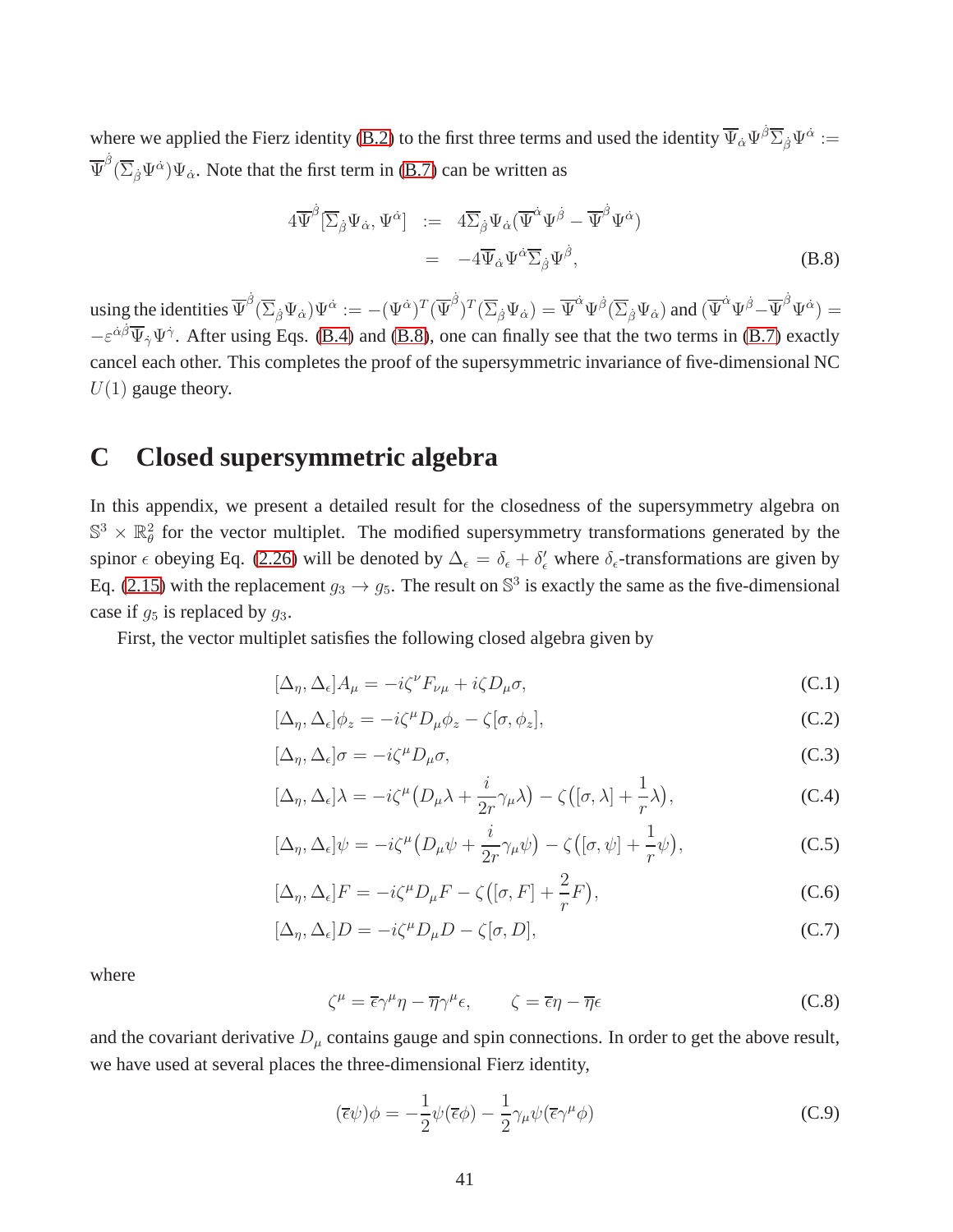for complex spinors  $\bar{\epsilon}$ ,  $\psi$  and  $\phi$ . It is useful to recall that the transformation parameters  $\epsilon$  and  $\eta$  do not depend on the NC coordinates  $y^a \in \mathbb{R}^2_{\theta}$ , so they are immune from the star product that is implicitly assumed for all multiplications. It is easy to see that  $[\Delta_\eta,\Delta_\epsilon]$  acts as an even symmetry of the theory since it can be written as a sum of a translation generated by the parameters  $\zeta^{\mu}$ , a gauge transformation by  $\rho = \zeta^{\mu} A_{\mu} + \zeta \sigma$ , a Lorentz transformation by  $\kappa_{\mu\nu} = \frac{1}{r}$  $\frac{1}{r}\varepsilon_{\mu\nu\lambda}\zeta^\lambda$  and a  $U(1)$  transformation in  $SU(2)_R$ symmetry by  $v = \frac{\zeta}{r}$  $\frac{5}{r}$  [\[31\]](#page-48-5). Thus it verifies that the modified supersymmetry transformations  $\Delta_{\epsilon}$  form a closed algebra even off-shell.

# **D Harmonic analysis on** S 3

Any element of  $SU(2)$  can be written in the form

$$
g = \begin{pmatrix} \alpha & \beta \\ -\overline{\beta} & \overline{\alpha} \end{pmatrix}, \qquad |\alpha|^2 + |\beta|^2 = 1.
$$
 (D.1)

The Maurer-Cartan (MC) forms  $\omega^m$  on the  $SU(2)$  group manifold are defined by

$$
g^{-1}dg = \sum_{m=1}^{3} \tau_m \omega^m,
$$

and they satisfy

<span id="page-42-0"></span>
$$
d\omega^m - \frac{1}{2} \varepsilon^{mnp} \omega^n \wedge \omega^p = 0.
$$
 (D.2)

The basis of the  $su(2)$  Lie algebra obeys the relation

$$
[\tau_m, \tau_n] = -\varepsilon^{mnp} \tau_p.
$$

See the appendix in Ref. [\[35\]](#page-49-1) for their explicit coordinate representations.

We can use the MC forms to analyze the differential geometry of  $\mathbb{S}^3$ . The dreibein of  $\mathbb{S}^3$  is proportional to  $\omega^m$ , and we write

$$
e^m = \frac{r}{2}\omega_\mu^m dx^\mu = \frac{r}{2}\omega^m.
$$
\n(D.3)

In terms of the dreibeins, the metric on  $\mathbb{S}^3$  is given by

$$
g_{\mu\nu} = e_{\mu}^m e_{\nu}^n \delta_{mn}.
$$
 (D.4)

The inverse dreibein is defined by

$$
E_m^{\mu} = g^{\mu\nu} e_{\nu m},
$$

which can be used to define left-invariant vector fields

$$
l_m = E_m^{\mu} \partial_{\mu}.
$$
 (D.5)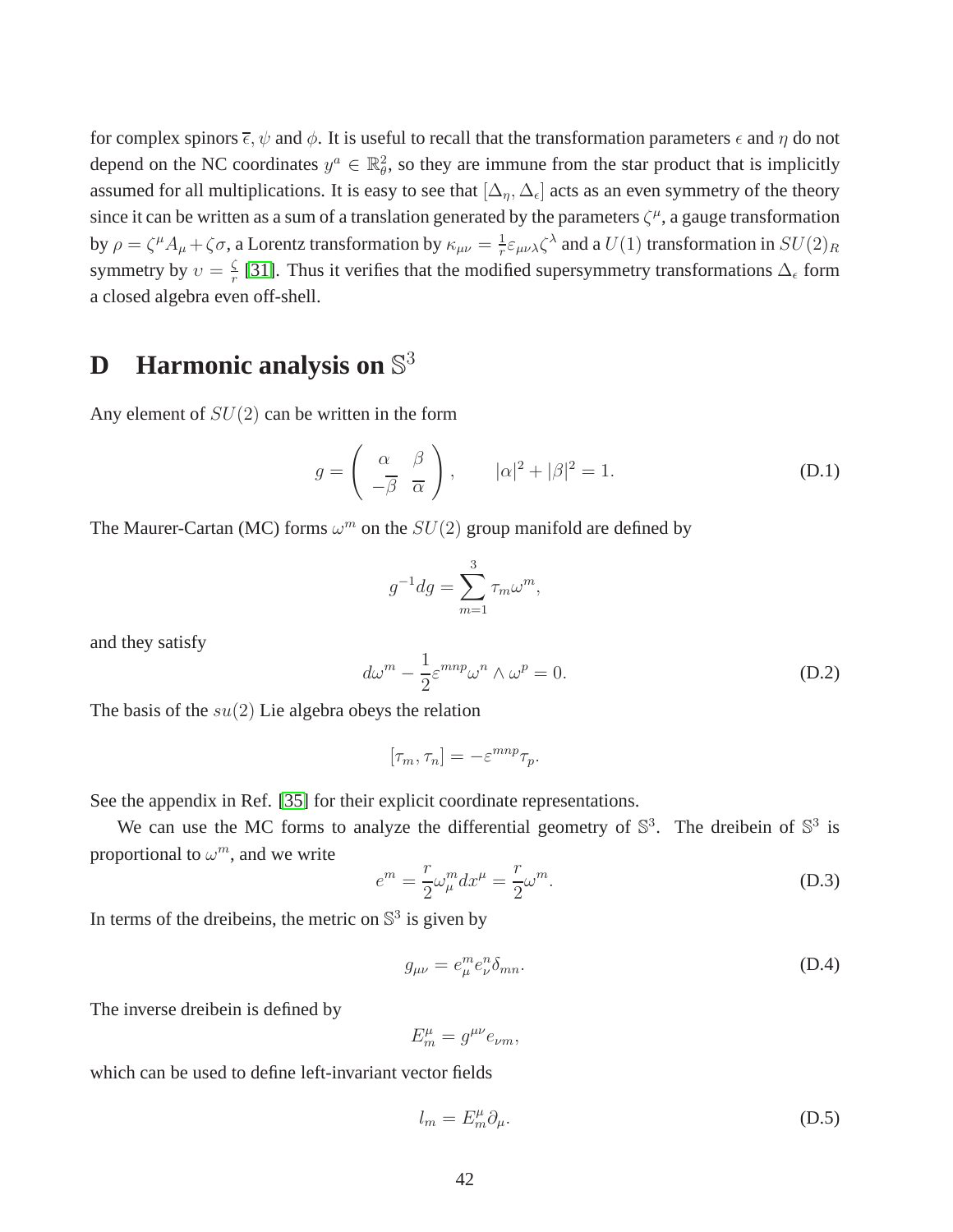They satisfy  $e^m(l_n) = \delta_n^m$  and the commutation relations

$$
[l_m, l_n] = -\frac{2}{r} \varepsilon_{mnp} l_p. \tag{D.6}
$$

If we introduce the operators  $L_m$  through

<span id="page-43-0"></span>
$$
l_m = \frac{2i}{r} L_m,\tag{D.7}
$$

they obey the standard commutation relations of the  $SU(2)$  angular momentum operators:

$$
[L_m, L_n] = i\varepsilon_{mnp} L_p. \tag{D.8}
$$

The spin connection  $\omega_{n}^{m}$  is introduced via the torsion-free condition

$$
de^m + \omega^m{}_n \wedge e^n = 0.
$$

In our case this condition can be solved by

$$
\omega^m{}_n = \frac{1}{r} \varepsilon_{mnp} e^p \tag{D.9}
$$

using Eq. [\(D.2\)](#page-42-0). The torsion-free condition also leads to the explicit expression,

$$
\omega_{n\mu}^m = E_n^{\nu} (\partial_{\mu} e_{\nu}^m - \Gamma_{\mu\nu}^{\lambda} e_{\lambda}^m)
$$

or, equivalently,

$$
\partial_{\mu}e_{\nu}^{m} = \Gamma_{\mu\nu}^{\lambda}e_{\lambda}^{m} - e_{\nu}^{n}\omega_{n\mu}^{m}, \qquad \partial_{\mu}E_{m}^{\nu} = E_{n}^{\nu}\omega_{n\mu}^{n} - \Gamma_{\mu\lambda}^{\nu}E_{m}^{\lambda}.
$$

The curvature tensor is given by

$$
R^{m}{}_{n} = d\omega^{m}{}_{n} + \omega^{m}{}_{p} \wedge \omega^{p}{}_{n} = \frac{1}{r^{2}} e^{m} \wedge e^{n},
$$

or, equivalently,  $R_{m n n n} = \frac{1}{r^2}$  $\frac{1}{r^2}$  (no sum). Thus the Ricci tensor and the Ricci scalar are given by  $R_{mn}=\frac{2}{r^2}$  $\frac{2}{r^2} \delta_{mn}$  and  $R = \frac{6}{r^2}$  $\frac{6}{r^2}$ , respectively.

The scalar Laplacian on  $\mathbb{S}^3$  can be written in local coordinates as

$$
\Box_0 \phi = -\frac{1}{\sqrt{\det g}} \sum_{\mu,\nu} \frac{\partial}{\partial x^{\mu}} \left( \sqrt{\det g} g^{\mu\nu} \frac{\partial \phi}{\partial x^{\nu}} \right)
$$
(D.10)

or equivalently

$$
\Box_0 = -g^{\mu\nu}\partial_\mu\partial_\nu + g^{\mu\nu}\Gamma^\lambda_{\mu\nu}\partial_\lambda.
$$
\n(D.11)

It can be written, in terms of left-invariant vector fields, as

$$
-\Box_0 = \sum_{m=1}^3 l_m^2
$$
  
=  $E_m^{\mu} E_m^{\nu} \partial_{\mu} \partial_{\nu} + E_m^{\mu} \frac{\partial E_m^{\nu}}{\partial x^{\mu}} \frac{\partial}{\partial x^{\nu}}.$  (D.12)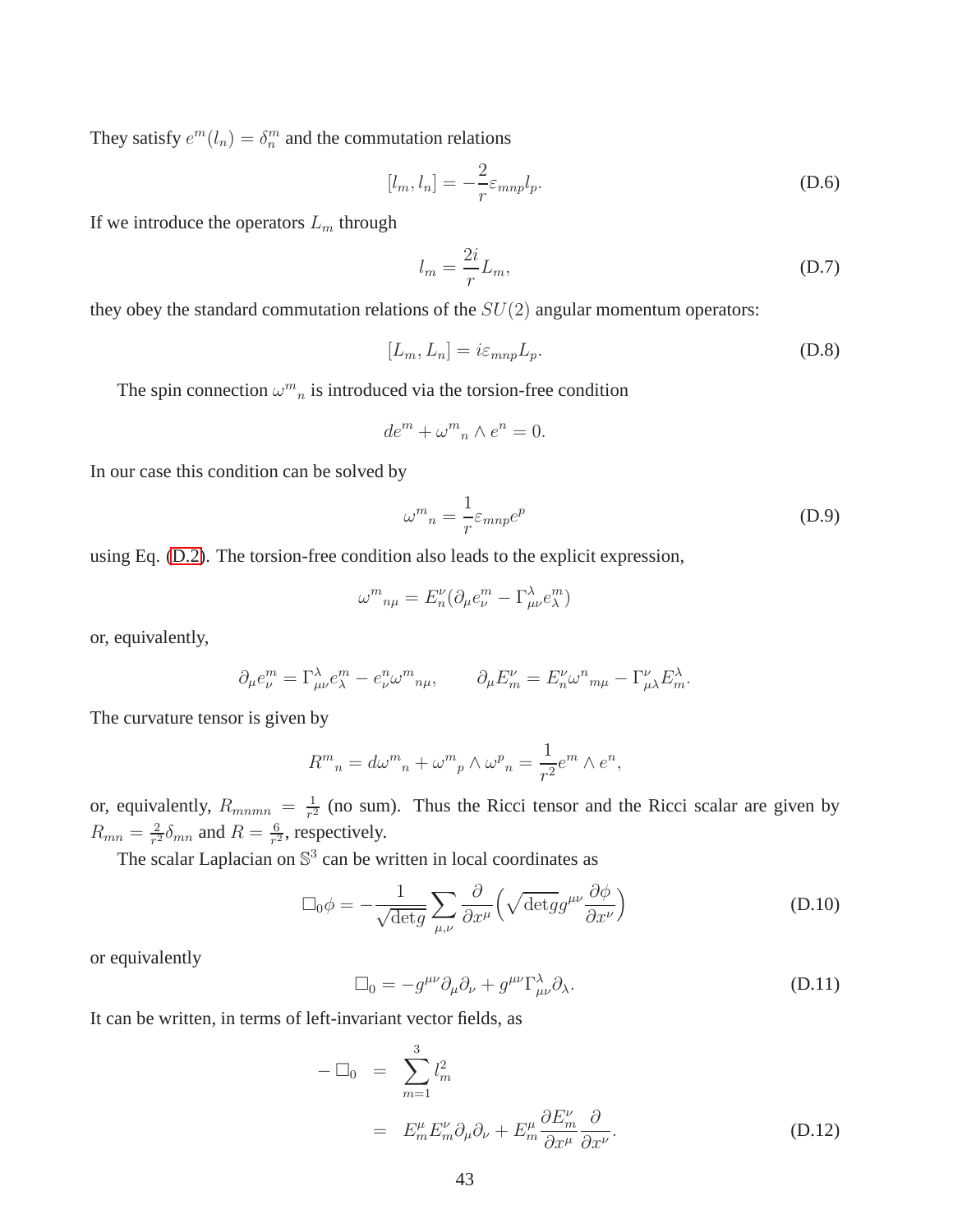The Peter-Weyl theorem says that any square-integrable function on  $\mathbb{S}^3 \cong SU(2)$  can be written as a linear combination of the spherical harmonics in Eq. [\(3.28\)](#page-19-1) as was illustrated in [\(3.27\)](#page-19-2).

The dreibeins  $e^m$  are taken as the eigenstate of the spin operators  $\vec{S} \cdot \vec{S}$  and  $S_3$  where  $(S^m)_{ln} =$  $i\varepsilon^{lmn}$  is the spin-1 representation of  $SU(2)$ . The vector spherical harmonics on  $\mathbb{S}^3$  are then constructed by considering a tensor product of the scalar spherical harmonics with the spin-1 basis  $|s = 1, s_z\rangle$   $(s_z = -1, 0, 1)$ . The space of one-forms on  $\mathbb{S}^3$  can be decomposed using the vector spherical harmonics in Eq. [\(3.34\)](#page-20-1). The vector Laplacian  $\Box_1 \equiv *d*d$  acts on a one-form  $B = e^mB_m$ obeying the Lorentz gauge condition  $d^{\dagger}B \equiv *d*B = l_mB_m = 0$  as follows:

$$
* d * dB = \left( -l_n l_n B_m + \frac{2}{r} \epsilon_m{}^{np} l_n B_p + \frac{4}{r^2} B_m \right) e^m.
$$
 (D.13)

Using the dreibein, we can define locally inertial gamma matrices as  $\gamma_m = E_m^{\mu} \gamma_{\mu}$  which satisfy the relations

$$
\{\gamma_m, \gamma_n\} = 2\delta_{mn}, \qquad [\gamma_m, \gamma_n] = 2i\varepsilon_{mnp}\gamma_p.
$$

The covariant derivative acting on a spinor is defined by

$$
\nabla_{\mu} = \partial_{\mu} + \frac{1}{4} \omega_{\mu}^{mn} \gamma_{mn} = \partial_{\mu} + \frac{i}{2} e_{\mu}^{m} \gamma_{m}
$$
  
=  $\partial_{\mu} + \frac{i}{2} \gamma_{\mu}.$  (D.14)

It follows that the Dirac operator is

<span id="page-44-0"></span>
$$
-i\rlap{\,/}D = -i\gamma^{\mu}\partial_{\mu} + \frac{3}{2r} = -i\gamma^{m}l_{m} + \frac{3}{2r}.
$$
\n(D.15)

The Laplacian for the Dirac operator obeys the relation

$$
-\vec{p}^2 = -\gamma^\mu \gamma^\nu \nabla_\mu \nabla_\nu = -(g^{\mu\nu} + \gamma^{\mu\nu}) \nabla_\mu \nabla_\nu
$$
  

$$
= \Box_{\frac{1}{2}} - \frac{1}{2} \gamma^{mn} R_{mn} = \Box_{\frac{1}{2}} + \frac{1}{4} R.
$$
 (D.16)

If we introduce the spin operators  $S_m = \frac{1}{2}$  $\frac{1}{2}\gamma_m$  satisfying the  $su(2)$  algebra  $[S_m, S_n] = i\varepsilon_{mnp}S_p$ , the Dirac operator reads as

$$
-i\mathbf{D} = \frac{4}{r} \left( \vec{L} \cdot \vec{S} + \frac{3}{8} \right).
$$
 (D.17)

Since the total angular momentum is defined by  $\overrightarrow{J} = \overrightarrow{L} + \overrightarrow{S}$  such that  $\overrightarrow{L} \cdot \overrightarrow{S} = \frac{1}{2}$  $\frac{1}{2}(\overrightarrow{J}^2 - \overrightarrow{L}^2 - \overrightarrow{S}^2)$ and  $\overrightarrow{S}$  corresponds to spin  $s = \frac{1}{2}$  $\frac{1}{2}$  and  $\overrightarrow{L}$  to j, the possible eigenvalues of  $\overrightarrow{J}$  are  $j \pm 1/2$ . Thus the eigenvalues of the Dirac operator [\(D.15\)](#page-44-0) are equal to

$$
\frac{2}{r}\left(\left(j\pm\frac{1}{2}\right)\left(j\pm\frac{1}{2}+1\right)-j\left(j+1\right)\right)=\begin{cases}\frac{1}{r}\left(2j+\frac{3}{2}\right) & \text{for } +;\\-\frac{1}{r}\left(2j+\frac{1}{2}\right) & \text{for } -,\end{cases}
$$
(D.18)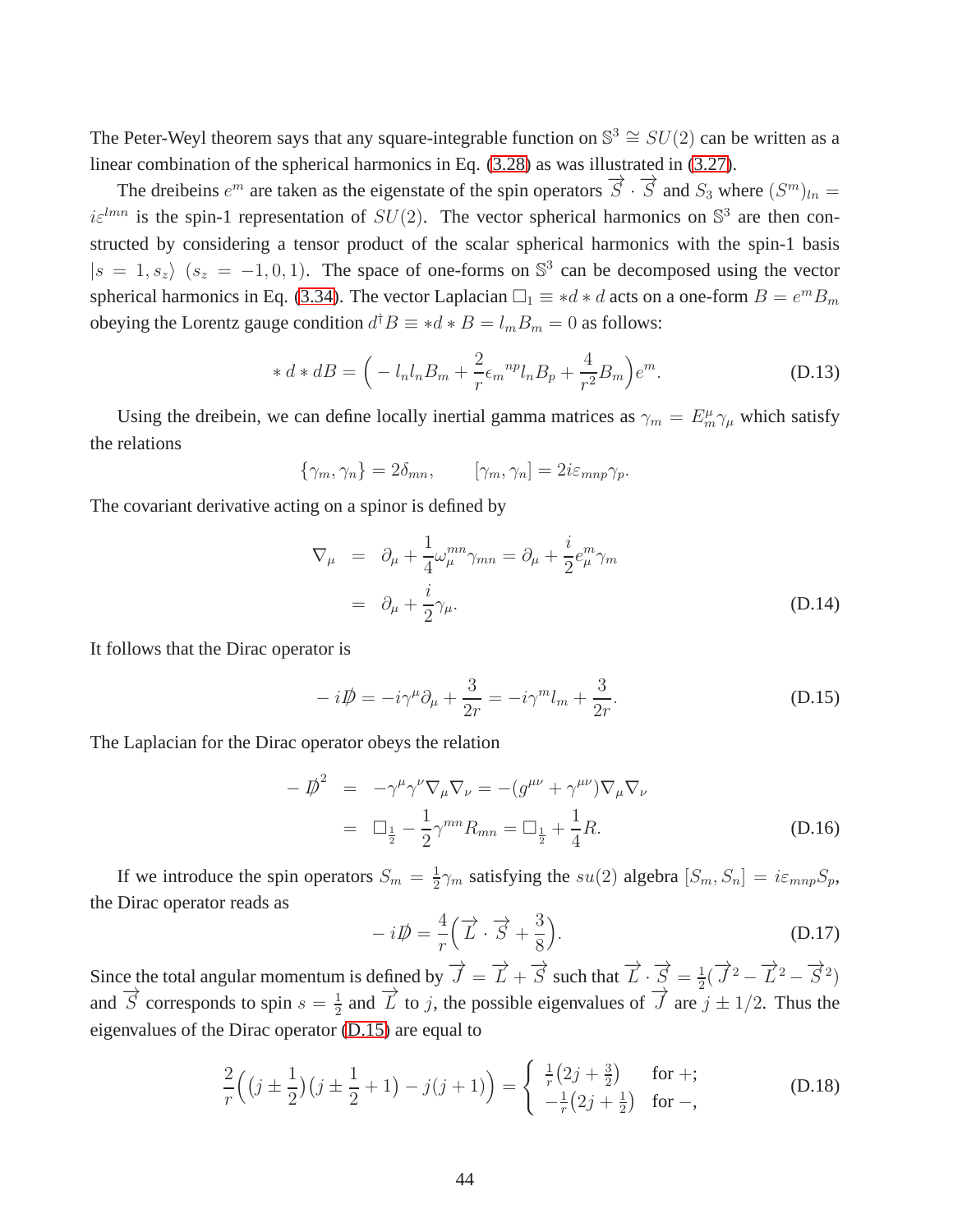with degeneracies

$$
d_{j\pm\frac{1}{2}} = \left(2(j\pm\frac{1}{2}) + 1\right)(2j+1) = \begin{cases} 2(j+1)(2j+1) & \text{for +;} \\ 2j(2j+1) & \text{for -.} \end{cases}
$$
 (D.19)

The eigenvectors of the Dirac operator are given by the spinor spherical harmonics introduced in Eq. [\(3.60\)](#page-26-0).

# **E Clebsch-Gordan coefficients**

We reproduce the Clebsch-Gordan coefficients for the products  $j \otimes 1$  and  $j \otimes \frac{1}{2}$  $\frac{1}{2}$  in Ref. [\[28\]](#page-48-2) for reader's convenience.

• The spin  $k = j + 1$  representation

$$
|k = j + 1, m\rangle\rangle = \frac{1}{\sqrt{2(j+1)(2j+1)}} \Big( \sqrt{(j+m)(j+m+1)}|j, m-1\rangle|1, 1\rangle
$$
  
+ $\sqrt{2(j+m+1)(j-m+1)}|j, m\rangle|1, 0\rangle + \sqrt{(j-m)(j-m+1)}|j, m+1\rangle|1, -1\rangle \Big).$ 

• The spin  $k = j$  representation

$$
|k=j,m\rangle\rangle = \frac{1}{\sqrt{2j(j+1)}} \Big(-\sqrt{(j+m)(j-m+1)}|j,m-1\rangle|1,1\rangle
$$
  
+ $\sqrt{2}m|j,m\rangle|1,0\rangle + \sqrt{(j-m)(j+m+1)}|j,m+1\rangle|1,-1\rangle\Big).$ 

• The spin  $k = j - 1$  representation

$$
|k = j - 1, m\rangle\rangle = \frac{1}{\sqrt{2j(2j+1)}} \Big(\sqrt{(j-m)(j-m+1)}|j, m-1\rangle|1, 1\rangle
$$

$$
-\sqrt{2(j+m)(j-m)}|j, m\rangle|1, 0\rangle + \sqrt{(j+m)(j+m+1)}|j, m+1\rangle|1, -1\rangle\Big).
$$

The spin operator  $S_3$  acts on the state  $|k, m\rangle$  as

$$
S_3|j+1,m\rangle\rangle = \frac{m}{j+1}|j+1,m\rangle\rangle - \sqrt{\frac{j(j-m+1)(j+m+1)}{(j+1)^2(2j+1)}}|j,m\rangle\rangle.
$$
  

$$
S_3|j,m\rangle\rangle = \frac{1}{\sqrt{j(j+1)}}\Big(-\sqrt{\frac{j^2(j-m+1)(j+m+1)}{(j+1)(2j+1)}}|j+1,m\rangle\rangle
$$
  

$$
+\sqrt{\frac{m^2}{j(j+1)}}|j,m\rangle\rangle - \sqrt{\frac{(j+1)^2(j-m)(j+m)}{j(2j+1)}}|j-1,m\rangle\rangle\Big).
$$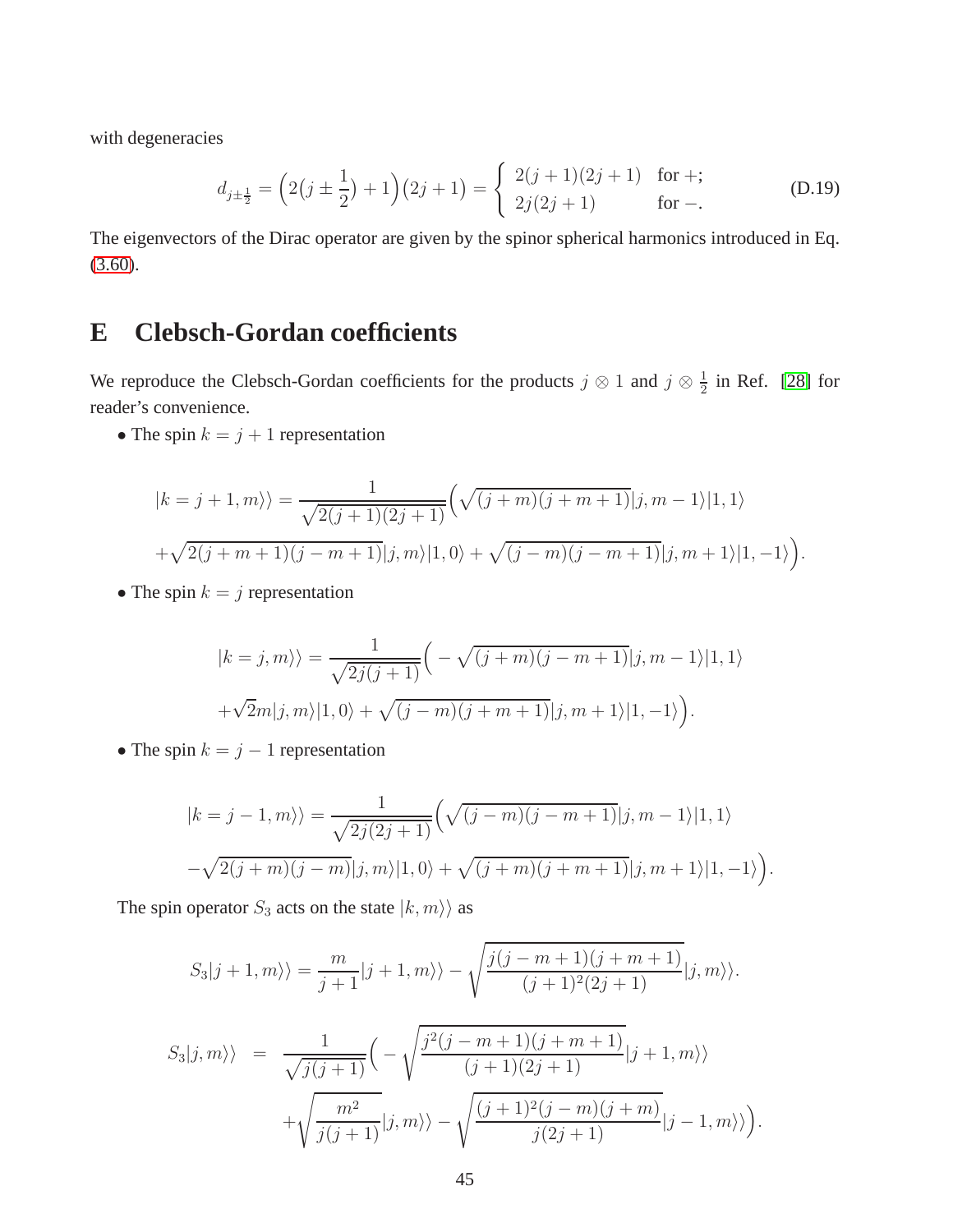$$
S_3|j-1,m\rangle\rangle=-\frac{m}{j}|j-1,m\rangle\rangle-\sqrt{\frac{(j+1)(j-m)(j+m)}{j^2(2j+1)}}|j,m\rangle\rangle.
$$

• The spin  $k = j + \frac{1}{2}$  $\frac{1}{2}$  representation  $(m = -(j + 1), -j, \dots, j - 1, j)$ 

$$
|k=j+\frac{1}{2},m+\frac{1}{2}\rangle\rangle=\sqrt{\frac{j-m}{2j+1}}|j,m+1\rangle\vert\frac{1}{2},-\frac{1}{2}\rangle+\sqrt{\frac{j+m+1}{2j+1}}|j,m\rangle\vert\frac{1}{2},\frac{1}{2}\rangle.
$$

• The spin  $k = j - \frac{1}{2}$  $\frac{1}{2}$  representation  $(m = -j, \dots, j-1)$ 

$$
|k = j - \frac{1}{2}, m + \frac{1}{2} \rangle\rangle = \sqrt{\frac{j + m + 1}{2j + 1}} |j, m + 1\rangle \Big| \frac{1}{2}, -\frac{1}{2} \rangle + \sqrt{\frac{j - m}{2j + 1}} |j, m\rangle \Big| \frac{1}{2}, \frac{1}{2} \rangle.
$$

The spin operator  $S_3$  acts on the state  $|k,m\rangle\rangle$  as

$$
S_3|j+\frac{1}{2},m+\frac{1}{2}\rangle\rangle=\frac{2m+1}{2(2j+1)}|j+\frac{1}{2},m+\frac{1}{2}\rangle\rangle-\frac{\sqrt{(j-m)(j+m+1)}}{2j+1}|j-\frac{1}{2},m+\frac{1}{2}\rangle\rangle.
$$

$$
S_3|j-\frac{1}{2},m+\frac{1}{2}\rangle\rangle=-\frac{\sqrt{(j-m)(j+m+1)}}{2j+1}|j+\frac{1}{2},m+\frac{1}{2}\rangle\rangle-\frac{2m+1}{2(2j+1)}|j-\frac{1}{2},m+\frac{1}{2}\rangle\rangle.
$$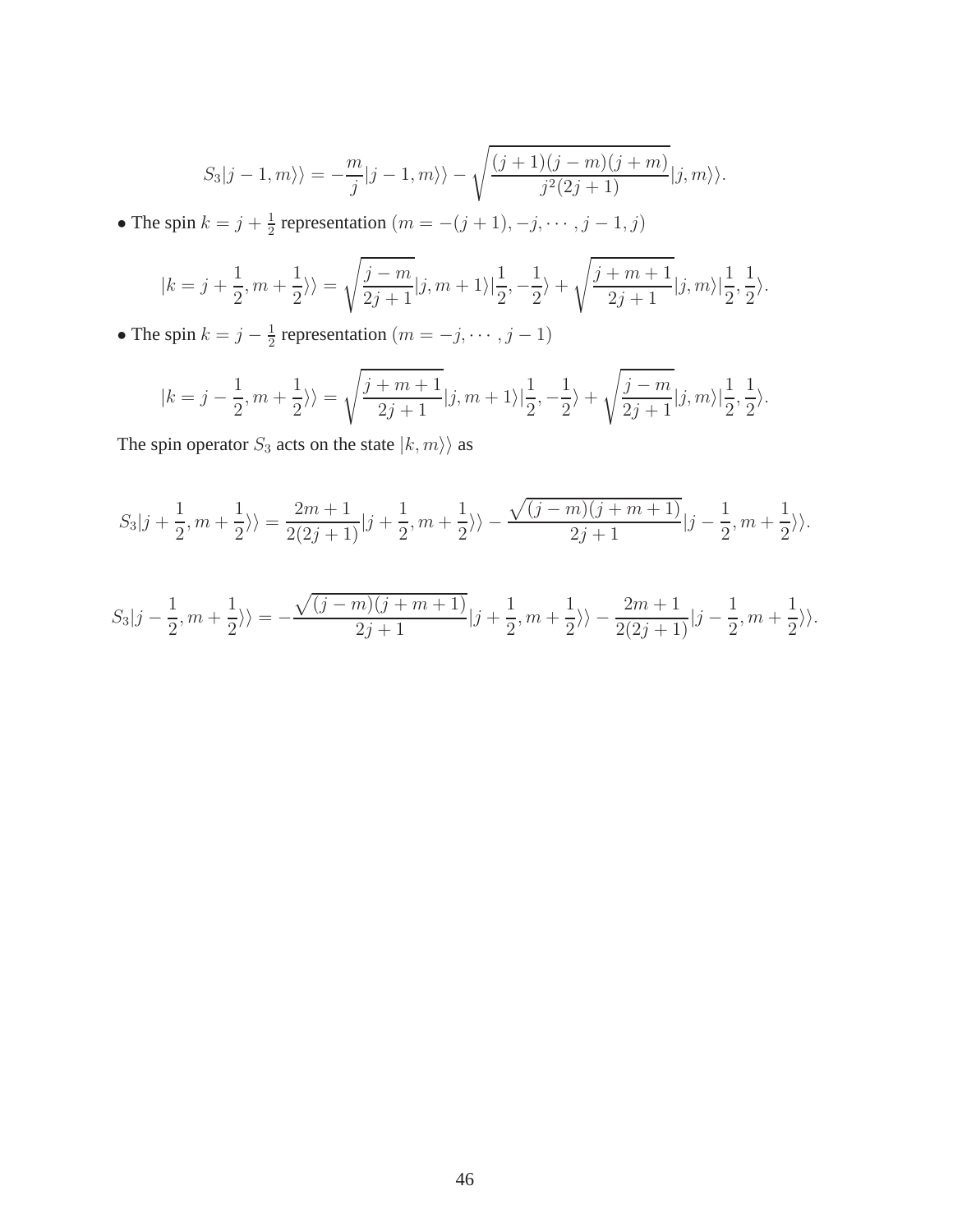## <span id="page-47-0"></span>**References**

- <span id="page-47-1"></span>[1] H. S. Yang, *Emergent gravity from noncommutative spacetime*, Int. J. Mod. Phys. A**24** (2009) 4473 [\[hep-th/0611174\]](http://arxiv.org/abs/hep-th/0611174).
- <span id="page-47-2"></span>[2] H. S. Yang, *Emergent spacetime and the origin of gravity*, J. High Energy Phys. **05** (2009) 012 [\[arXiv:0809.4728\]](http://arxiv.org/abs/0809.4728).
- <span id="page-47-3"></span>[3] H. S. Yang, *Quantization of emergent gravity*, Int. J. Mod. Phys. A**30** (2015) 1550016 [\[arXiv:1312.0580\]](http://arxiv.org/abs/1312.0580).
- [4] M. R. Douglas and N. A. Nekrasov, *Noncommutative field theory*, Rev. Mod. Phys. **73** (2001) 977 [\[hep-th/0106048\]](http://arxiv.org/abs/hep-th/0106048); R. J. Szabo, *Quantum field theory on noncommutative spaces*, Phys. Rep. **378** (2003) 207 [\[hep-th/0109162\]](http://arxiv.org/abs/hep-th/0109162).
- <span id="page-47-5"></span><span id="page-47-4"></span>[5] A. Konechny and A. Schwarz, *Introduction to M(atrix) theory and noncommutative geometry*, Phys. Rep. **360** (2002) 353 [\[hep-th/0012145\]](http://arxiv.org/abs/hep-th/0012145).
- <span id="page-47-6"></span>[6] V. Pestun, *Localization of gauge Theory on a four-sphere and supersymmetric Wilson loops*, Commun. Math. Phys. **313** (2012) 71 [\[arXiv:0712.2824\]](http://arxiv.org/abs/0712.2824).
- <span id="page-47-7"></span>[7] J. A. Minahan, A. Nedelin and M. Zabzine, *5D super Yang-Mills theory and the correspondence to* AdS7/CF T6, J. Phys. A: Math. Theor. **46** (2013) 355401 [\[arXiv:1304.1016\]](http://arxiv.org/abs/1304.1016).
- <span id="page-47-8"></span>[8] H. S. Yang, *Highly effective action from large N gauge fields*, Phys. Rev. D **90** (2014) 086006 [\[arXiv:1402.5134\]](http://arxiv.org/abs/1402.5134).
- [9] V. Pestun and and M. Zabzine, *eds.*, *Localization techniques in quantum field theories*, [arXiv: 1608.02952].
- [10] V. Pestun and M. Zabzine, *Introduction to localization in quantum field theory*, [\[arXiv:1608.02953\]](http://arxiv.org/abs/1608.02953).
- [11] V. Pestun, *Review of localization in geometry*, [\[arXiv:1608.02954\]](http://arxiv.org/abs/1608.02954).
- [12] F. Benini and B. Le Floch, *Supersymmetric localization in two dimensions*, [\[arXiv:1608.02955\]](http://arxiv.org/abs/1608.02955).
- [13] D. Morrison, *Gromov-Witten invariants and localization*, [\[arXiv:1608.02956\]](http://arxiv.org/abs/1608.02956).
- <span id="page-47-9"></span>[14] T. Dumitrescu, *An Introduction to supersymmetric field theories in curved space*, [\[arXiv:1608.02957\]](http://arxiv.org/abs/1608.02957).
- <span id="page-47-10"></span>[15] B. Willett, *Localization on three-dimensional manifolds*, [\[arXiv:1608.02958\]](http://arxiv.org/abs/1608.02958).
- [16] M. Mariño, *Localization at large N in Chern-Simons-matter theories*, [\[arXiv:1608.02959\]](http://arxiv.org/abs/1608.02959).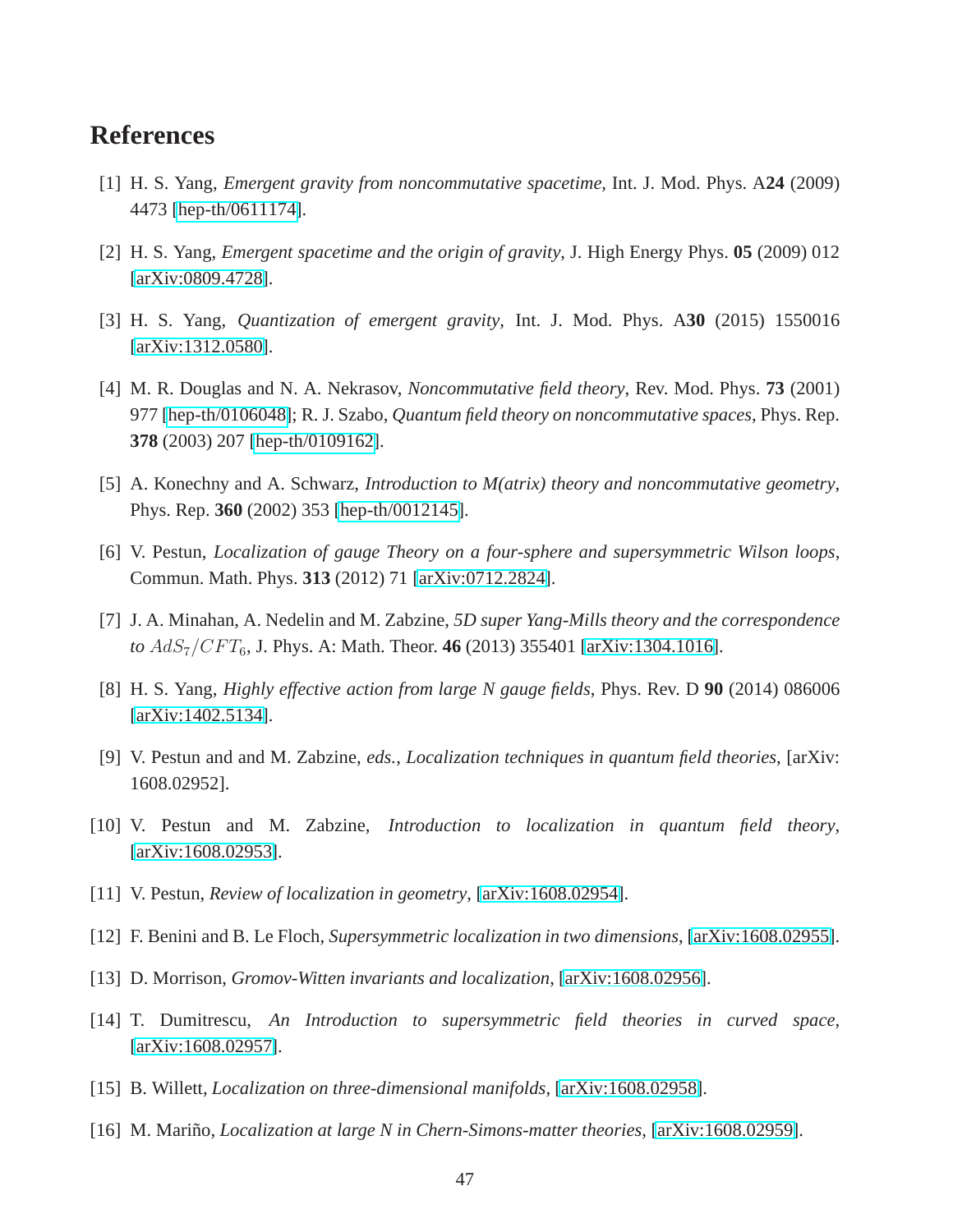- [17] S. Pufu, *The F-Theorem and F-Maximization*, [\[arXiv:1608.02960\]](http://arxiv.org/abs/1608.02960).
- [18] T. Dimofte, *Perturbative and nonperturbative aspects of complex Chern-Simons Theory*, [\[arXiv:1608.02961\]](http://arxiv.org/abs/1608.02961).
- <span id="page-48-10"></span>[19] K. Hosomichi,  $\mathcal{N} = 2$  *SUSY gauge theories on*  $S<sup>4</sup>$ , [\[arXiv:1608.02962\]](http://arxiv.org/abs/1608.02962).
- [20] K. Zarembo, *Localization and AdS/CFT Correspondence*, [\[arXiv:1608.02963\]](http://arxiv.org/abs/1608.02963).
- [21] Y. Tachikawa, *A brief review of the 2d/4d correspondences*, [\[arXiv:1608.02964\]](http://arxiv.org/abs/1608.02964).
- <span id="page-48-6"></span>[22] L. Rastelli and S. Razamat, *The supersymmetric index in four dimensions*, [\[arXiv:1608.02965\]](http://arxiv.org/abs/1608.02965).
- <span id="page-48-7"></span>[23] J. Qiu and M. Zabzine, *Review of localization for 5D supersymmetric gauge theories*, [\[arXiv:1608.02966\]](http://arxiv.org/abs/1608.02966).
- [24] J. Minahan, *Matrix models for 5D super Yang-Mills*, [\[arXiv:1608.02967\]](http://arxiv.org/abs/1608.02967).
- <span id="page-48-0"></span>[25] S. Pasquetti, *Holomorphic blocks and the 5d AGT correspondence*, [\[arXiv:1608.02968\]](http://arxiv.org/abs/1608.02968).
- <span id="page-48-1"></span>[26] S. Kim and K. Lee, *Indices for 6 dimensional superconformal field theories*, [\[arXiv:1608.02969\]](http://arxiv.org/abs/1608.02969).
- <span id="page-48-2"></span>[27] T. Kawano and N. Matsumiya, *5D SYM on 3D sphere and 2D YM*, Phys. Lett. B **716** (2012) 450 [\[arXiv:1206.5966\]](http://arxiv.org/abs/1206.5966).
- <span id="page-48-3"></span>[28] Y. Fukuda, T. Kawano and N. Matsumiya, *5D SYM on 3D and 2D* q*-deformed YM*, Nucl. Phys. **B 869** (2013) 493 [\[arXiv:1210.2855\]](http://arxiv.org/abs/1210.2855).
- <span id="page-48-4"></span>[29] T. Kawano and N. Matsumiya, *5D SYM on 3D deformed spheres*, Nucl. Phys. **B 898** (2015) 456 [\[arXiv:1505.06565\]](http://arxiv.org/abs/1505.06565).
- <span id="page-48-5"></span>[30] C. Closset, T. T. Dumitrescu, G. Festuccia and Z. Komargodski, *Supersymmetric field theories on three-manifolds*, J. High Energy Phys. **05** (2013) 017 [\[arXiv:1212.3388\]](http://arxiv.org/abs/1212.3388).
- <span id="page-48-8"></span>[31] K. Hosomichi, R.-K. Seong and S. Terashima, *Supersymmetric gauge theories on the fivesphere*, Nucl. Phys. **B865** (2012) 376 [\[arXiv:1203.0371\]](http://arxiv.org/abs/1203.0371).
- <span id="page-48-9"></span>[32] E. Witten, *Supersymmetric Yang-Mills theory on a four-manifold*, J. Math. Phys. **35** (1994) 5101 [\[hep-th/9403195\]](http://arxiv.org/abs/hep-th/9403195).
- [33] A. Kapustin, B. Willet and Y. Yaakov, *Exact results for Wilson loops in superconformal Chern-Simons theories with matter*, J. High Energy Phys. **03** (2010) 089 [\[arXiv:0909.4559\]](http://arxiv.org/abs/0909.4559).